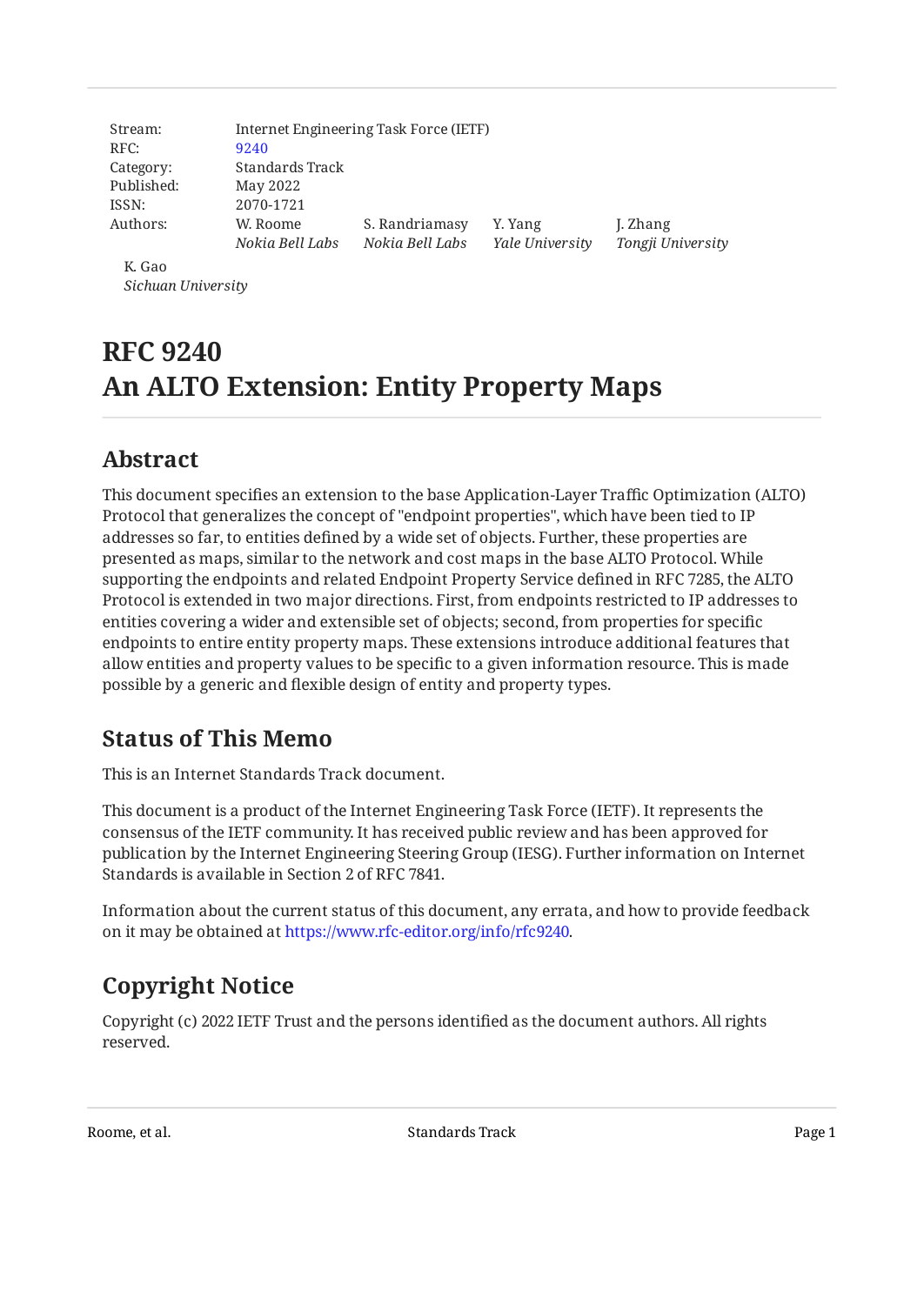This document is subject to BCP 78 and the IETF Trust's Legal Provisions Relating to IETF Documents (<https://trustee.ietf.org/license-info>) in effect on the date of publication of this document. Please review these documents carefully, as they describe your rights and restrictions with respect to this document. Code Components extracted from this document must include Revised BSD License text as described in Section 4.e of the Trust Legal Provisions and are provided without warranty as described in the Revised BSD License.

# <span id="page-1-0"></span>**[Table of Contents](#page-1-0)**

- [1](#page-4-0). [Introduction](#page-4-0)
	- [1.1.](#page-5-0) [Terminology and Notation](#page-5-0)
- [2](#page-6-0). [Requirements Language](#page-6-0)
- [3](#page-6-1). [Basic Features of the Entity Property Map Extension](#page-6-1)
	- [3.1.](#page-6-2) [Entity](#page-6-2)
	- [3.2.](#page-7-0) [Entity Domain](#page-7-0)
		- [3.2.1](#page-7-1). [Entity Domain Type](#page-7-1)
		- [3.2.2](#page-7-2). [Entity Domain Name](#page-7-2)
	- [3.3.](#page-8-0) [Entity Property Type](#page-8-0)
	- [3.4.](#page-8-1) [New Information Resource and Media Type: ALTO Property Map](#page-8-1)
- [4](#page-9-0). [Advanced Features of the Entity Property Map Extension](#page-9-0)
	- [4.1.](#page-9-1) Entity Identifi[er and Entity Domain Name](#page-9-1)
	- [4.2.](#page-9-2) Resource-Specifi[c Entity Domain Name](#page-9-2)
	- [4.3.](#page-10-0) Resource-Specifi[c Entity Property Value](#page-10-0)
	- [4.4.](#page-10-1) [Entity Hierarchy and Property Inheritance](#page-10-1)
		- [4.4.1](#page-11-0). [Entity Hierarchy](#page-11-0)
		- [4.4.2](#page-11-1). [Property Inheritance](#page-11-1)
		- [4.4.3](#page-12-0). [Property Value Unicity](#page-12-0)
	- [4.5.](#page-12-1) [Supported Properties for Entity Domains in Property Map Capabilities](#page-12-1)
	- [4.6.](#page-13-0) Defi[ning Information Resource for Resource-Speci](#page-13-0)fic Entity Domains
		- [4.6.1](#page-13-1). Defi[ning Information Resource and Its Media Type](#page-13-1)
		- [4.6.2](#page-14-0). Examples of Defi[ning Information Resources and Their Media Types](#page-14-0)
	- [4.7.](#page-15-0) Defi[ning Information Resources for Resource-Speci](#page-15-0)fic Property Values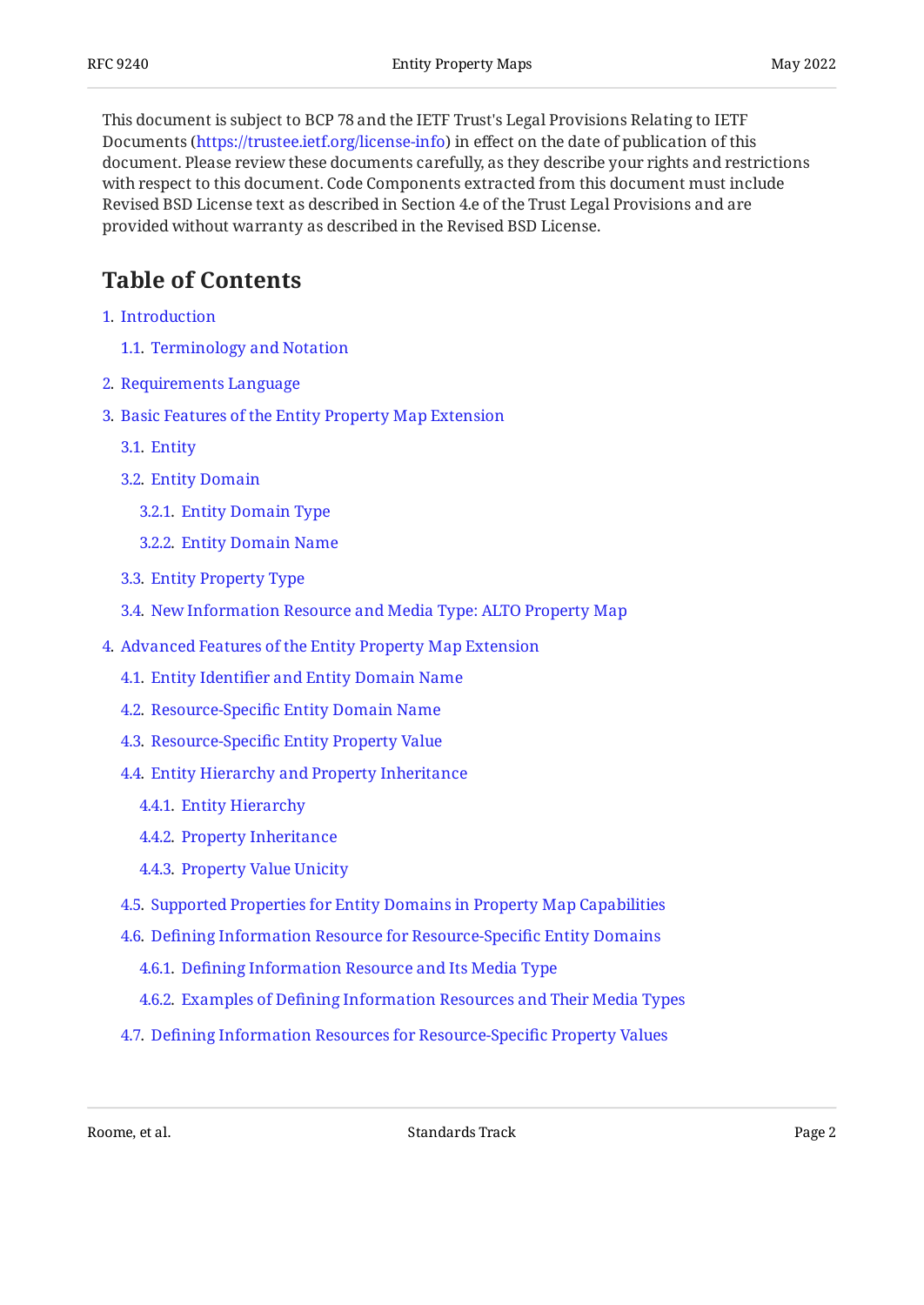- [5](#page-15-1). Protocol Specifi[cation: Basic Data Types](#page-15-1)
	- [5.1.](#page-15-2) [Entity Domain](#page-15-2)
		- [5.1.1](#page-15-3). [Entity Domain Type](#page-15-3)
		- [5.1.2](#page-16-0). [Entity Domain Name](#page-16-0)
		- [5.1.3](#page-18-0). [Entity Identi](#page-18-0)fier
		- [5.1.4](#page-18-1). [Hierarchy and Inheritance](#page-18-1)
	- [5.2.](#page-18-2) [Entity Property](#page-18-2)
		- [5.2.1](#page-19-0). [Entity Property Type](#page-19-0)
		- [5.2.2](#page-20-0). [Entity Property Name](#page-20-0)
		- [5.2.3](#page-20-1). [Format for Entity Property Value](#page-20-1)
- [6](#page-20-2). [Entity Domain Types De](#page-20-2)fined in This Document
	- [6.1.](#page-20-3) [Internet Address Domain Types](#page-20-3)
		- [6.1.1](#page-20-4). [Entity Domain Type: IPv4](#page-20-4)
		- [6.1.2](#page-21-0). [Entity Domain Type: IPv6](#page-21-0)
		- [6.1.3](#page-21-1). [Hierarchy and Inheritance of Internet Address Domains](#page-21-1)
		- [6.1.4](#page-22-0). Defi[ning Information Resource Media Type for Domain Types IPv4 and IPv6](#page-22-0)
	- [6.2.](#page-22-1) [Entity Domain Type: PID](#page-22-1)
		- [6.2.1](#page-22-2). [Entity Domain Type Identi](#page-22-2)fier
		- [6.2.2](#page-22-3). Domain-Specifi[c Entity Identi](#page-22-3)fiers
		- [6.2.3](#page-23-0). [Hierarchy and Inheritance](#page-23-0)
		- [6.2.4](#page-23-1). Defi[ning Information Resource Media Type for Domain Type PID](#page-23-1)
		- [6.2.5](#page-23-2). [Relationship To Internet Addresses Domains](#page-23-2)
	- [6.3.](#page-23-3) [Internet Address Properties vs. PID Properties](#page-23-3)
- [7](#page-23-4). [Property Map](#page-23-4)
	- [7.1.](#page-24-0) [Media Type](#page-24-0)
	- [7.2.](#page-24-1) [HTTP Method](#page-24-1)
	- [7.3.](#page-24-2) [Accept Input Parameters](#page-24-2)
	- [7.4.](#page-24-3) [Capabilities](#page-24-3)
	- [7.5.](#page-24-4) [Uses](#page-24-4)
	- [7.6.](#page-24-5) [Response](#page-24-5)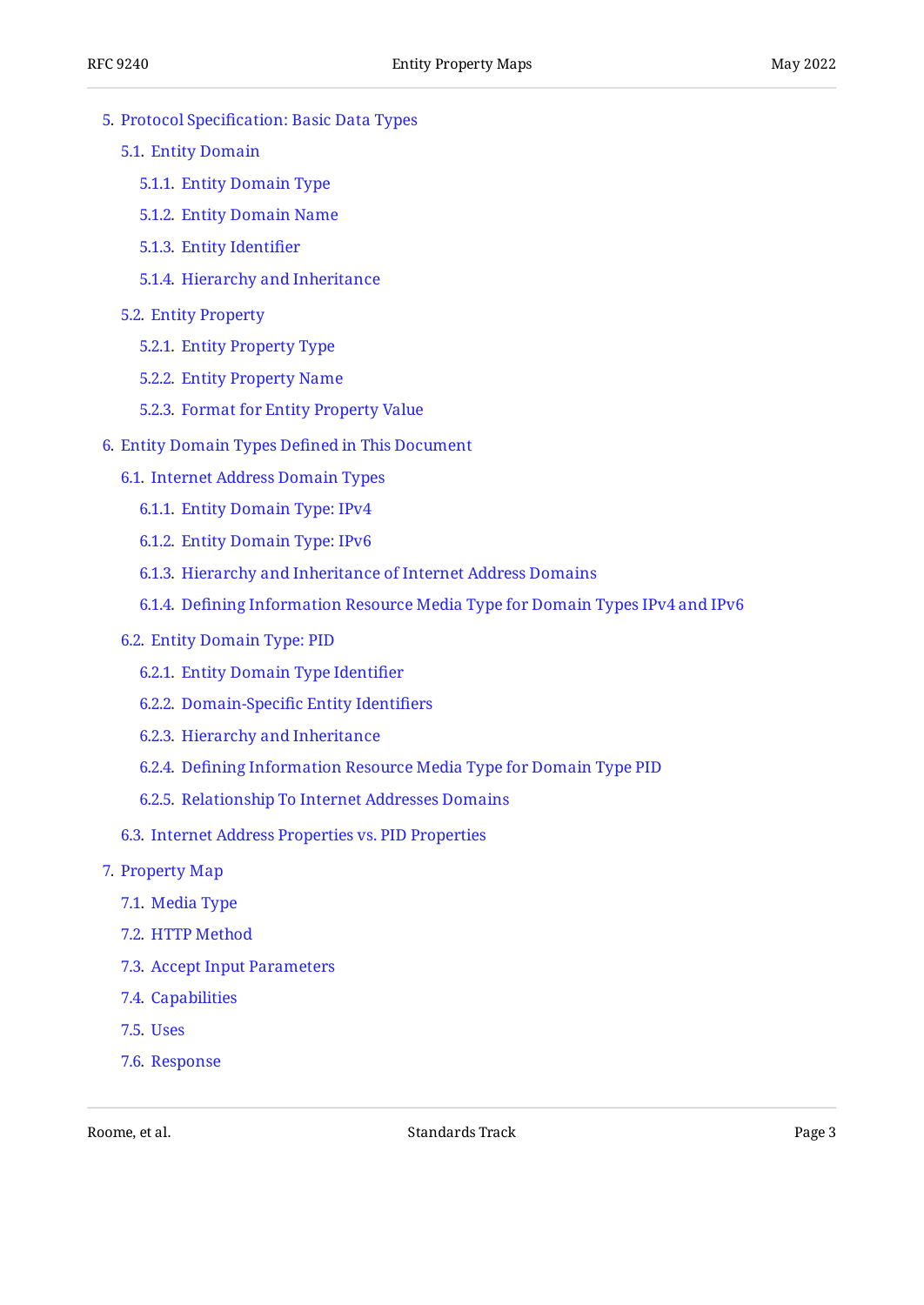- [8](#page-25-0). [Filtered Property Map](#page-25-0)
	- [8.1.](#page-26-0) [Media Type](#page-26-0)
	- [8.2.](#page-26-1) [HTTP Method](#page-26-1)
	- [8.3.](#page-26-2) [Accept Input Parameters](#page-26-2)
	- [8.4.](#page-27-0) [Capabilities](#page-27-0)
	- [8.5.](#page-27-1) [Uses](#page-27-1)
	- [8.6.](#page-27-2) [Filtered Property Map Response](#page-27-2)
	- [8.7.](#page-29-0) [Entity Property Type De](#page-29-0)fined in This Document
		- [8.7.1](#page-29-1). [Entity Property Type: pid](#page-29-1)
- [9](#page-29-2). [Impact on Legacy ALTO Servers and ALTO Clients](#page-29-2)
	- [9.1.](#page-29-3) [Impact on Endpoint Property Service](#page-29-3)
	- [9.2.](#page-30-0) [Impact on Resource-Speci](#page-30-0)fic Properties
	- [9.3.](#page-30-1) [Impact on Other Properties](#page-30-1)

#### [10](#page-30-2). [Examples](#page-30-2)

- [10.1.](#page-30-3) [Network Map](#page-30-3)
- [10.2.](#page-31-0) [Property De](#page-31-0)finitions
- [10.3.](#page-32-0) [Information Resource Directory \(IRD\)](#page-32-0)
- [10.4.](#page-34-0) [Full Property Map Example](#page-34-0)
- [10.5.](#page-35-0) [Filtered Property Map Example #1](#page-35-0)
- [10.6.](#page-36-0) [Filtered Property Map Example #2](#page-36-0)
- [10.7.](#page-37-0) [Filtered Property Map Example #3](#page-37-0)
- [10.8.](#page-38-0) [Filtered Property Map Example #4](#page-38-0)
- [10.9.](#page-39-0) [Filtered Property Map for ANEs Example #5](#page-39-0)
- [11](#page-40-0). [Security Considerations](#page-40-0)

#### [12](#page-41-0). [IANA Considerations](#page-41-0)

- [12.1.](#page-42-0) [application/alto-propmap+json Media Type](#page-42-0)
- [12.2.](#page-43-0) [alto-propmapparams+json Media Type](#page-43-0)
- [12.3.](#page-44-0) [ALTO Entity Domain Types Registry](#page-44-0)
	- [12.3.1.](#page-45-0) [Consistency Procedure between ALTO Address Types Registry and ALTO Entity](#page-45-0) [Domain Types Registry](#page-45-0)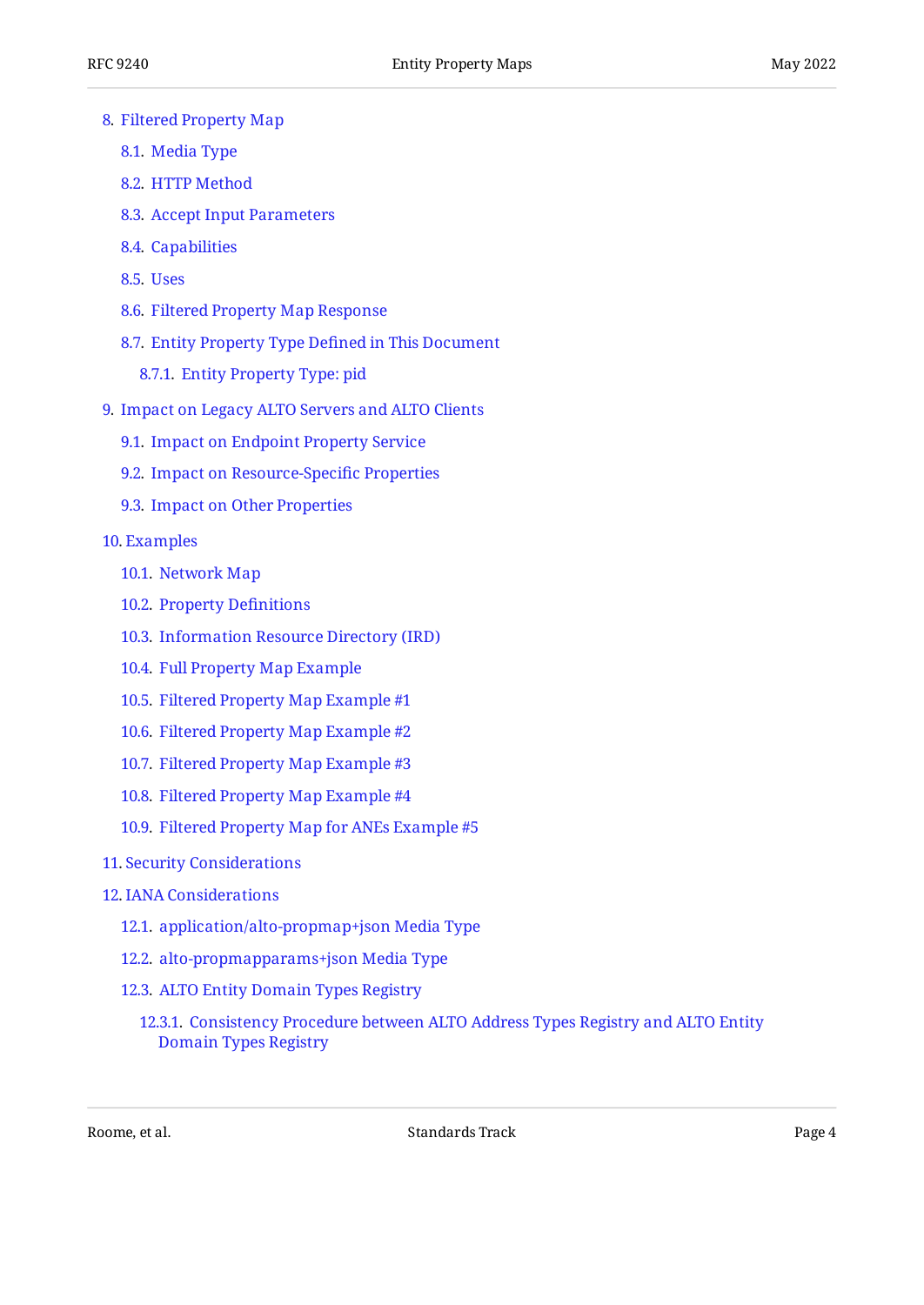#### [12.3.2.](#page-46-0) [ALTO Entity Domain Type Registration Process](#page-46-0)

[12.4.](#page-47-0) [ALTO Entity Property Types Registry](#page-47-0)

[13](#page-48-0). [References](#page-48-0)

[13.1.](#page-48-1) [Normative References](#page-48-1)

[13.2.](#page-49-0) [Informative References](#page-49-0)

[Appendix A.](#page-50-0) [Features Introduced with the Entity Property Maps Extension](#page-50-0)

[Acknowledgments](#page-50-1)

[Authors' Addresses](#page-51-0)

# <span id="page-4-0"></span>**[1. Introduction](#page-4-0)**

The ALTO Protocol [[RFC7285\]](#page-48-2) introduces the concept of "properties" attached to "endpoint addresses". It also defines the Endpoint Property Service (EPS) to allow ALTO clients to retrieve those properties. While useful, the EPS as defined in [\[RFC7285](#page-48-2)] has at least three limitations, which are elaborated here.

First, the EPS allows properties to be associated only with endpoints that are identified by individual communication addresses like IPv4 and IPv6 addresses. It is reasonable to think that collections of endpoints or Provider-Defined Identifiers (PIDs), may also have properties. Furthermore, recent ALTO use cases show that properties of entities such as Abstract Network Elements as defined in [\[PATH-VECTOR](#page-49-1)] are also useful. However, the current EPS is restricted to individual endpoints and cannot be applied to those entities.

Second, the EPS only allows endpoints identified by global communication addresses. However, an endpoint address may be a local IP address or an anycast IP address that may not be globally unique. Additionally, an entity such as a PID may have an identifier that is not globally unique. That is, the same PID may be used in multiple network maps, while in each network map, this PID points to a different set of addresses.

Third,in Section 11.4 of [RFC7285], the EPS is only defined as a POST-mode service. ALTO clients must request the properties for an explicit set of endpoint addresses. By contrast, [Section 11.2.3](https://www.rfc-editor.org/rfc/rfc7285#section-11.2.3) of [[RFC7285\]](#page-48-2) defines a GET-mode cost map resource that returns all available costs, so an ALTO Client can retrieve a full set of costs once and then process cost lookups without querying the ALTO server. [RFC7285] does not define a similar service for endpoint properties. At first, a map of endpoint properties might seem impractical because it could require enumerating the property value for every possible endpoint. In particular, the number of endpoint addresses involved by an ALTO server can be quite large. To avoid enumerating a large number of endpoint addresses inefficiently, the ALTO server might define properties for a sufficiently large subset of endpoints and uses an aggregation representation to reference endpoints to allow efficient enumeration.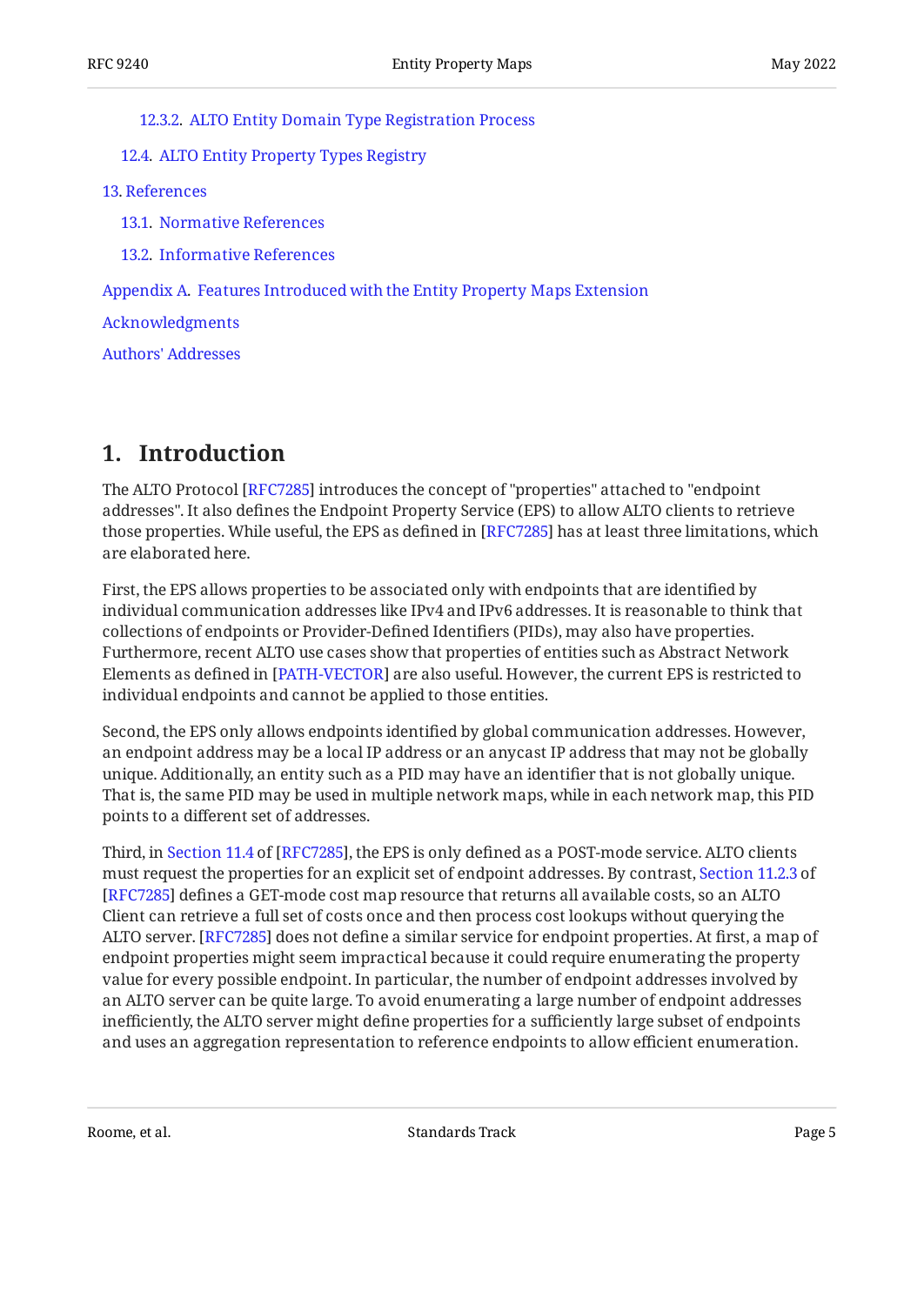This is particularly true if blocks of endpoint addresses with a common prefix have the same value for a property. Entities in other domains may very well allow aggregated representation and hence be enumerable as well.

To address these three limitations, this document specifies an ALTO Protocol extension for defining and retrieving ALTO properties:

- $\bullet$  The first limitation is addressed by introducing a generic concept called ALTO Entity, which generalizes an endpoint and may represent a PID, a network element, a cell in a cellular network, an Abstract Network Element [PATH-VECTOR], or other physical or logical objects involved in a network topology. Each entity is included in a collection called an ALTO entity domain. Since each ALTO entity domain includes only one type of entity, each entity domain can be classified by the type of enclosed entities.
- $\bullet$  The second limitation is addressed by using resource-specific entity domains. A resourcespecific entity domain contains entities that are defined and identified with respect to a given ALTO information resource, which provides scoping. For example, an entity domain containing PIDs is identified with respect to the network map in which these PIDs are defined. Likewise, an entity domain containing local IP addresses may be defined with respect to a local network map.
- $\bullet$  The third limitation is addressed by defining two new types of ALTO information resources: Property Map ([Section 7\)](#page-23-4) and Filtered Property Map ([Section 8\)](#page-25-0). The former is a resource that is requested using the HTTP GET method, returns the property values for all entities in one or more entity domains, and is analogous to a network map or a cost map in [Section 11.2](https://www.rfc-editor.org/rfc/rfc7285#section-11.2) of [[RFC7285\]](#page-48-2). The latter is a resource that is requested using the HTTP POST method, returns the values for sets of properties and entities requested by the client, and is analogous to a filtered network map or a filtered cost map.

The Entity Property Maps extension described in this document introduces a number of features that are summarized in [Appendix A,](#page-50-0) where [Table 4](#page-50-2) lists the features and references the sections in this document that give their high-level and their normative descriptions.

The protocol extension defined in this document can be augmented. New entity domain types can be defined without revising the present specification. Similarly, new cost metrics and new endpoint properties can be defined in other documents without revising the protocol specification defined in [RFC7285].

# <span id="page-5-0"></span>**[1.1. Terminology and Notation](#page-5-0)**

This document uses the following terms and abbreviations that will be further defined in the document. While this document introduces the feature "entity property map", it will use both the term "property map" and "entity property map" to refer to this feature.

Transaction: A request/response exchange between an ALTO client and an ALTO server.

Client: When used with a capital "C", this term refers to an ALTO client. Note that expressions "ALTO client", "ALTO Client", and "Client" are equivalent.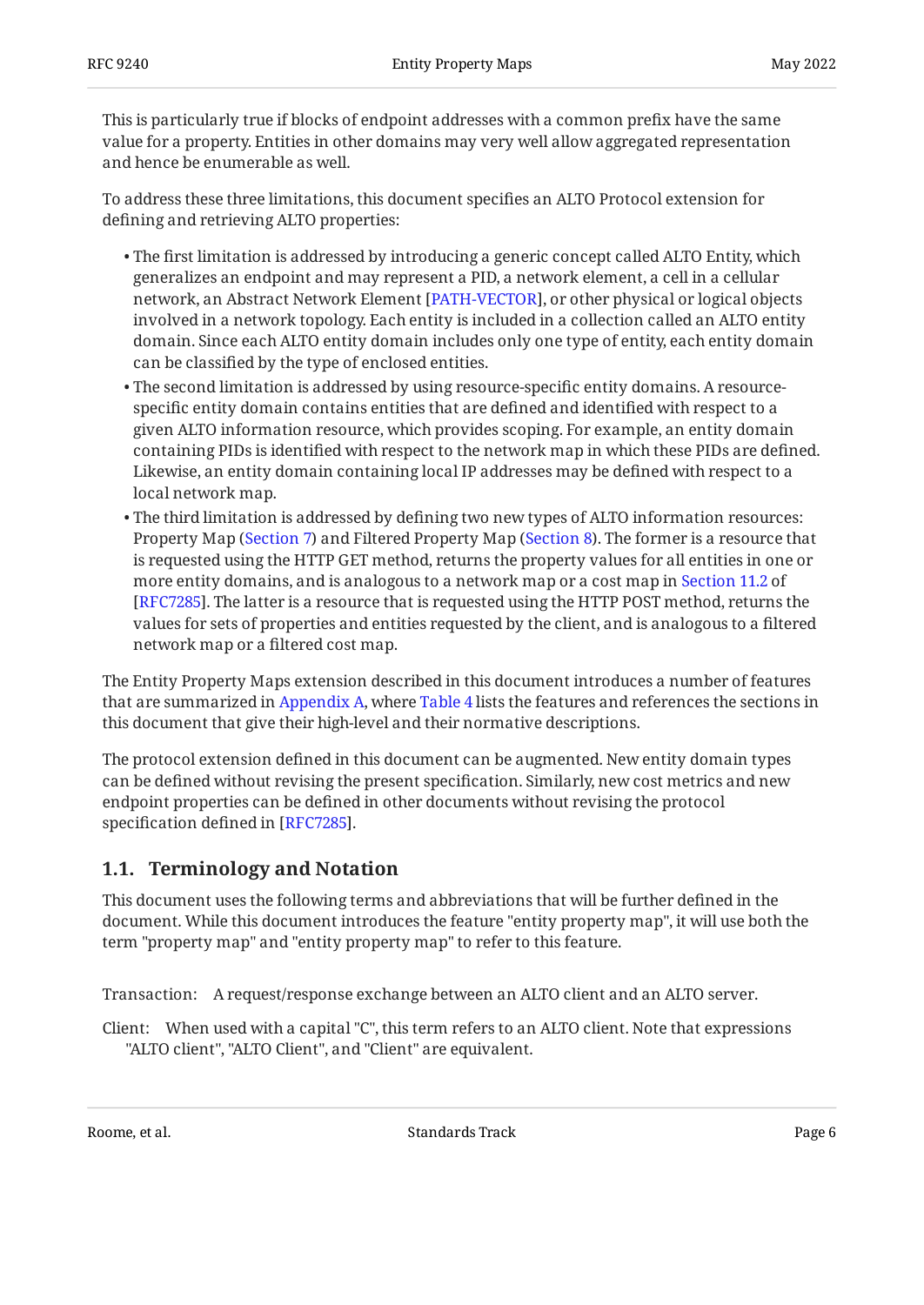Server: When used with a capital "S", this term refers to an ALTO server. Note that expressions "ALTO server", "ALTO Server", and "Server" are equivalent.

EPS: An abbreviation for Endpoint Property Service.

<span id="page-6-0"></span>This document uses the notation defined in [Section 8.2](https://www.rfc-editor.org/rfc/rfc7285#section-8.2) of [\[RFC7285\]](#page-48-2).

# **[2. Requirements Language](#page-6-0)**

The key words "MUST", "MUST NOT", "REQUIRED", "SHALL", "SHALL NOT", "SHOULD", "SHOULD NOT", "**RECOMMENDED", "NOT RECOMMENDED", "MAY",** and "OPTIONAL" in this document are to be interpreted as described in BCP 14 [RFC2119] [RFC8174] when, and only when, they appear in all capitals, as shown here.

# <span id="page-6-1"></span>**[3. Basic Features of the Entity Property Map Extension](#page-6-1)**

This section gives a high-level overview of the basic features involved in ALTO Entity Property Maps. It assumes the reader is familiar with the ALTO Protocol [RFC7285]. The purpose of this extension is to convey properties for objects that extend ALTO endpoints and are called ALTO Entities, or entities for short.

The features introduced in this section can be used standalone. However, in some cases, these features may depend on particular information resources and need to be defined with respect to them. To this end, [Section 4](#page-9-0) introduces additional features that extend the ones presented in this section.

# <span id="page-6-2"></span>**[3.1. Entity](#page-6-2)**

The concept of an ALTO Entity generalizes the concept of an ALTO endpoint defined in [Section 2.1](https://www.rfc-editor.org/rfc/rfc7285#section-2.1) of [[RFC7285\]](#page-48-2). An entity is an object that can be an endpoint defined by its network address, but it can also be an object that has a defined mapping to a set of one or more network addresses or an object that is not even related to any network address. Thus, whereas all endpoints are entities, not all entities are endpoints.

Examples of entities are:

- $\bullet$  an ALTO endpoint that represents an application or a host identified by a communication address (e.g., an IPv4 or IPv6 address) in a network,
- $\bullet$  a PID, defined in [RFC7285], that has a provider-defined, human-readable identifier specified by an ALTO network map, which maps a PID to a set of IPv4 and IPv6 addresses,
- $\bullet$  an Autonomous System (AS) that has an AS number (ASN) as its identifier and maps to a set of IPv4 and IPv6 addresses, which is defined in [RFC9241],
- a country with a code specified in [[ISO3166-1\]](#page-48-4) to which applications such as content delivery network (CDN) providers associate properties and capabilities, which is defined in [[RFC9241\]](#page-49-3),  $\,$
- $\bullet$  a TCP/UDP network flow that is identified by a TCP/UDP 5-tuple specifying its source and destination addresses and port numbers, and the IP protocol,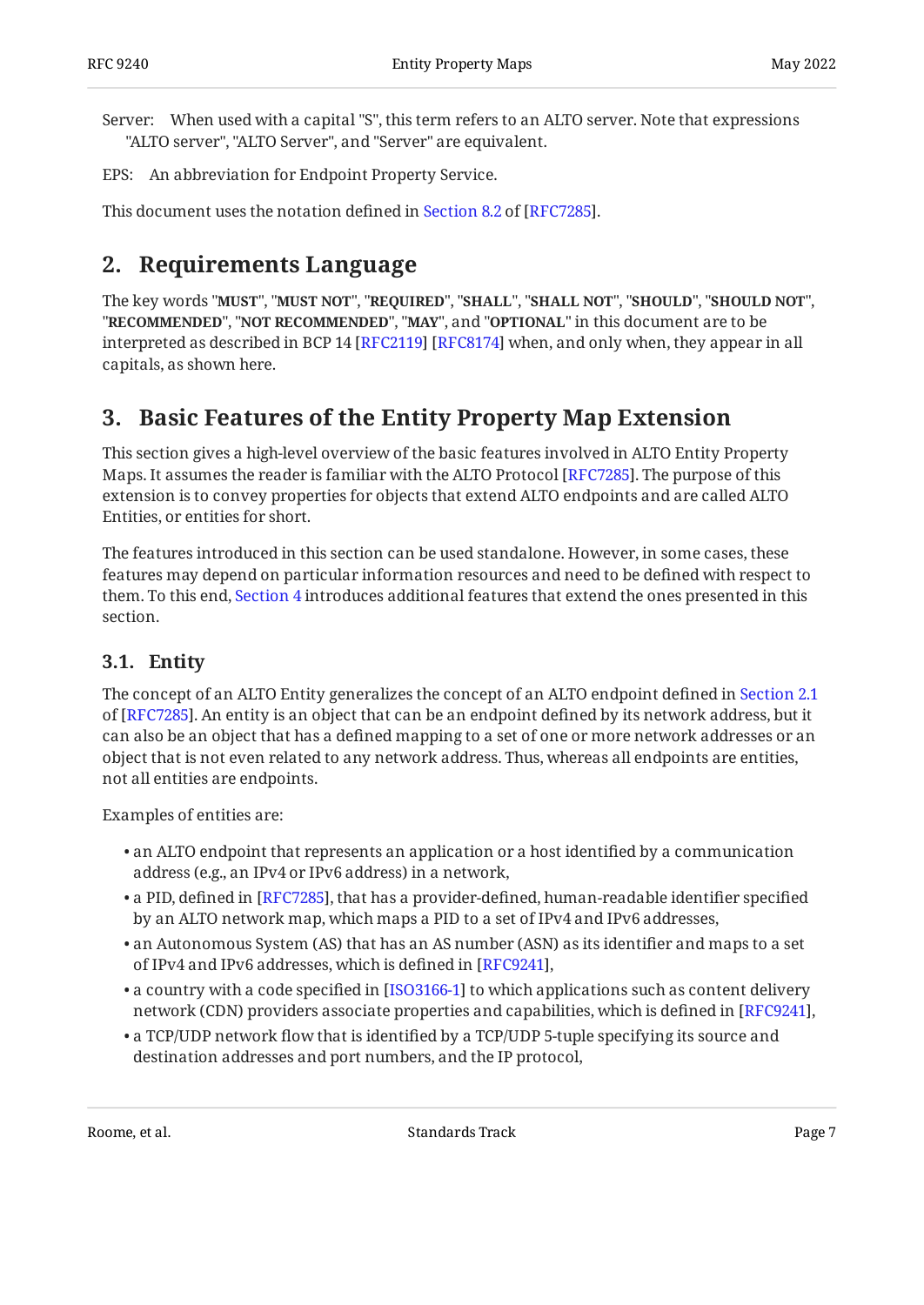- $\bullet$  a routing element, as specified in [RFC7921], that is associated with routing capabilities information, or
- $\bullet$  an Abstract Network Element, as specified in [PATH-VECTOR], that represents an abstraction of a network part such as a router, one or more links, a network domain, or their aggregation.

Some of the example entities listed above have already been documented as ALTO entities. The other examples are provided for illustration as potential entities.

# <span id="page-7-0"></span>**[3.2. Entity Domain](#page-7-0)**

An entity domain defines a set of entities of the same semantic type. An entity domain is characterized by a type and identified by a name.

In this document, an entity is owned by exactly one entity domain name. An entity identifier points to exactly one entity. If two entities in two different entity domains refer to the same physical or logical object, they are treated as different entities. For example, if an end host has both an IPv4 and an IPv6 address, these two addresses will be treated as two entities, defined respectively in the "ipv4" and "ipv6" entity domains.

## <span id="page-7-1"></span>**[3.2.1. Entity Domain Type](#page-7-1)**

The type of an entity domain type defines the semantics of a type of entity. Entity domain types can be defined in different documents. For example: the present document defines entity domain types "ipv4" and "ipv6" in [Section 6.1](#page-20-3) and "pid" in [Section 6.2](#page-22-1). The entity domain type "ane", which defines Abstract Network Elements (ANEs), is introduced in [PATH-VECTOR]. The entity domain type that defines country codes is introduced in [[RFC9241\]](#page-49-3). An entity domain type **MUST** be registered with IANA, as specified in [Section 12.3.2.](#page-46-0)

### <span id="page-7-2"></span>**[3.2.2. Entity Domain Name](#page-7-2)**

In this document, the identifier of an entity domain is mostly called "entity domain name". The identifier of an entity domain is defined in the scope of an ALTO server. An entity domain identifier can sometimes be identical to the identifier of its relevant entity domain type. This is the case when the entities of a domain have an identifier that points to the same object throughout all the information resources of the Server that provide entity properties for this domain. For example, a domain of type "ipv4" containing entities that are identified by a public IPv4 address can be named "ipv4" because its entities are uniquely identified by all the Server resources.

In some cases, the name of an entity domain cannot be simply its entity domain type. Indeed, for some domain types, entities are defined relative to a given information resource. This is the case for entities of domain type "pid". A PID is defined relative to a network map. For example, an entity "mypid10" of domain type "pid" may be defined in a given network map and be undefined in other network maps. The entity "mypid10" may even be defined in two different network maps, and it may map in each of these network maps to a different set of endpoint addresses. In this case, naming an entity domain only by its type "pid" does not guarantee that its set of entities is owned by exactly one entity domain.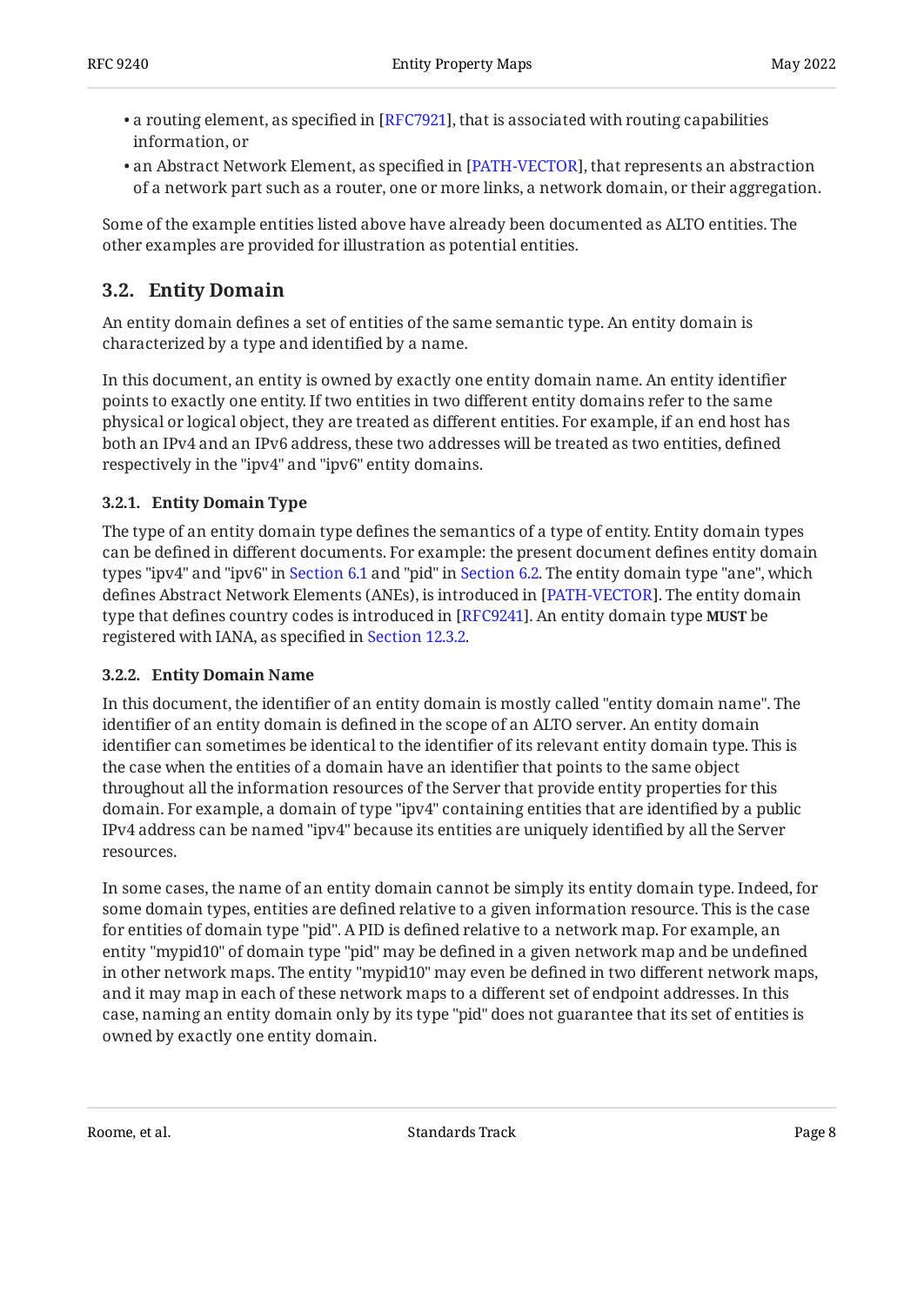Sections [4.2](#page-9-2) and [5.1.2](#page-16-0) describe how a domain is uniquely identified across the ALTO server by a name that associates the domain type and the related information resource.

# <span id="page-8-0"></span>**[3.3. Entity Property Type](#page-8-0)**

An entity property defines a property of an entity. This is similar to the endpoint property defined inSection 7.1 of [RFC7285]. An entity property can convey either network-aware or networkagnostic information. Similar to an entity domain, an entity property is characterized by a type and identified by a name. An entity property type **MUST** be registered with IANA, as specified in [Section 12.4.](#page-47-0)

Below are listed some examples with real and fictitious entity domain and property names:

- $\bullet$  an entity in the "ipv4" domain type may have a property whose value is an Autonomous System (AS) number indicating the AS to which this IPv4 address belongs and another property named "countrycode" indicating a country code mapping to this address,
- $\bullet$  an entity identified by its country code in the entity domain type "countrycode", defined in [[RFC9241\]](#page-49-3), may have a property indicating what delivery protocol is used by a CDN, or
- $\bullet$  an entity in the "netmap1.pid" domain may have a property that indicates the central geographical location of the endpoints it includes.

It should be noted that some identifiers may be used for both an entity domain type and a property type. For example:

- $\bullet$  the identifier "countrycode" may point to both the entity domain type "countrycode" and the fictitious property type "countrycode".
- $\bullet$  the identifier "pid" may point to both the entity domain type "pid" and the property type "pid".

Likewise, the same identifier may point to both a domain name and a property name. For example: the identifier "netmap10.pid" may point to either the domain defined by the PIDs of network map "netmap10" or to a property that returns, for an entity defined by its IPv4 address, the PID of "netmap10" that contains this entity. Such cases are further explained in [Section 4](#page-9-0).

# <span id="page-8-1"></span>**[3.4. New Information Resource and Media Type: ALTO Property Map](#page-8-1)**

This document introduces a new ALTO information resource named Property Map. An ALTO property map provides a set of properties for one or more sets of entities. A property may apply to different entity domain types and names. For example, an ALTO property map may define the "ASN" property for both "ipv4" and "ipv6" entity domains.

The present extension also introduces a new media type.

Thisdocument uses the same definition of an information resource as Section 9.1 of [RFC7285]. ALTO uses media types to uniquely indicate the data format used to encode the content to be transmitted between an ALTO server and an ALTO client in the HTTP entity body. In the present case, an ALTO property map resource is defined by the media type "application/altopropmap+json".

Roome, et al. North and the Standards Track Community of the Standards Track Page 9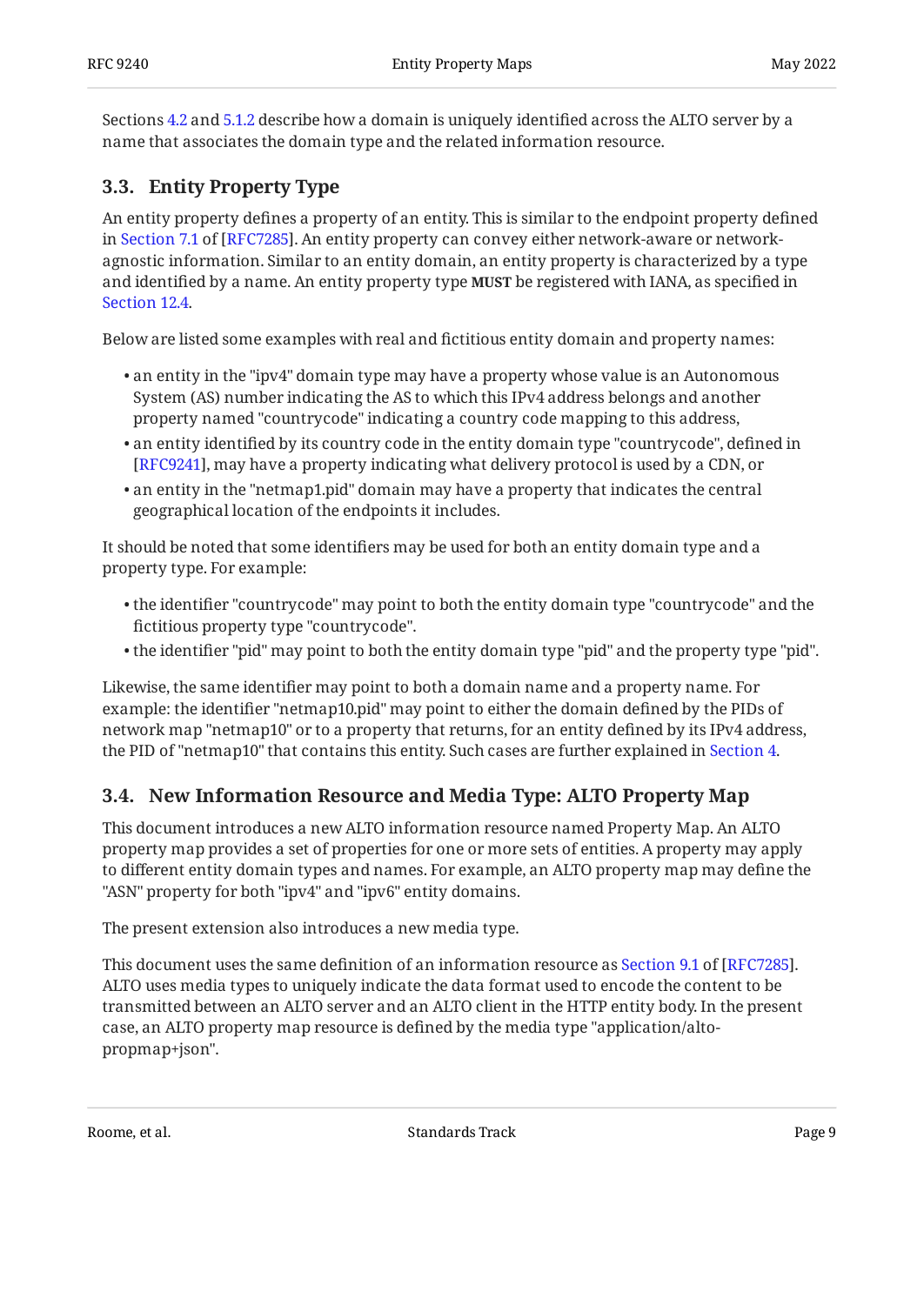A Property Map can be queried as a GET-mode resource, thus conveying all properties for all entities indicated in its capabilities. It can also be queried as a POST-mode resource, thus conveying a selection of properties for a selection of entities.

# <span id="page-9-0"></span>**[4. Advanced Features of the Entity Property Map Extension](#page-9-0)**

This section gives a high-level overview of the advanced features involved in ALTO Entity Property Maps. Most of these features extend the features defined in [Section 3](#page-6-1).

# <span id="page-9-1"></span>**[4.1. E](#page-9-1)ntity Identifi[er and Entity Domain Name](#page-9-1)**

In [RFC7285], an endpoint has an identifier that is explicitly associated with the "ipv4" or "ipv6"  $\,$ address domain. Examples are "ipv4:192.0.2.14" and "ipv6:2001:db8::12".

In this document, example IPv4 and IPv6 addresses and prefixes are taken from the address ranges reserved for documentation by [RFC5737] and [RFC3849].

In this document, an entity must be owned by exactly one entity domain name, and an entity identifier must point to exactly one entity. To ensure this, an entity identifier is explicitly attached to the name of its entity domain, and an entity domain type characterizes the semantics and identifier format of its entities.

The encoding format of an entity identifier is further specified in [Section 5.1.3](#page-18-0) of this document.

For instance:

- $\bullet$  if an entity is an endpoint with IPv4 address "192.0.2.14", its identifier is associated with entity domain name "ipv4" and is "ipv4:192.0.2.14";
- $\bullet$  if an entity is a PID named "mypid10" in network map resource "netmap2", its identifier is associated with entity domain name "netmap2.pid" and is "netmap2.pid:mypid10".

# <span id="page-9-2"></span>**[4.2. R](#page-9-2)esource-Specifi[c Entity Domain Name](#page-9-2)**

Some entities are defined and identified uniquely and globally in the context of an ALTO server. This is the case, for instance, when entities are endpoints that are identified by a reachable IPv4 or IPv6 address. The entity domain for such entities can be globally defined and named "ipv4" or "ipv6". Those entity domains are called resource-agnostic entity domains in this document, as they are not associated with any specific ALTO information resources.

Some other entities and entity types are only defined relative to a given information resource. This is the case for entities of domain type "pid", which can only be understood with respect to the network map where they are defined. For example, a PID named "mypid10" may be defined to represent a set S1 of IP addresses in a network map resource named "netmap1". Another network map "netmap2" may use the same name "mypid10" and define it to represent another set S2 of IP addresses. The identifier "pid:mypid10" may thus point to different objects because the information on the originating information resource is lost.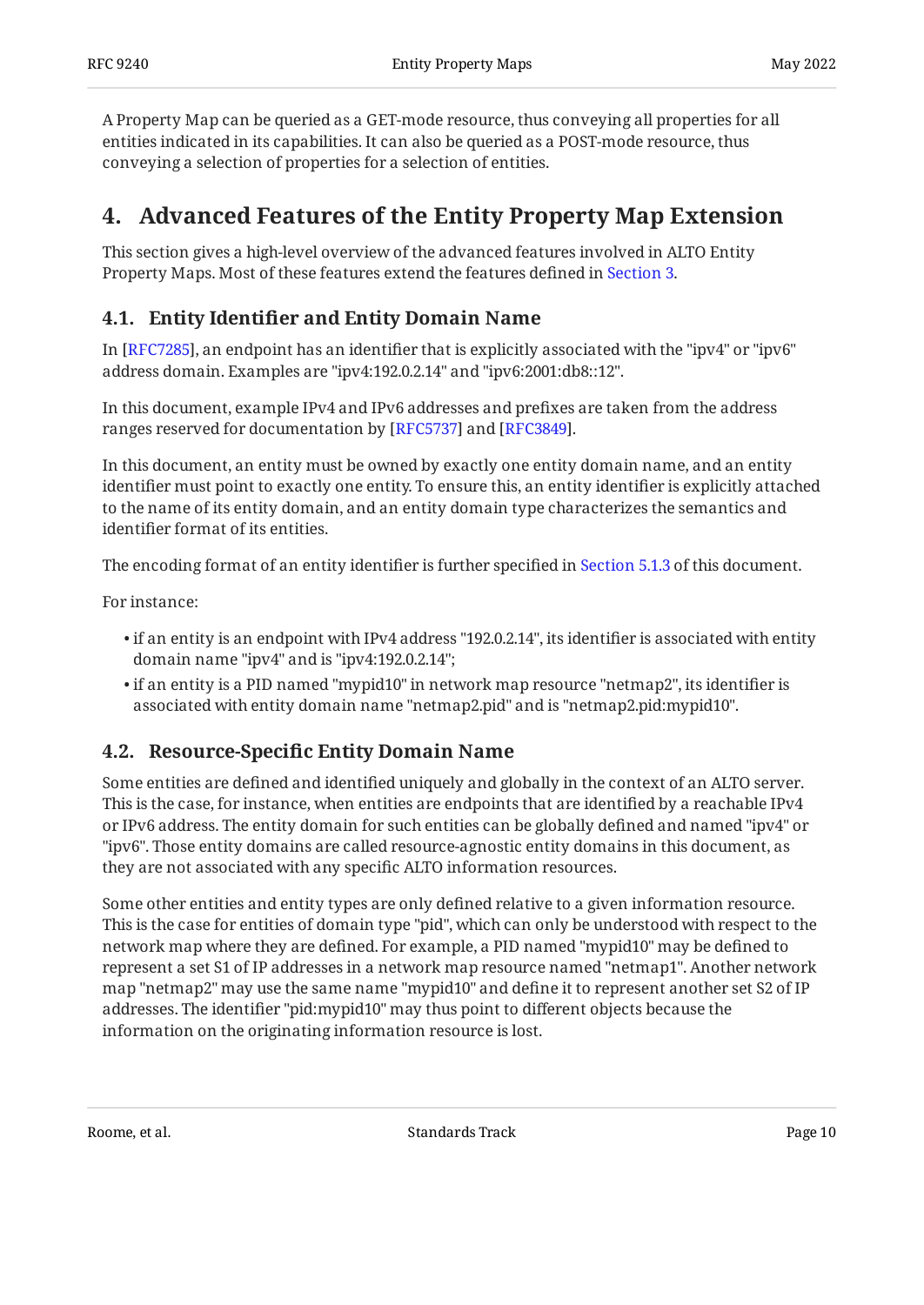To solve this ambiguity, the present extension introduces the concept of resource-specific entity domain. This concept applies to domain types where entities are defined relative to a given information resource. It can also apply to entity domains that are defined locally, such as local networks of objects identified with a local IPv4 address.

In such cases, an entity domain type is explicitly associated with an identifier of the information resource where these entities are defined. Such an information resource is referred to as the "specific information resource". Using a resource-aware entity domain name, an ALTO property map can unambiguously identify distinct entity domains of the same type, on which entity properties may be queried. Examples of resource-specific entity domain names may look like "netmap1.pid" or "netmap2.pid". Thus, a name association such as "netmap1.pid:mypid10" and "netmap2.pid:mypid10" distinguishes the two abovementioned PIDs that are both named "mypid10" but in two different resources, "netmap1" and "netmap2".

An information resource is defined in the scope of an ALTO Server and so is an entity domain name. The format of a resource-specific entity domain name is further specified in [Section 5.1.2.](#page-16-0)

# <span id="page-10-0"></span>**[4.3. R](#page-10-0)esource-Specifi[c Entity Property Value](#page-10-0)**

Like entity domains, some types of properties are defined relative to an information resource. That is, an entity may have a property of a given type whose values are associated with different information resources.

For example, suppose entity "192.0.2.34" defined in the "ipv4" domain has a property of type "pid" whose value is the PID to which address "192.0.2.34" is attached in a network map. The mapping of network addresses to PIDs is specific to a network map and probably different from one network map resource to another one. Thus, if a property "pid" is defined for entity "192.0.2.34" in two different network maps "netmap1" and "netmap2", the value for this property can be a different value in "netmap1" and "netmap2".

To support information-resource-dependent property values, this document uses the same approachas in Section 10.8.1 ( "Resource-Specific Endpoint Properties") of [RFC7285]. When a property value depends on a given information resource, the name of this property **MUST** be explicitly associated with the information resource that defines it.

For example, the property "pid" queried on entity "ipv4:192.0.2.34" and defined in both "netmap1" and "netmap2" can be named "netmap1.pid" and "netmap2.pid". This allows a Client to get a property of the same type but defined in different information resources with a single query. Specifications for the property name format are provided in [Section 5.2](#page-18-2).

# <span id="page-10-1"></span>**[4.4. Entity Hierarchy and Property Inheritance](#page-10-1)**

For some domain types, there is an underlying structure that allows entities to be efficiently grouped into a set and be defined by the identifier of this set. This is the case for domain types "ipv4" and "ipv6", where individual Internet addresses can be grouped in blocks. When the same property value applies to a whole set, a Server can define a property for the identifier of this set instead of enumerating all the entities and their properties. This allows a substantial reduction of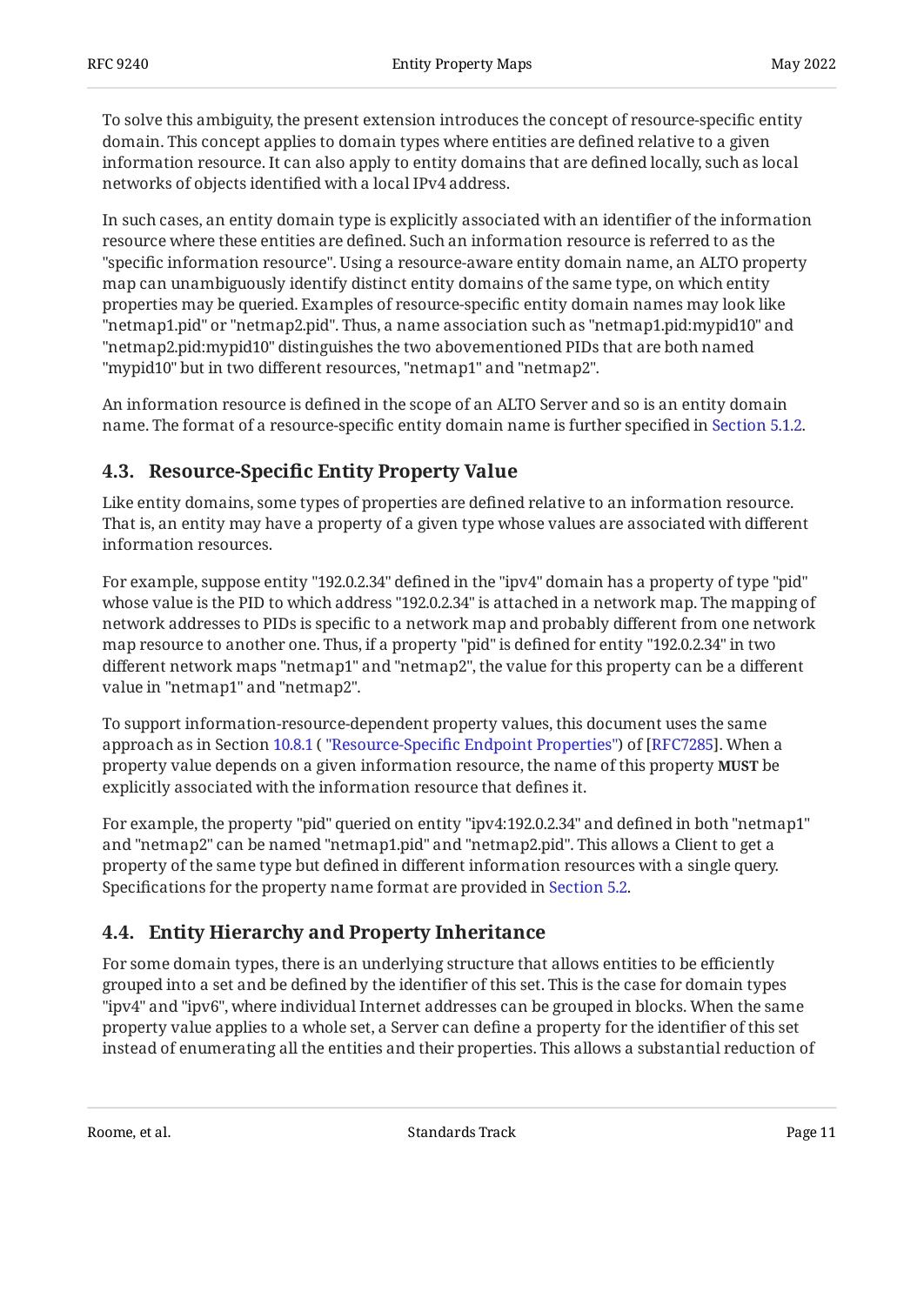transmission payload both for the Server and the Client. For example, all the entities included in the set defined by the address block "ipv6:2001:db8::1/64" share the same properties and values defined for this block.

Additionally, entity sets sometimes are related by inclusion, hierarchy, or other relations. This allows defining inheritance rules for entity properties that propagate properties among related entity sets. The Server and the Client can use these inheritance rules for further payload savings. Entity hierarchy and property inheritance rules are specified in the documents that define the applicable domain types. The present document defines these rules for the "ipv4" and "ipv6" domain types.

For applicable domain types, this document introduces "Entity Property Inheritance rules" with the following concepts: Entity Hierarchy, Property Inheritance, and Property Value Unicity. A detailed specification of entity hierarchy and property inheritance rules is provided in [Section](#page-18-1) [5.1.4](#page-18-1).

### <span id="page-11-0"></span>**[4.4.1. Entity Hierarchy](#page-11-0)**

An entity domain may allow the use of a single identifier to identify a set of related individual entities. For example, a Classless Inter-Domain Routing (CIDR) block can be used to identify a set of IPv4 or IPv6 entities. A CIDR block is called a hierarchical entity identifier, as it can reflect inclusion relations among entity sets. That is, in an entity hierarchy, "supersets" are defined at upper levels and include "subsets" defined at lower levels. For example, the CIDR "ipv4:192.0.1.0/24" includes all the individual IPv4 entities identified by the CIDR "ipv4:192.0.1.0/26". This document will sometimes use the term "hierarchical address" to refer to a hierarchical entity identifier.

### <span id="page-11-1"></span>**[4.4.2. Property Inheritance](#page-11-1)**

A property may be defined for a hierarchical entity identifier, while it may be undefined for individual entities covered by this identifier. In this case, these individual entities inherit the property value defined for the identifier that covers them. For example, suppose a property map defines a property P for which it assigns value V1 only for the hierarchical entity identifier "ipv4:192.0.1.0/24" but not for individual entities in this block. Suppose also that inheritance rules are specified for CIDR blocks in the "ipv4" domain type. When receiving this property map, a Client can infer that entity "ipv4:192.0.1.1" inherits the property value V1 of block "ipv4:192.0.1.0/24" because the address "ipv4:192.0.1.1" is included in the CIDR block "ipv4:192.0.1.0/24".

Property value inheritance rules also apply among entity sets. A property map may define values for an entity set belonging to a hierarchy but not for "subsets" that are covered by this set identifier. In this case, inheritance rules must specify how entities in "subsets" inherit property values from their "superset". For instance, suppose a property P is defined only for the entity set defined by address block "ipv4:192.0.1.0/24". We know that entity set "ipv4:192.0.1.0/30" is included in "ipv4:192.0.1.0/24". Therefore, the entities of "ipv4:192.0.1.0/30" may inherit the value of property P from set "ipv4:192.0.1.0/24" if an inheritance rule from "ipv4" CIDR blocks to included "ipv4" CIDR blocks is specified.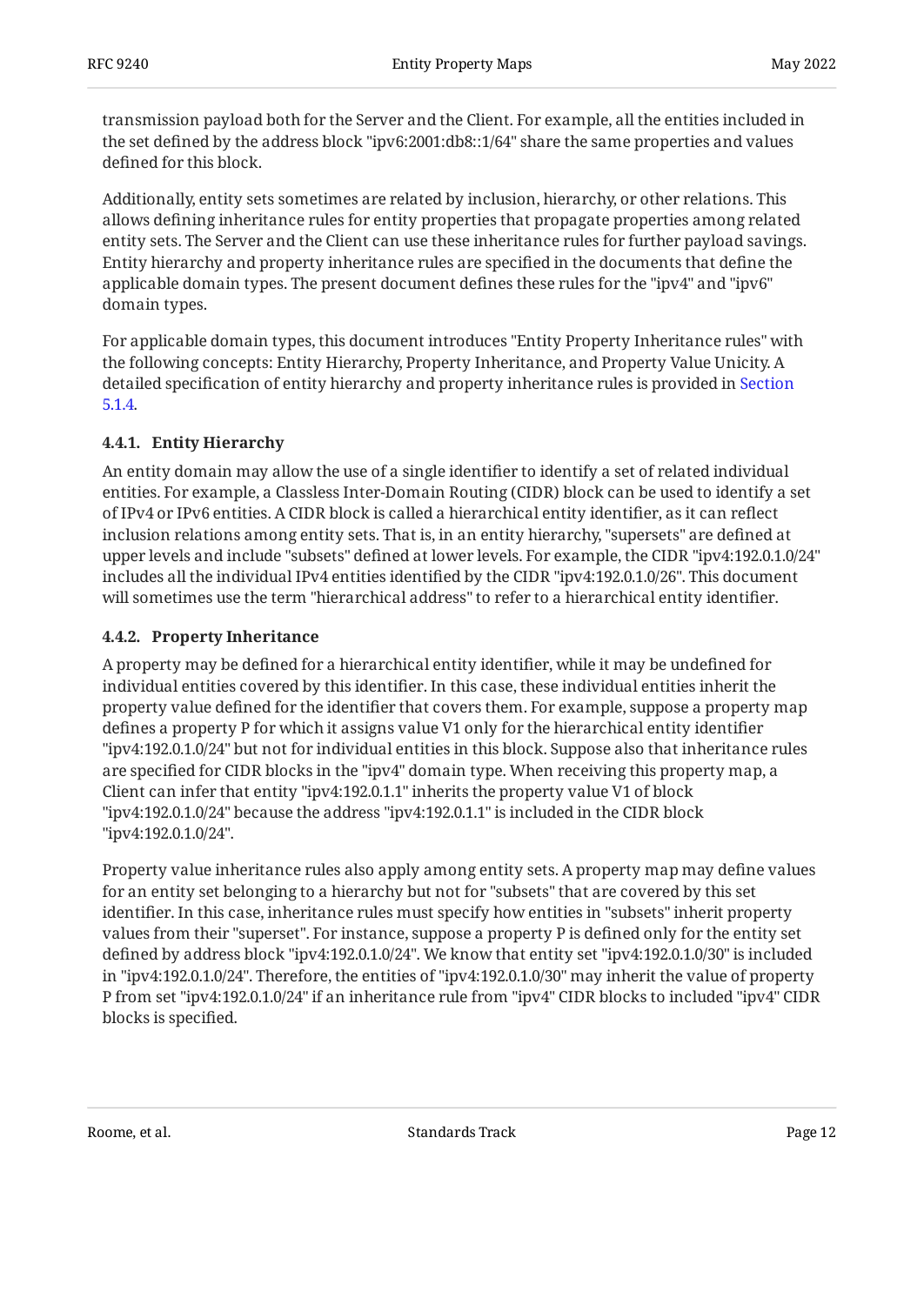### <span id="page-12-0"></span>**[4.4.3. Property Value Unicity](#page-12-0)**

The inheritance rules must ensure that an entity belonging to a hierarchical set of entities inherits no more than one property value, for the sake of consistency. Indeed, a property map may define a property for a hierarchy of entity sets that inherits property values from one or more supersets (located at upper levels). On the other hand, a property value defined for a subset (located at a lower level) may be different from the value defined for a superset. In such a case, subsets may potentially end up with different property values. This may be the case for address blocks with increasing prefix length, on which a property value becomes increasingly accurate and thus may differ. For example, a fictitious property such as "geo-location" or "average transfer volume" may be defined at a progressively finer grain for lower-level subsets of entities defined with progressively longer CIDR prefixes. It seems more interesting to have property values of progressively higher accuracy. A unicity rule applied to the entity domain type must specify an arbitration rule among the different property values for an entity. An example illustrating the need for such rules is provided in [Section 6.1.3.](#page-21-1)

# <span id="page-12-1"></span>**[4.5. Supported Properties for Entity Domains in Property Map Capabilities](#page-12-1)**

A property type is not necessarily applicable to any domain type, or an ALTO Server may choose not to provide a property for all applicable domains. For instance, a property type reflecting link bandwidth is likely not defined for entities of a domain of type "countrycode". Therefore, an ALTO server providing Property Maps needs to specify the properties that can be queried on the different entity domains it supports.

This document explains how the Information Resource Directory (IRD) capabilities of a Property Map resource unambiguously expose which properties a Client can query on a given entity domain:

- $\bullet$  a field named "mappings" lists the names of the entity domains supported by the Property Map, and
- $\bullet$  for each listed entity domain, a list of the names of the applicable properties is provided.

An example is provided in [Section 10.3.](#page-32-0) The "mappings" field associates entity domains and properties that can be resource-agnostic or resource-specific. This allows a Client to formulate compact and unambiguous entity property queries, possibly relating to one or more information resources. In particular:

- $\bullet$  it prevents a Client from querying a property for entity domains for which it is not defined;
- $\bullet$  it allows a Client to query, for an entity E, values for a property P that are defined in several information resources; and
- $\bullet$  it allows a Client to query a property P on entities that are defined in several information resources.

Further details are provided in [Section 7.4](#page-24-3).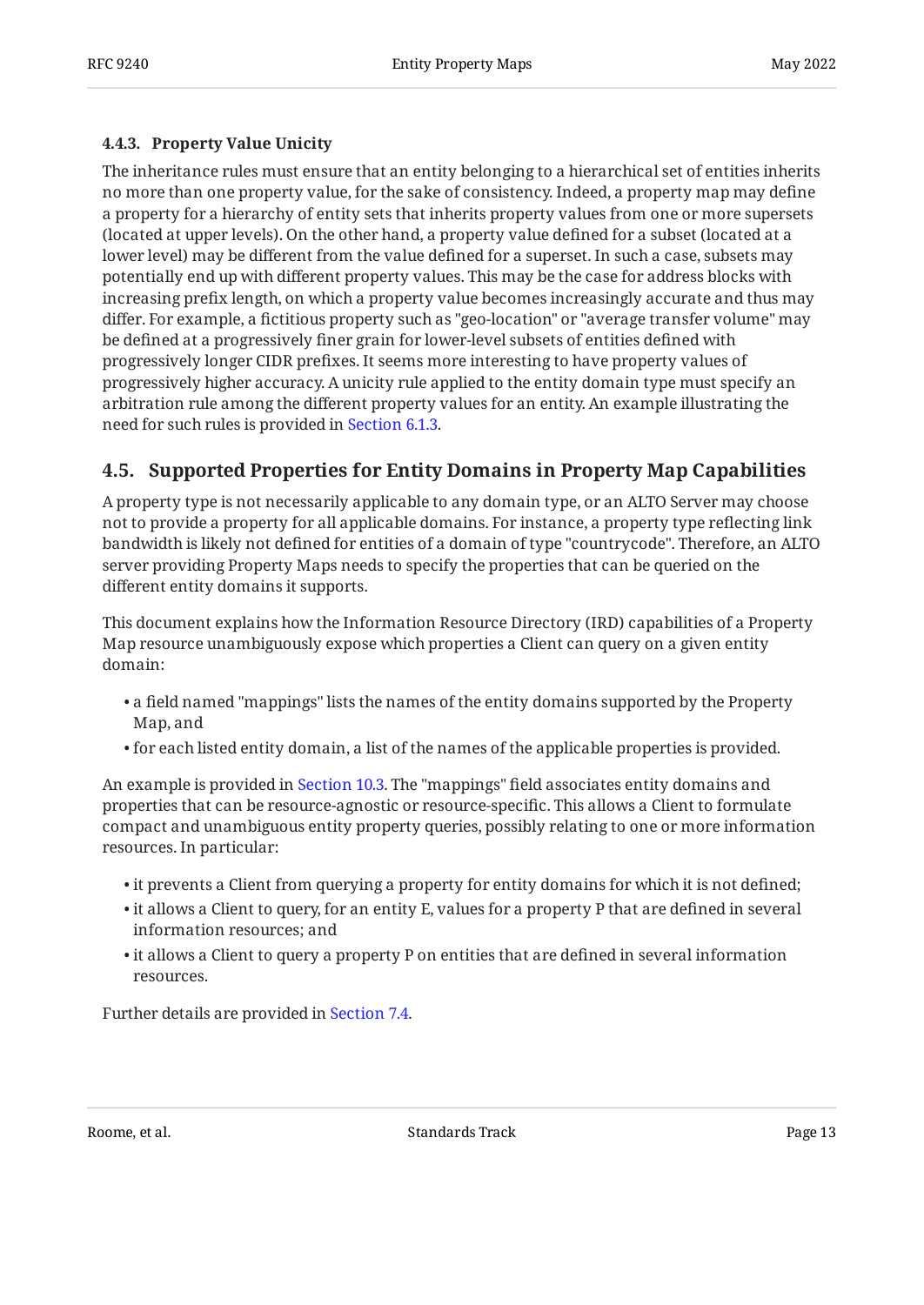# <span id="page-13-0"></span>**[4.6. D](#page-13-0)efi[ning Information Resource for Resource-Speci](#page-13-0)fic Entity Domains**

A Client willing to query entity properties belonging to a domain needs to know how to retrieve these entities. To this end, the Client can look up the "mappings" field exposed in IRD capabilities of a property map; see [Section 4.5.](#page-12-1) This field, in its keys, exposes all the entity domains supported by the property map. The syntax of the entity domain identifier specified in [Section 5.1.2](#page-16-0) allows the client to infer whether the entity domain is resource-specific or not. The Client can extract, if applicable, the identifier of the specific resource, query the resource, and retrieve the entities. For example:

- $\bullet$  an entity domain named "netmap1.ipv4" includes the IPv4 addresses that appear in the "ipv4" field of the endpoint address group of each PID in the network map "netmap1" and that have no meaning outside "netmap1" because, for instance, these are local addresses not reachable outside some private network;
- $\bullet$  an entity domain named "netmap1.pid" includes the PIDs listed in network map "netmap1"; and
- $\bullet$  an entity domain named "ipv4" is resource-agnostic and covers all the reachable IPv4 addresses.

Besides, it is not possible to prevent a Server from mistakenly exposing inappropriate associations of information resources and entity domain types. To prevent failures due to invalid queries, it is necessary to inform the Client which associations are allowed. An informed Client will just ignore inappropriate associations exposed by a Server and avoid error-prone transactions with the Server.

For example, the association "costmap3.pid" is not allowed for the following reason: although a cost map exposes PID identifiers, it does not define the set of addresses included in this PID. Neither does a cost map list all the PIDs on which properties can be queried because a cost map only exposes PID pairs on which a queried cost type is defined. Therefore, the resource "costmap3" does not enable a Client to extract information on the existing PID entities or on the addresses they contain.

Instead, the cost map uses a network map where all the PIDs used in a cost map are defined together with the addresses contained by the PIDs. This network map is qualified in this document as the Defining Information Resource for the entity domain of type "pid", and this concept is explained in [Section 4.6.1](#page-13-1).

### <span id="page-13-1"></span>**[4.6.1. D](#page-13-1)efi[ning Information Resource and Its Media Type](#page-13-1)**

For the reasons explained in [Section 4.6](#page-13-0), this document introduces the concept of "Defining Information Resource and its Media Type".

A defining information resource for an entity domain D is the information resource where entities of D are defined. That is, all the information on the entities of D can be retrieved in this resource. A defining information resource is defined for resource-specific entity domains. It does not exist for entity domains that are not resource-specific such as "ipv4" or "ipv6". Neither does it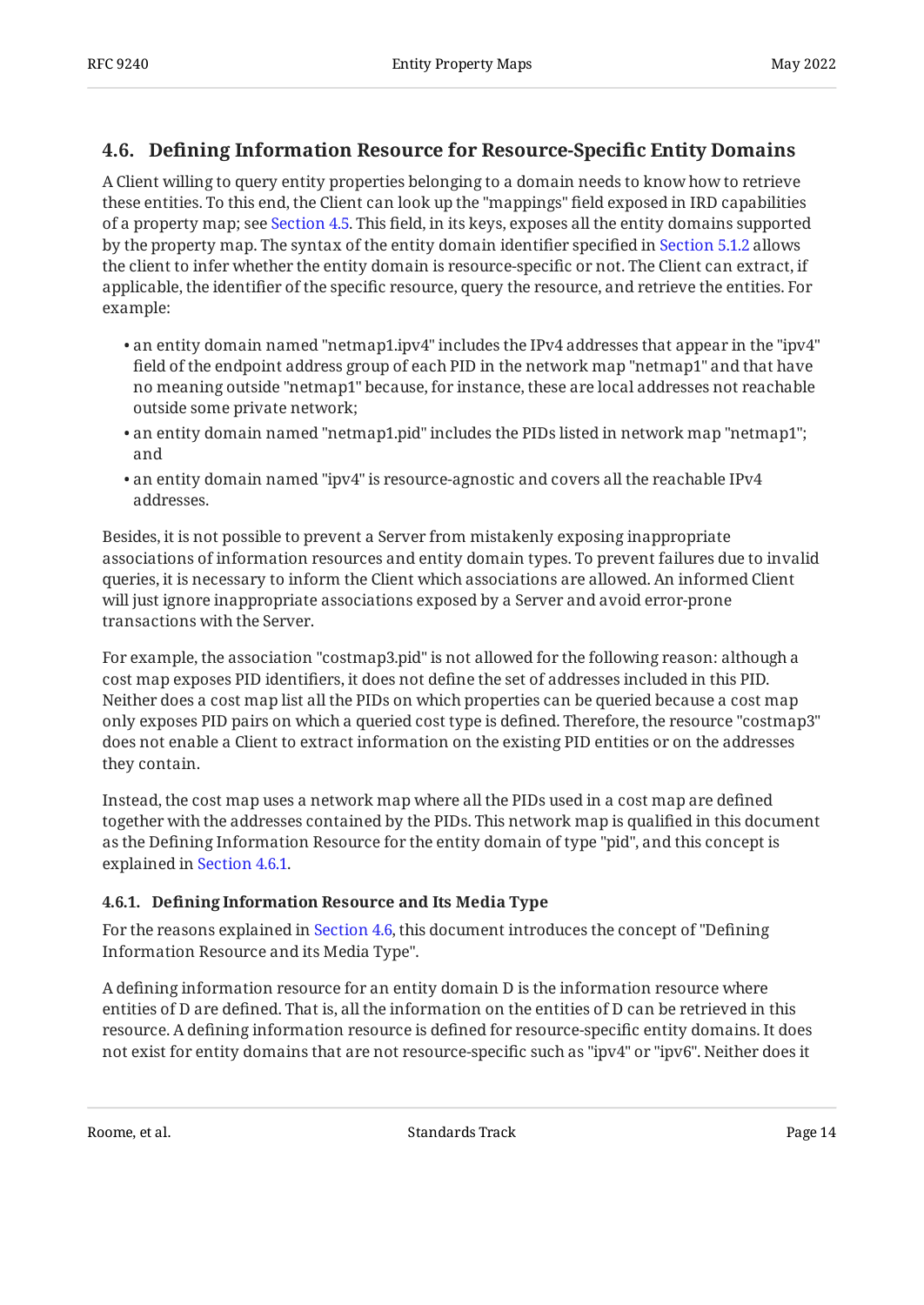exist for entity domains that are covering entity identifiers already defined in other standardization documents, as is the case for country code identifiers standardized in [[ISO3166-1\]](#page-48-4) or AS numbers allocated by IANA. This is useful for entity domain types that are by essence domain-specific, such as the "pid" domain type. It is also useful for resource-specific entity domains constructed from resource-agnostic domain types, such as network-map-specific domains of local IPv4 addresses.

The defining information resource of a resource-specific entity domain D, when it exists, is unique and has the following characteristics:

- $\bullet$  it has an entry in the IRD;
- $\bullet$  it defines the entities of D;
- it does not use another information resource that defines these entities; •
- it defines and exposes entity identifiers that are all persistent; and •
- $\bullet$  its media type is equal to the one that is specified for the defining information resource of an entity domain type.

A fundamental characteristic of a defining information resource is its media type. There is a unique association between an entity domain type and the media type of its defining information resource. When an entity domain type allows associations with defining information resources, the media type of the potential defining information resource **MUST** be specified:

- $\bullet$  in the document that defines this entity domain type, and  $\,$
- in the "ALTO Entity Domain Types" IANA registry and related information. •

When the Client wants to use a resource-specific entity domain, it needs to be cognizant of the media type of its defining information resource. If the Server exposes a resource-specific entity domain with a noncompliant media type for the defining resource, the Client **MUST** ignore the entities from that entity domain to avoid errors.

#### <span id="page-14-0"></span>**[4.6.2. E](#page-14-0)xamples of Defi[ning Information Resources and Their Media Types](#page-14-0)**

Here are examples of defining information resource types and their media types associated with different entity domain types:

- $\bullet$  For entity domain type "pid", the media type of the specific resource is "application/altonetworkmap+json" because PIDs are defined in network map resources.
- $\bullet$  For entity domain types "ipv4" and "ipv6", the media type of the specific resource is "application/alto-networkmap+json" because IPv4 and IPv6 addresses covered by the Server are defined in network map resources.
- $\bullet$  For entities of domain type "ane"; [[PATH-VECTOR](#page-49-1)] defines entities named "ANE", where ANE stands for Abstract Network Element, and the entity domain type "ane". An ANE may have a persistent identifier, say, "entity-4", that is provided by the Server as a value of the "persistententity-id" property of this ANE. Further properties may then be queried on an ANE by using its persistent entity ID. These properties are available from a persistent property map that defines properties for a specific "ane" domain. Together with the persistent identifier, the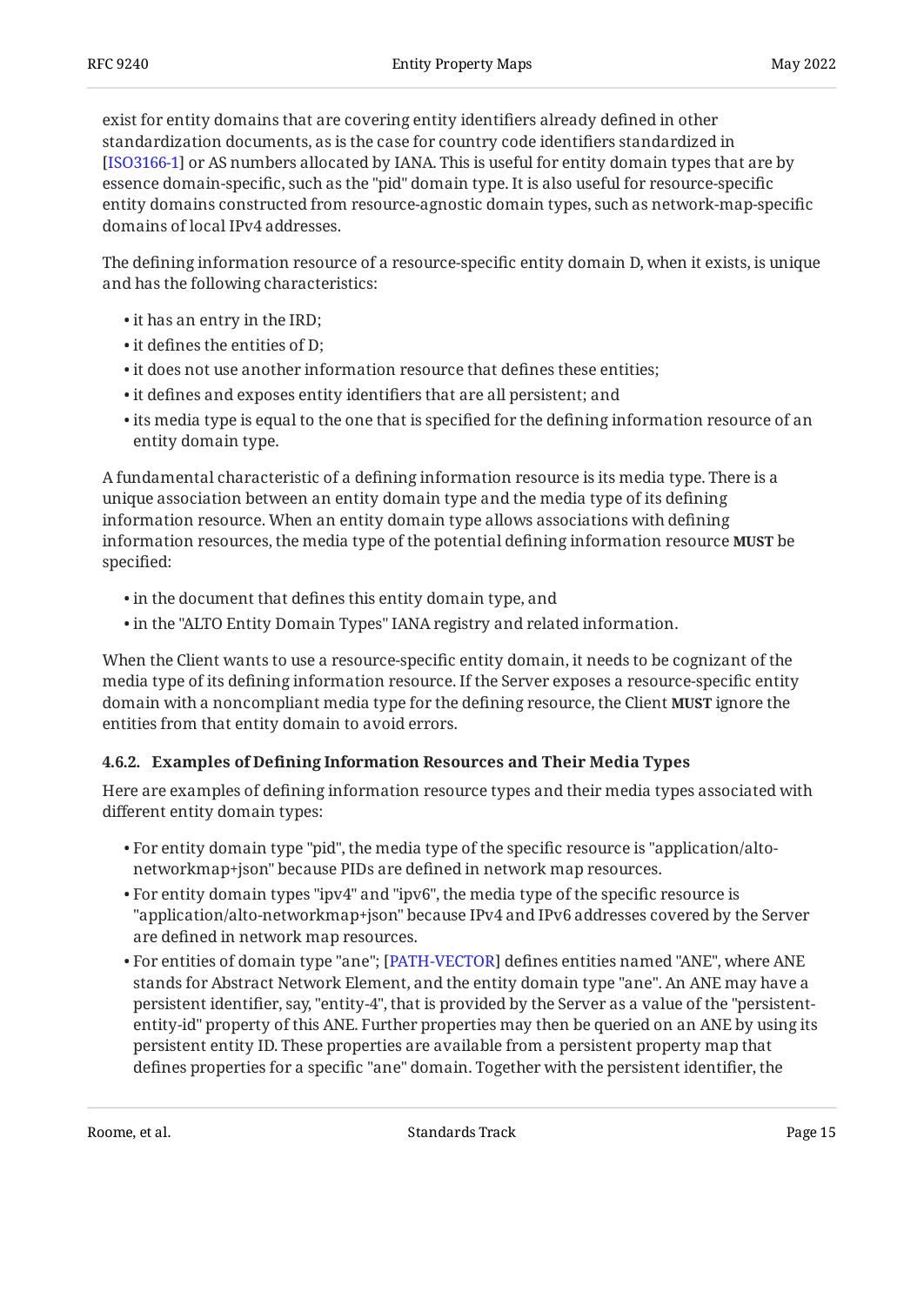Server also provides the property map resource identifier where the "ane" domain containing "entity-4" is defined. The definition of the "ane" entity domain containing "entity-4" is thus specific to the property map. Therefore, for entities of domain type "ane" that have a persistent identifier, the media type of the defining information resource is "application/altopropmap+json".

 $\bullet$  Last, the entity domain types "asn" and "countrycode" defined in [RFC9241] do not have a defining information resource. Indeed, the entity identifiers in these two entity domain types are already standardized in documents that the Client can use.

# <span id="page-15-0"></span>**[4.7. D](#page-15-0)efi[ning Information Resources for Resource-Speci](#page-15-0)fic Property Values**

As explained in [Section 4.3](#page-10-0), a property type may take values that are resource-specific. This is the case for property type "pid", whose values are by essence defined relative to a specific network map. That is, the PID value returned for an IPv4 address is specific to the network map defining this PID and may differ from one network map to another one.

Another example is provided in [\[RFC9241\]](#page-49-3), which defines property type "cdni-capabilities". The value of this property is specific to a Content Delivery Network Interconnection (CDNI) Advertisement resource, which provides a list of CDNI capabilities. The property is provided for entity domain types "ipv4", "ipv6", "asn", and "countrycode". However, a CDNI Advertisement resource does not define PID values for IPv4 addresses, while a network map does not define CDNI capabilities for IPv4 addresses.

Similar to resource-specific entity domains, the Client needs to be cognizant of appropriate associations of information resource and property types. Therefore, when specifying and registering a property type whose values are resource-specific, the media type of its defining information resource needs to be specified. For example:

- $\bullet$  The media type of the defining information resource for property type "pid" is "application/ alto-networkmap+json".
- $\bullet$  The media type of the defining information resource for property type "cdni-capabilities" defined in [[RFC9241\]](#page-49-3) is "application/alto-cdni+json".

# <span id="page-15-2"></span><span id="page-15-1"></span>**[5. P](#page-15-1)rotocol Specifi[cation: Basic Data Types](#page-15-1)**

## <span id="page-15-3"></span>**[5.1. Entity Domain](#page-15-2)**

### **[5.1.1. Entity Domain Type](#page-15-3)**

An entity domain has a type, which is uniquely identified by a string that **MUST** be no more than 64 characters, and **MUST NOT** contain characters other than US-ASCII alphanumeric characters (U+0030-U+0039, U+0041-U+005A, and U+0061-U+007A), the hyphen ('-', U+002D), the colon (':', U+003A), or the low line ('\_', U+005F).

The usage of colon (':', U+003A) **MUST** obey the rules below:

• The colon (':', U+003A) character **MUST NOT** appear more than once;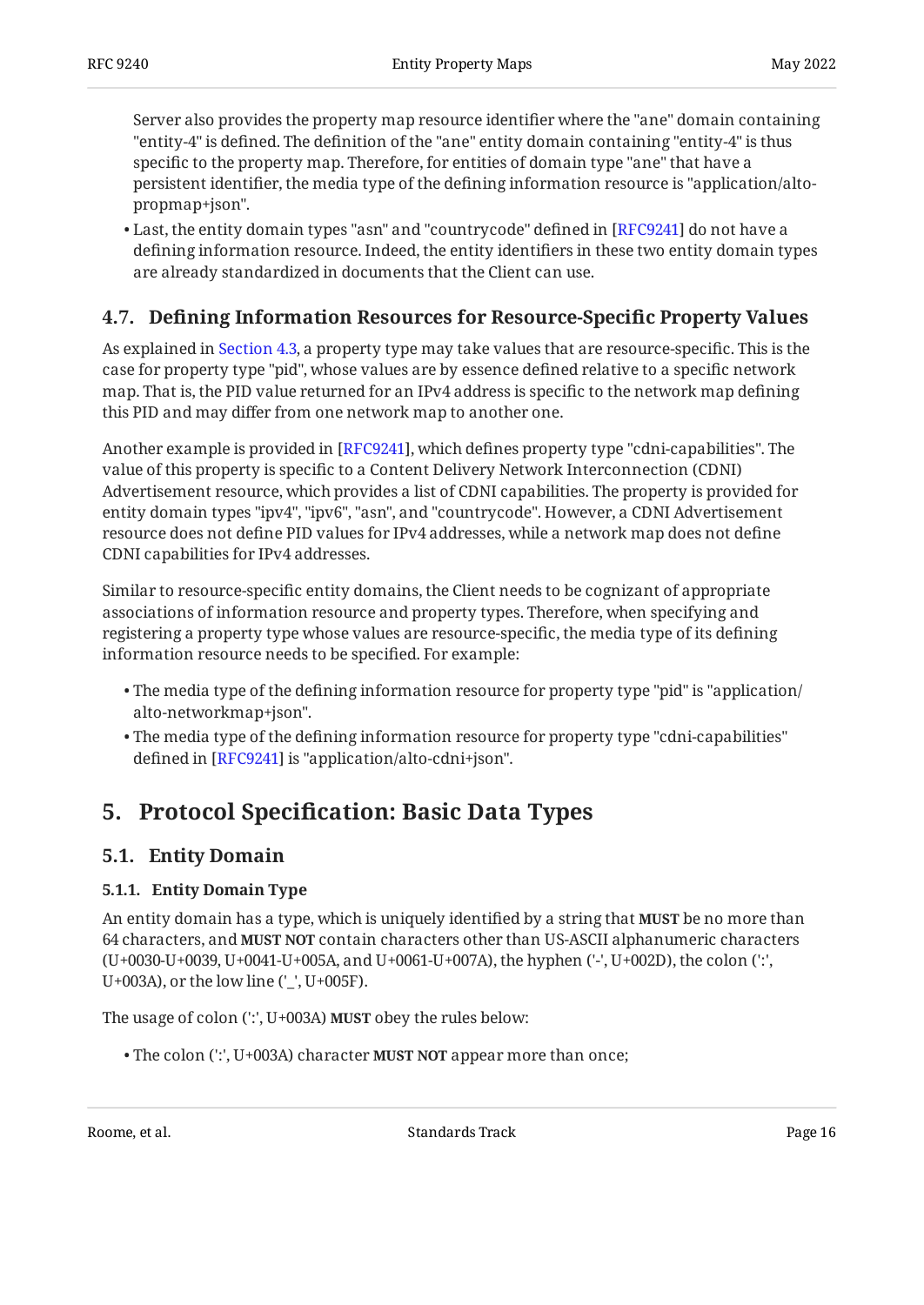- The colon character **MUST NOT** be used unless within the string "priv:";
- $\bullet$  The string "priv:" **MUST NOT** be used unless it starts the string that identifies an entity domain type; and
- For an entity domain type identifier with the "priv:" prefix, an additional string (e.g., company identifier or random string) **MUST** follow "priv:" to reduce potential collisions.

For example, the strings "ipv4", "ipv6", "pid", and "priv:example-test-edt", are valid entity domain types. "ipv4.anycast", "pid.local", and "priv:" are invalid.

Although "\_", "-", "\_\_--" are valid entity domain types, it is desirable to add characters, such as alphanumeric ones, for better intelligibility.

The type EntityDomainType is used in this document to denote a JSON string meeting the preceding requirements.

An entity domain type defines the semantics of a type of entity, independently of any specifying resource. All entity domain types that are not prefixed with "priv:" **MUST** be registered with IANA in the "ALTO Entity Domain Types" registry, defined in [Section 12.3,](#page-44-0) following the procedure specified in [Section 12.3.2](#page-46-0) of this document. The format of the entity identifiers (see [Section 5.1.3\)](#page-18-0) in that entity domain type, as well as any hierarchical or inheritance rules (see [Section 5.1.4\)](#page-18-1) for those entities, **MUST** be specified in the IANA registration.

Entity domain type identifiers prefixed with "priv:" are reserved for Private Use (see [RFC8126]) without a need to register with IANA. The definition of a private-use entity domain type **MUST** apply the same way in all property maps of an IRD where it is present.

### <span id="page-16-0"></span>**[5.1.2. Entity Domain Name](#page-16-0)**

As discussed in [Section 3.2,](#page-7-0) an entity domain is characterized by a type and identified by a name.

This document distinguishes three categories of entity domains: resource-specific entity domains, resource-agnostic entity domains, and self-defined entity domains. Their entity domain names are constructed as specified in the following subsections.

Each entity domain is identified by a unique entity domain name. Borrowing the symbol "::=" from the Backus-Naur Form notation [RFC5511], the format of an entity domain name is defined as follows:

```
EntityDomainName ::= [ [ ResourceID ] '.' ] EntityDomainType
```
The presence and construction of the component

"[ [ ResourceID ] '.' ]"

depends on the category of entity domain.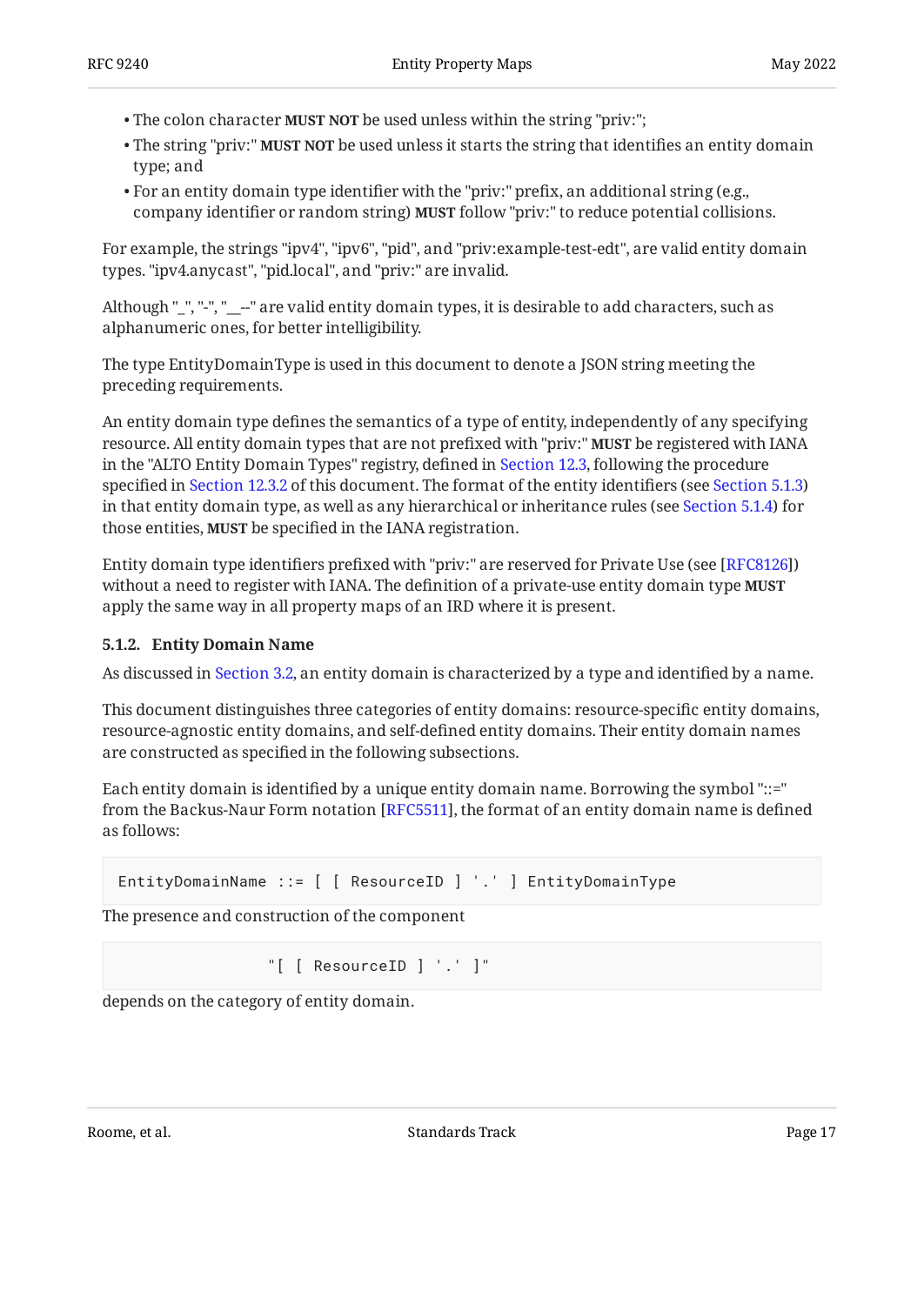Note that the '.' separator is not allowed in EntityDomainType, and hence there is no ambiguity on whether an entity domain name refers to a resource-agnostic entity domain or a resourcespecific entity domain.

Notealso that Section 10.1 of [RFC7285] specifies the format of the PID name, which is the format of the resource ID including the following specification:

The '.' separator is reserved for future use and **MUST NOT** be used unless specifically indicated in this document, or an extension document.

The present extension keeps the format specification of [RFC7285], hence the '.' separator **MUST** be used in an information resource ID. **NOT**

### <span id="page-17-0"></span>**[5.1.2.1.](#page-17-0) Resource-Specifi[c Entity Domain](#page-17-0)**

A resource-specific entity domain is identified by an entity domain name constructed as follows. It**MUST** start with a resource ID using the ResourceID type defined in Section 10.2 of [RFC7285], followed by the '.' separator (U+002E), followed by a string of the type EntityDomainType specified in [Section 5.1.1.](#page-15-3)

For example, if an ALTO server provides two network maps "netmap-1" and "netmap-2", these network maps can define two resource-specific domains of type "pid", respectively identified by "netmap-1.pid" and "netmap-2.pid".

### <span id="page-17-1"></span>**[5.1.2.2. Resource-Agnostic Entity Domain](#page-17-1)**

A resource-agnostic entity domain contains entities that are identified independently of any information resource. The identifier of a resource-agnostic entity domain is simply the identifier of its entity domain type. For example, "ipv4" and "ipv6" identify the two resource-agnostic Internet address entity domains defined in [Section 6.1](#page-20-3).

#### <span id="page-17-2"></span>**[5.1.2.3.](#page-17-2) Self-Defi[ned Entity Domain](#page-17-2)**

A property map can define properties for entities that are specific to a unique information resource, which is the property map itself. This may be the case when an ALTO Server provides properties for a set of entities that are defined only in this property map, are not relevant to another one, and do not depend on another specific resource.

For example: a specialized property map may define a domain of type "ane", defined in [\[PATH-](#page-49-1)[VECTOR\]](#page-49-1), that contains a set of ANEs representing data centers that each have a persistent identifier and are relevant only to this property map.

In this case, the entity domain is qualified as "self-defined". The identifier of a self-defined entity domain can be of the format:

EntityDomainName ::= '.' EntityDomainType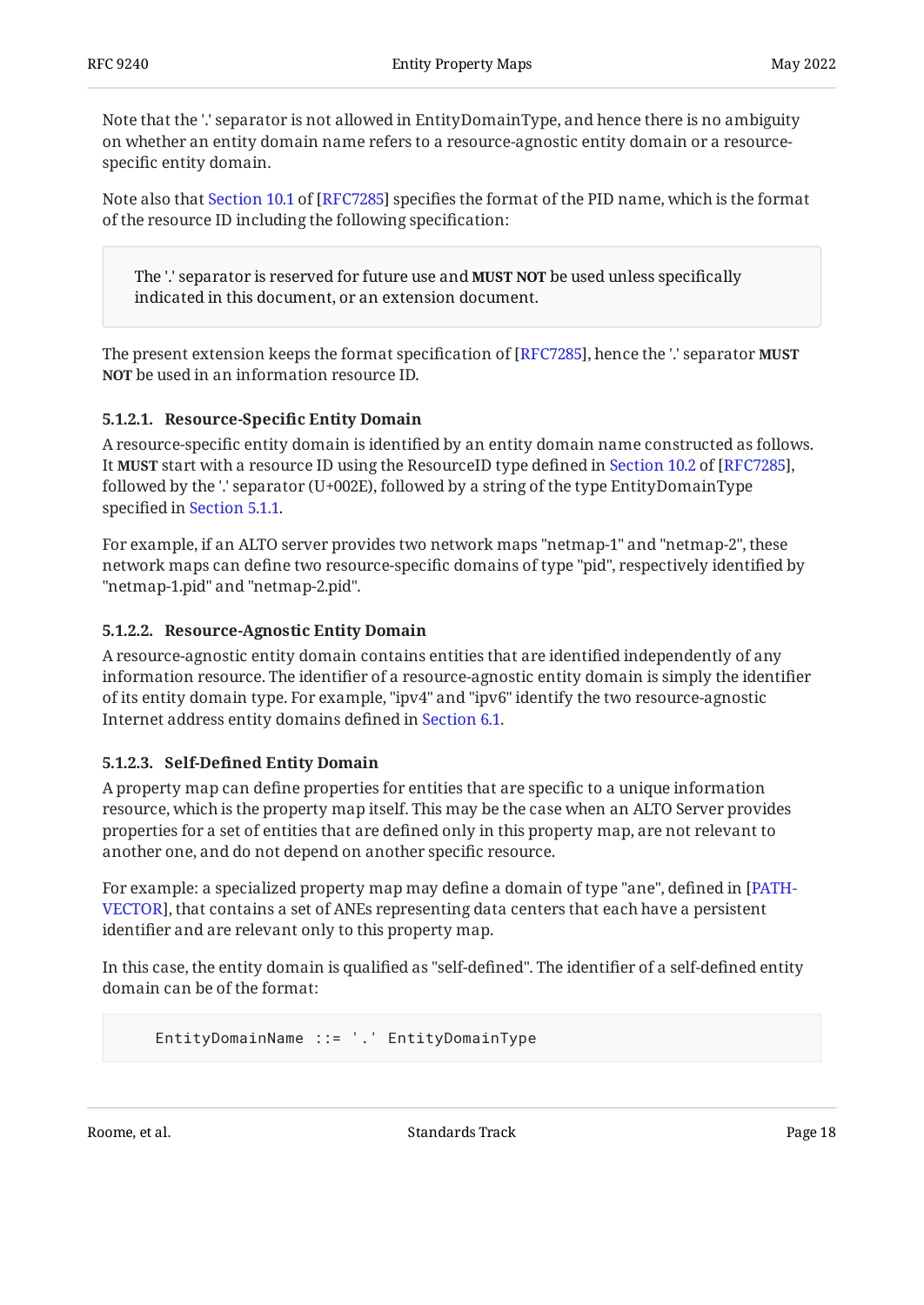where '.' indicates that the entity domain only exists within the property map resource using it.

A self-defined entity domain can be viewed as a particular case of resource-specific entity domain, where the specific resource is the current resource that uses this entity domain. In that case, for the sake of simplification, the component "ResourceID" **MUST** be omitted in its entity domain name.

### <span id="page-18-0"></span>**[5.1.3. Entity Identi](#page-18-0)fier**

Entities in an entity domain are identified by entity identifiers (EntityID) of the following format:

```
EntityID ::= EntityDomainName ':' DomainTypeSpecificEntityID
```
Examples from the Internet address entity domains include individual IP addresses such as "net1.ipv4:192.0.2.14" and "net1.ipv6:2001:db8::12", as well as address blocks such as "net1.ipv4:192.0.2.0/26" and "net1.ipv6:2001:db8::/48".

The format of the second part of an entity identifier, DomainTypeSpecificEntityID, depends on the entity domain type and **MUST** be specified when defining a new entity domain type and registering it with IANA. Identifiers **MAY** be hierarchical, and properties **MAY** be inherited based on that hierarchy. The rules defining any hierarchy or inheritance **MUST** be defined when the entity domain type is registered.

The type EntityID is used in this document to denote a JSON string representing an entity identifier in this format.

Note that two entity identifiers with different, valid textual representations may refer to the same entity, for a given entity domain. For example, the strings "net1.ipv6:2001:db8::1" and "net1.ipv6:2001:db8:0:0:0:0:0:1" refer to the same entity in the "ipv6" entity domain. Such equivalences should be established by the object represented by DomainTypeSpecificEntityID. For example, [RFC5952] establishes equivalence for IPv6 addresses, while [RFC4632] does so for IPv4  $\,$ addresses.

#### <span id="page-18-1"></span>**[5.1.4. Hierarchy and Inheritance](#page-18-1)**

To simplify the representation, some types of entity domains allow the ALTO Client and Server to use a hierarchical entity identifier format to represent a block of individual entities. For instance, in an IPv4 domain "net1.ipv4", a CIDR "net1.ipv4:192.0.2.0/26" covers 64 individual IPv4 entities. In this case, the corresponding property inheritance rule **MUST** be defined for the entity domain type. The hierarchy and inheritance rule **MUST** have no ambiguity.

## <span id="page-18-2"></span>**[5.2. Entity Property](#page-18-2)**

Each entity property has a type to indicate the encoding and the semantics of the value of this entity property, and has a name to identify it.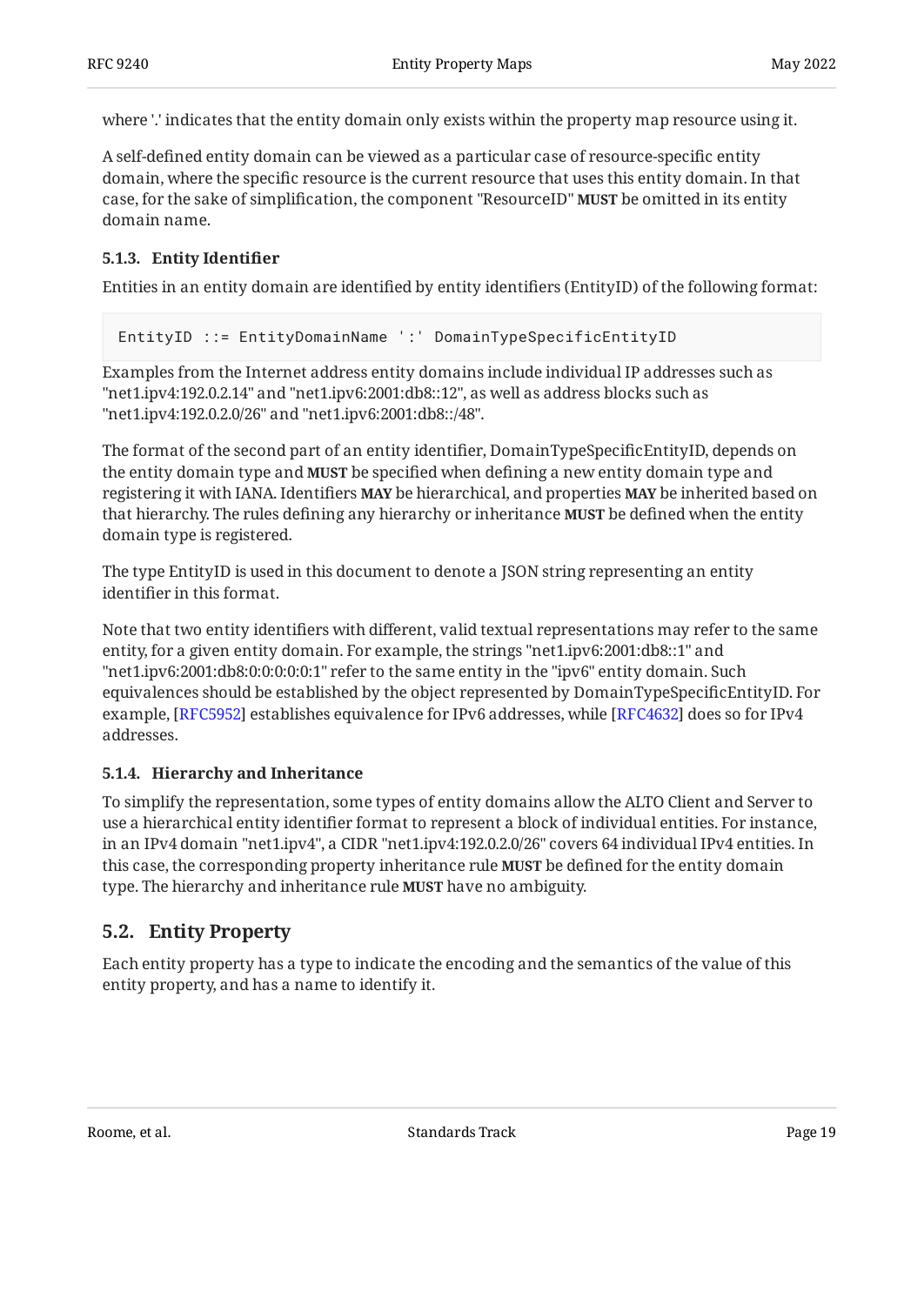### <span id="page-19-0"></span>**[5.2.1. Entity Property Type](#page-19-0)**

The type EntityPropertyType is used in this document to indicate a string denoting an entity property type. The string **MUST** be no more than 32 characters, and it **MUST NOT** contain characters other than US-ASCII alphanumeric characters (U+0030-U+0039, U+0041-U+005A, and U+0061-U+007A), the hyphen ('-', U+002D), the colon (':', U+003A), or the low line ('\_', U+005F). Note that the '.' separator is not allowed because it is reserved to separate an entity property type and an information resource identifier when an entity property is resource-specific.

While [Section 5.1.1](#page-15-3) allows the use of the character ":" with restrictions on entity domain identifiers, it can be used without restrictions on entity property type identifiers. This relates to [[RFC7285\]](#page-48-2), where a Server can define properties for endpoints "ipv4" and "ipv6". In the present extension, there is a mapping of ALTO entity domain types "ipv4" and "ipv6" to ALTO address types "ipv4" and "ipv6". Properties defined for "ipv4" and "ipv6" endpoints should be reusable on "ipv4" and "ipv6" entities. Forbidding the usage of ":" in a non-private entity property type identifier would not allow the use of properties previously defined for "ipv4" and "ipv6" endpoints because their identifiers would be invalid.

Although ":" or "\_::-" are valid entity domain types, it is desirable to add characters, such as alphanumeric ones, for better intelligibility.

Identifiers prefixed with "priv:" are reserved for Private Use [RFC8126] without a need to register with IANA. All other identifiers for entity property types **MUST** be registered in the "ALTO Entity Property Types" registry, which is defined in [Section 12.4.](#page-47-0) The intended semantics of the entity property type **MUST** be specified in the IANA registration.

For an entity property identifier with the "priv:" prefix, an additional string (e.g., company identifier or random string) **MUST** follow the prefix to reduce potential collisions, that is, the string "priv:" alone is not a valid entity property identifier. The definition of a private-use entity property type must apply the same way in all property maps of an IRD where it is present.

To distinguish from the endpoint property type, the entity property type has the following characteristics:

- $\bullet$  Some entity property types are applicable only to entities in particular entity domain types. For example, the property type "pid" is applicable to entities in the entity domain types "ipv4" or "ipv6", while it is not applicable to entities in an entity domain of type "pid".
- $\bullet$  The intended semantics of the value of an entity property may also depend on the entity domain type. For example, suppose that a property named "geo-location" is defined as the coordinates of a point and is encoded as: "latitude longitude [altitude]." When applied to an entity that represents a specific host computer and identified by an address in an entity domain of type "ipv4" or "ipv6", the "geo-location" property would define the host's location. However, when applied to an entity in a "pid" domain type, the property would indicate a location representative of all hosts in this "pid" entity.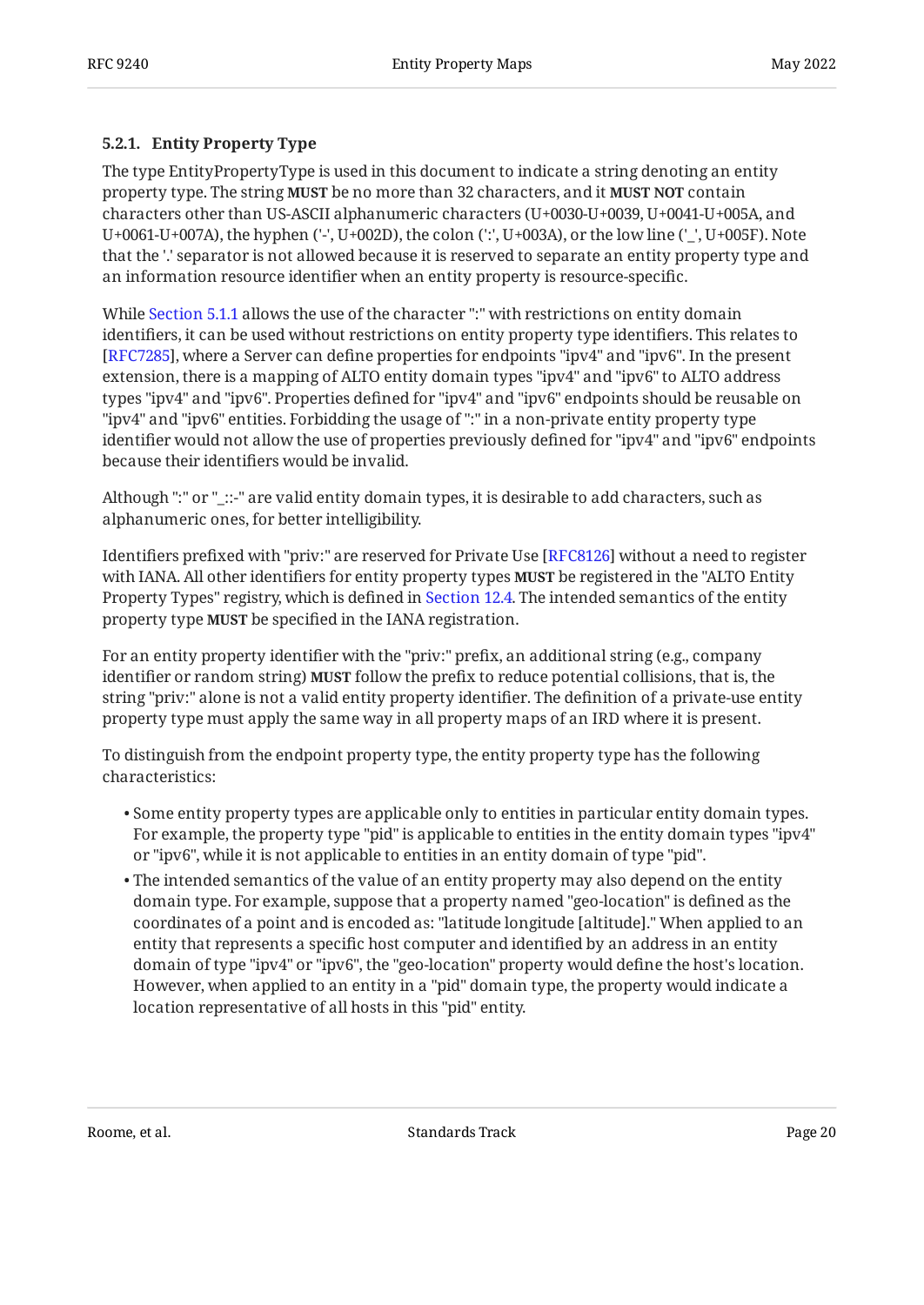### <span id="page-20-0"></span>**[5.2.2. Entity Property Name](#page-20-0)**

Each entity property is identified by an entity property name, which is a string of the following format:

EntityPropertyName ::= [ [ ResourceID ] '.' ] EntityPropertyType

Similarto the endpoint property type defined in Section 10.8 of [RFC7285], each entity property may be defined by either the property map itself (self-defined) or some other specific information resource (resource-specific).

The entity property name of a resource-specific entity property starts with a string of the type ResourceID defined in [RFC7285], followed by the '.' separator (U+002E) and an EntityDomainType typed string. For example, the "pid" properties of an "ipv4" entity defined by two different maps "net-map-1" and "net-map-2" are identified by "net-map-1.pid" and "netmap-2.pid" respectively.

The specific information resource of an entity property may be the current information resource itself, that is, the property map defining the property. In that case, the ResourceID in the property name **SHOULD** be omitted. For example, the property name ".asn" applied to an entity identified by its IPv4 address indicates the AS number of the AS that "owns" the entity, where the returned AS number is defined by the property map itself.

### <span id="page-20-1"></span>**[5.2.3. Format for Entity Property Value](#page-20-1)**

[Section 11.4.1.6](https://www.rfc-editor.org/rfc/rfc7285#section-11.4.1.6) of [\[RFC7285](#page-48-2)] specifies that an implementation of the Endpoint Property Service specified in [RFC7285] **SHOULD** assume that the property value is a JSONString and fail to parse if it is not. This document extends the format of a property value by allowing it to be a JSONValue instead of just a JSONString.

# <span id="page-20-2"></span>**[6. Entity Domain Types De](#page-20-2)fined in This Document**

The definition of each entity domain type **MUST** include (1) the entity domain type name and (2) domain-specific entity identifiers, and **MAY** include (3) hierarchy and inheritance semantics optionally. This document defines three initial entity domain types as follows.

## <span id="page-20-3"></span>**[6.1. Internet Address Domain Types](#page-20-3)**

The document defines two entity domain types (IPv4 and IPv6) for Internet addresses. Both types are resource-agnostic entity domain types and hence define corresponding resource-agnostic entity domains as well. Since the two domains use the same hierarchy and inheritance semantics, we define the semantics together, instead of repeating for each.

### <span id="page-20-4"></span>**[6.1.1. Entity Domain Type: IPv4](#page-20-4)**

## <span id="page-20-5"></span>**[6.1.1.1. Entity Domain Type Identi](#page-20-5)fier**

The identifier for this Entity Domain Type is "ipv4".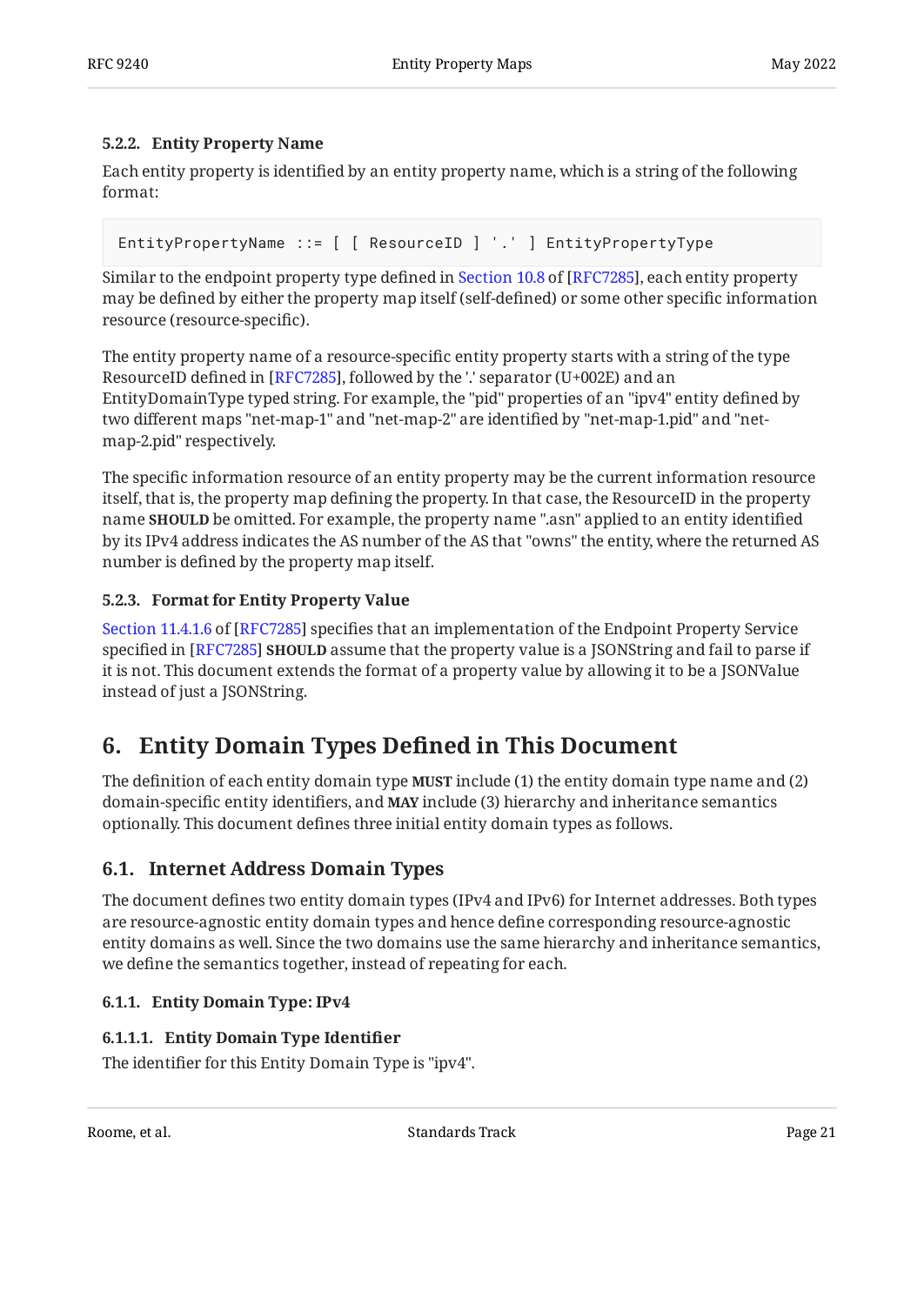#### <span id="page-21-2"></span>**[6.1.1.2.](#page-21-2) Domain-Specifi[c Entity Identi](#page-21-2)fiers**

Individualaddresses are strings as specified by the IPv4address rule in Section 3.2.2 of [RFC3986]; hierarchicaladdresses are strings as specified by the prefix notation in Section 3.1 of [RFC4632]. To define properties, an individual Internet address and the corresponding full-length prefix are considered aliases for the same entity on which to define properties. Thus, "ipv4:192.0.2.0" and "ipv4:192.0.2.0/32" are equivalent.

### <span id="page-21-0"></span>**[6.1.2. Entity Domain Type: IPv6](#page-21-0)**

### <span id="page-21-3"></span>**[6.1.2.1. Entity Domain Type Identi](#page-21-3)fier**

The identifier for this Entity Domain Type is "ipv6".

### <span id="page-21-4"></span>**[6.1.2.2.](#page-21-4) Domain-Specifi[c Entity Identi](#page-21-4)fiers**

Individualaddresses are strings as specified by Section 4 of [RFC5952]; hierarchical addresses are stringsas specified by IPv6 address prefixes notation in Section 2.3 of [RFC4291]. To define properties, an individual Internet address and the corresponding 128-bit prefix are considered aliases for the same entity. That is, "ipv6:2001:db8::1" and "ipv6:2001:db8::1/128" are equivalent and have the same set of properties.

### <span id="page-21-1"></span>**[6.1.3. Hierarchy and Inheritance of Internet Address Domains](#page-21-1)**

Both Internet address domains allow property values to be inherited. Specifically, if a property P is not defined for a specific Internet address I, but P is defined for a hierarchical Internet address C that represents a set of addresses containing I, then the address I inherits the value of P defined for the hierarchical address C. If more than one such hierarchical addresses define a value for P, I inherits the value of P in the hierarchical address with the longest prefix. Note that this longest prefix rule ensures no multiple value inheritances, and hence no ambiguity.

Hierarchical addresses can also inherit properties: if a property P is not defined for the hierarchical address C, but is defined for a set of hierarchical addresses, where each address C' in the set contains all IP addresses in C, and C' has a shorter prefix length than C, then C **MUST** inherit the property P from the C' having the longest prefix length.

<span id="page-21-5"></span>As an example, suppose that a server defines a property P for the following entities:

 ipv4:192.0.2.0/26: P=v1 ipv4:192.0.2.0/28: P=v2 ipv4:192.0.2.0/30: P=v3 ipv4:192.0.2.0: P=v4

*[Figure 1:](#page-21-5) Defi[ned Property Values](#page-21-5)* 

<span id="page-21-6"></span>Then the following entities have the indicated values: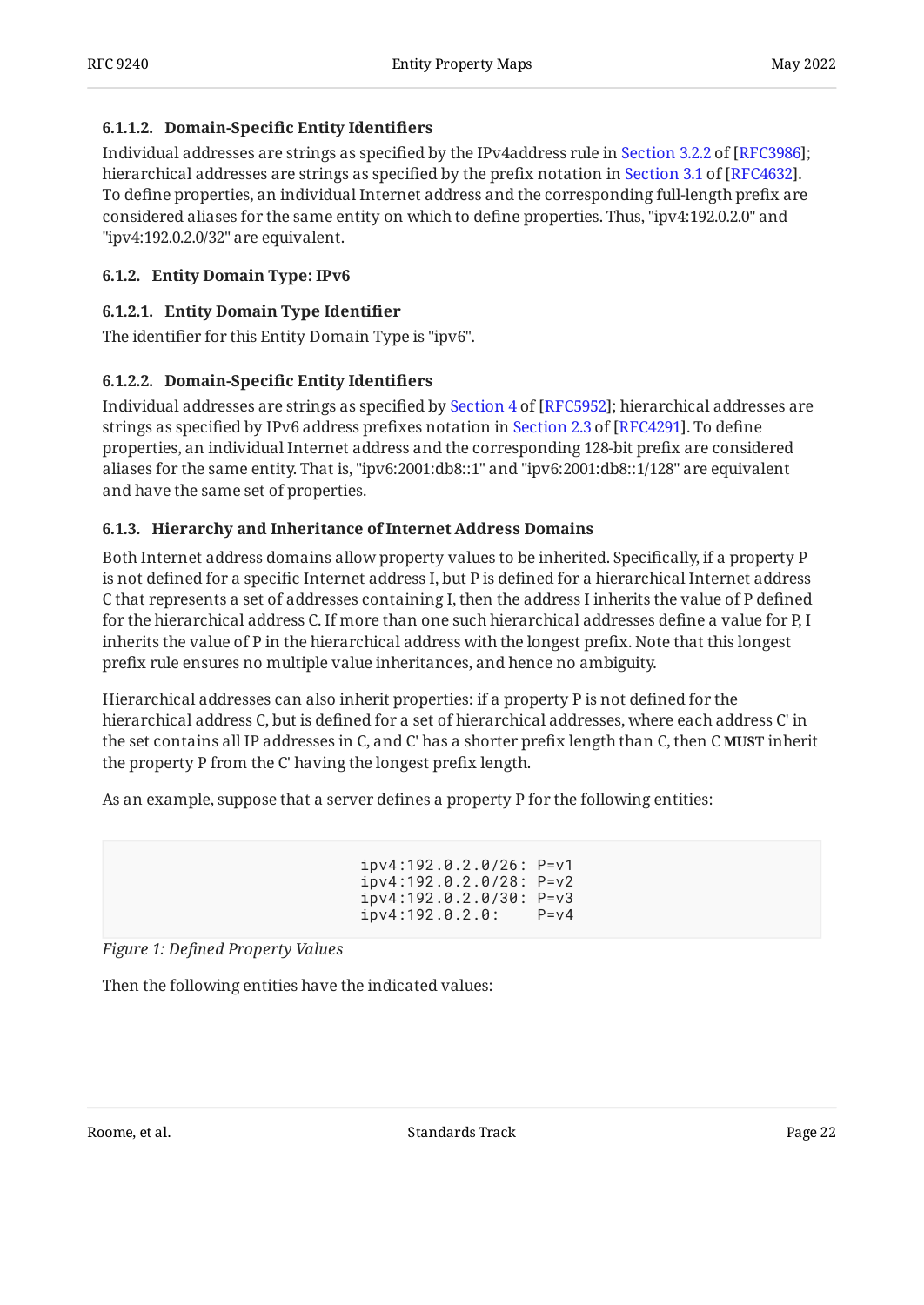<span id="page-22-4"></span>

| ipv4:192.0.2.64: (not defined)   |
|----------------------------------|
|                                  |
|                                  |
|                                  |
|                                  |
| ipv4:192.0.2.0/25: (not defined) |
|                                  |
|                                  |

*[Figure 2:](#page-22-4) [Inherited Property Values](#page-21-6)* 

An ALTO server **MAY** explicitly indicate a property as not having a value for a particular entity. That is, a server **MAY** say that property P of entity X is "defined to have no value" instead of "undefined". To indicate "no value", a server **MAY** perform different behaviors:

- $\bullet$  If entity X would inherit a value for property P, and if the ALTO server decides to say that "X has no value for P", then the ALTO server **MUST** return a "null" value for that property on X. In this case, the ALTO client **MUST** recognize the JSON "null" value as "no value" and interpret it as "do not apply the inheritance rules for this property on X".
- If the entity would not inherit a value, then the ALTO server **MAY** return "null" or just omit the property. In this case, the ALTO client cannot infer the value for this property of this entity from the Inheritance rules. Thus, the client **MUST** interpret that this property has no value.

If the ALTO server does not define any properties for an entity, then the server **MAY** omit that entity from the response.

### <span id="page-22-0"></span>**[6.1.4. D](#page-22-0)efi[ning Information Resource Media Type for Domain Types IPv4 and IPv6](#page-22-0)**

Entity domain types "ipv4" and "ipv6" both allow the definition of resource-specific entity domains. When resource-specific domains are defined with entities of domain type "ipv4" or "ipv6", the defining information resource for an entity domain of type "ipv4" or "ipv6" **MUST** be a Network Map. The media type of a defining information resource is therefore:

<span id="page-22-1"></span>application/alto-networkmap+json

## **[6.2. Entity Domain Type: PID](#page-22-1)**

The PID entity domain associates property values with the PIDs in a network map. Accordingly, this entity domain always depends on a network map.

### <span id="page-22-2"></span>**[6.2.1. Entity Domain Type Identi](#page-22-2)fier**

<span id="page-22-3"></span>The identifier for this Entity Domain Type is "pid".

### **[6.2.2. D](#page-22-3)omain-Specifi[c Entity Identi](#page-22-3)fiers**

The entity identifiers are the PID names of the associated network map.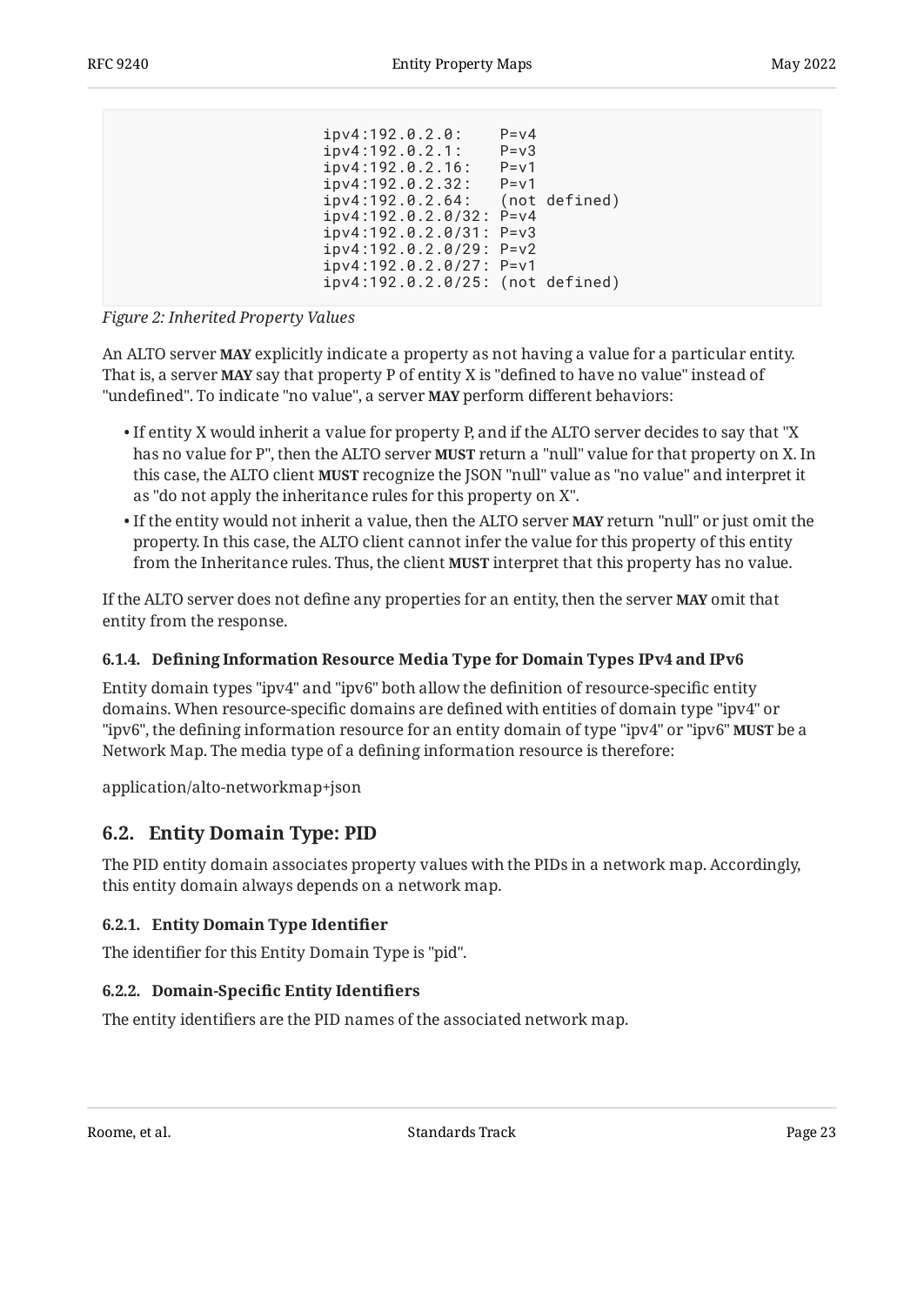#### <span id="page-23-0"></span>**[6.2.3. Hierarchy and Inheritance](#page-23-0)**

<span id="page-23-1"></span>There is no hierarchy or inheritance for properties associated with PIDs.

### **[6.2.4. D](#page-23-1)efi[ning Information Resource Media Type for Domain Type PID](#page-23-1)**

The entity domain type "pid" allows the definition of resource-specific entity domains. When resource-specific domains are defined with entities of domain type "pid", the defining information resource for entity domain type "pid" **MUST** be a Network Map. The media type of a defining information resource is therefore:

<span id="page-23-2"></span>application/alto-networkmap+json

### **[6.2.5. Relationship To Internet Addresses Domains](#page-23-2)**

The PID domain and the Internet address domains are completely independent; the properties associated with a PID have no relation to the properties associated with the prefixes or endpoint addresses in that PID. An ALTO server **MAY** choose to assign all the properties of a PID to the prefixes in that PID or only some of these properties.

For example, suppose "PID1" consists of the prefix "ipv4:192.0.2.0/24" and has the property P with value v1. The Internet address entities "ipv4:192.0.2.0" and "ipv4:192.0.2.0/24" in the IPv4 domain have a value for the property P, and if they do, it is not necessarily v1. **MAY**

## <span id="page-23-3"></span>**[6.3. Internet Address Properties vs. PID Properties](#page-23-3)**

Because the Internet address and PID domains relate to completely distinct domain types, the question may arise as to which entity domain type is the best for a property. In general, the Internet address domain types are **RECOMMENDED** for properties that are closely related to the Internet address or are associated with, and inherited through, hierarchical addresses.

The PID domain type is **RECOMMENDED** for properties that arise from the definition of the PID, rather than from the Internet address prefixes in that PID.

For example, because Internet addresses are allocated to service providers by blocks of prefixes, an "ISP" property would be best associated with Internet address domain types. On the other hand, a property that explains why a PID was formed, or how it relates to a provider's network, would best be associated with the PID domain type.

# <span id="page-23-4"></span>**[7. Property Map](#page-23-4)**

A property map returns the properties defined for all entities in one or more domains, e.g., the "location" property of entities in "pid" domain, and the "ASN" property of entities in "ipv4" and "ipv6" domains. [Section 10.4](#page-34-0) gives an example of a property map request and its response.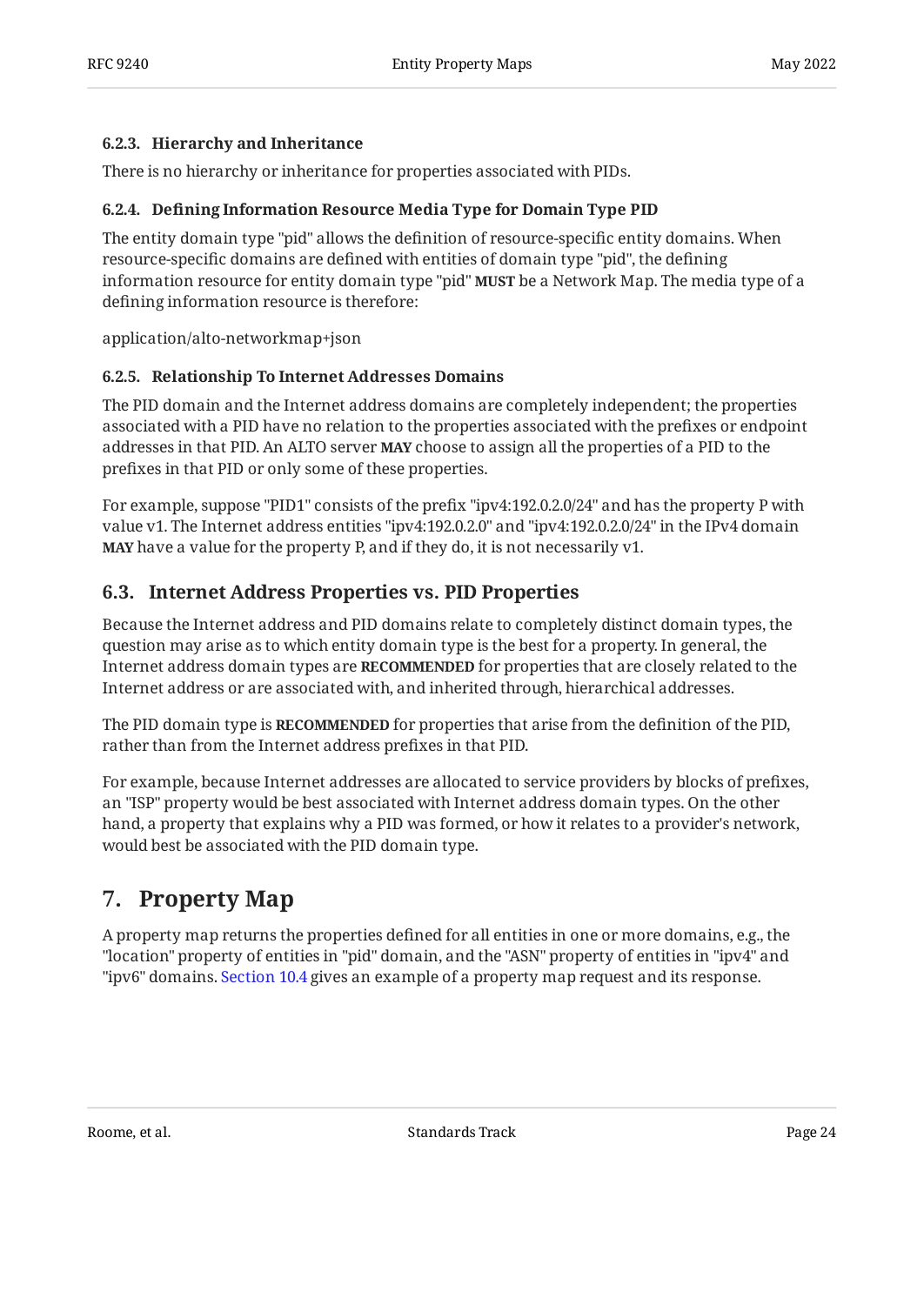Downloading the whole property map is a way for the Client to obtain the Entity IDs that can be used as input for a Filtered Property Map request. However, a whole property map may be too voluminous for a Client that only wants the list of applicable Entity IDs. How to obtain the list of entities of a filtered property map in a simplified response is specified in [Section 8](#page-25-0).

# <span id="page-24-0"></span>**[7.1. Media Type](#page-24-0)**

<span id="page-24-1"></span>The media type of a property map is "application/alto-propmap+json".

## **[7.2. HTTP Method](#page-24-1)**

<span id="page-24-2"></span>The property map is requested using the HTTP GET method.

### **[7.3. Accept Input Parameters](#page-24-2)**

<span id="page-24-3"></span>A Property Map has no Accept Input parameters.

# **[7.4. Capabilities](#page-24-3)**

The capabilities are defined by an object of type PropertyMapCapabilities:

```
 object {
   EntityPropertyMapping mappings;
 } PropertyMapCapabilities;
 object-map {
   EntityDomainName -> EntityPropertyName<1..*>;
 } EntityPropertyMapping
```
with fields:

```
mappings:
A JSON object whose keys are names of entity domains and values are the supported
  entity properties of the corresponding entity domains.
```
### <span id="page-24-4"></span>**[7.5. Uses](#page-24-4)**

The "uses" field of a property map resource in an IRD entry specifies the resources in this same IRD on which this property map directly depends. It is an array of resource ID(s). This array identifies the defining information resources associated with the resource-specific entity domains and properties that are indicated in this resource.

### <span id="page-24-5"></span>**[7.6. Response](#page-24-5)**

If the entity domains in this property map depend on other resources, the "dependent-vtags" field in the "meta" field of the response **MUST** be an array that includes the version tags of those resources, and the order **MUST** be consistent with the "uses" field of this property map resource. The data component of a property map response is named "property-map", which is a JSON object of type PropertyMapData, where: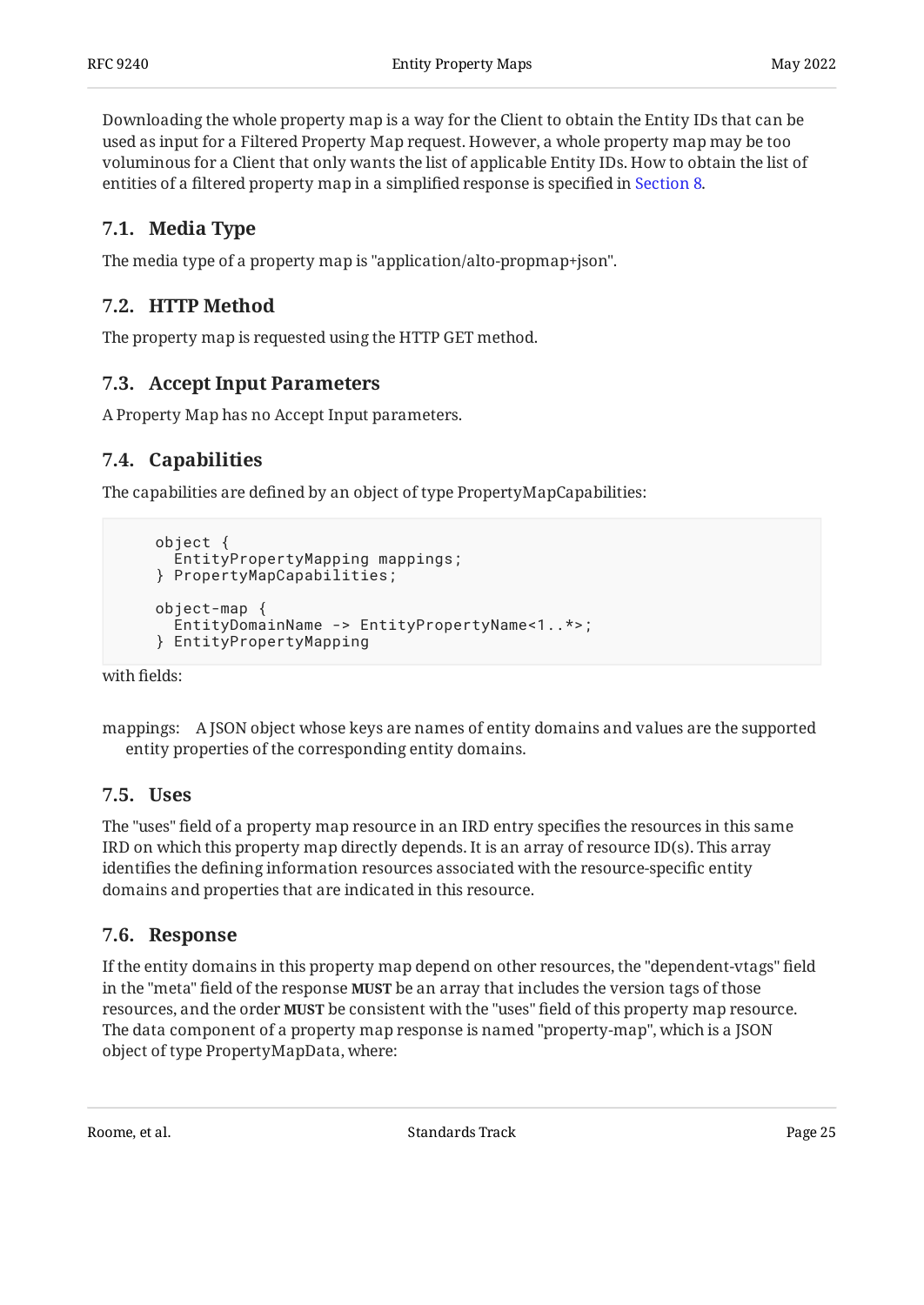```
 object {
      PropertyMapData property-map;
    } InfoResourceProperties : ResponseEntityBase;
 object-map {
 EntityID -> EntityProps;
    } PropertyMapData;
    object {
      EntityPropertyName -> JSONValue;
     } EntityProps;
```
TheResponseEntityBase type is defined in Section 8.4 of [RFC7285].

Specifically, a PropertyMapData object has one member for each entity in the property map. The entity's properties are encoded in the corresponding EntityProps object. EntityProps encodes one name/value pair for each property, where the property names are encoded as strings of type PropertyName. A protocol implementation **SHOULD** assume that the property value is either a JSONString or a JSON "null" value, and fail to parse if it is not, unless the implementation is using an extension to this document that indicates when and how property values of other data types are signaled.

For each entity in the property map:

- $\bullet$  If the entity is in a resource-specific entity domain, the ALTO server **MUST** only return selfdefined properties and resource-specific properties that depend on the same resource as the entity does. The ALTO client **MUST** ignore any resource-specific property for this entity if the mapping between this resource-specific property and this entity is not indicated, in the IRD, in the "mappings" capability of the property map resource.
- $\bullet$  If the entity identifier is resource-agnostic, the ALTO server  $\texttt{SHOULD}$  return the self-defined properties and all the resource-specific properties that are defined in the property defining information resources indicated, in the IRD, in the "mappings" capability of the property map resource, unless property values can be omitted upon some inheritance rules.

The ALTO server **MAY** omit property values that are inherited rather than explicitly defined in order to achieve more compact encoding. As a consequence, the ALTO Client MUST NOT assume inherited property values will all be present. If the Client needs inherited values, it **MUST** use the entity domain's inheritance rules to deduce those values.

# <span id="page-25-0"></span>**[8. Filtered Property Map](#page-25-0)**

A filtered property map returns the values of a set of properties for a set of entities selected by the client.

Sections [10.5,](#page-35-0) [10.6](#page-36-0), [10.7,](#page-37-0) and [10.8](#page-38-0) give examples of filtered property map requests and responses.

While the IRD lists all the names of the supported properties, it only lists the names of the supported entity domains and not the entity IDs. Sometimes a client may only want to know what entity IDs it can provide as input to a filtered property map request but wants to avoid the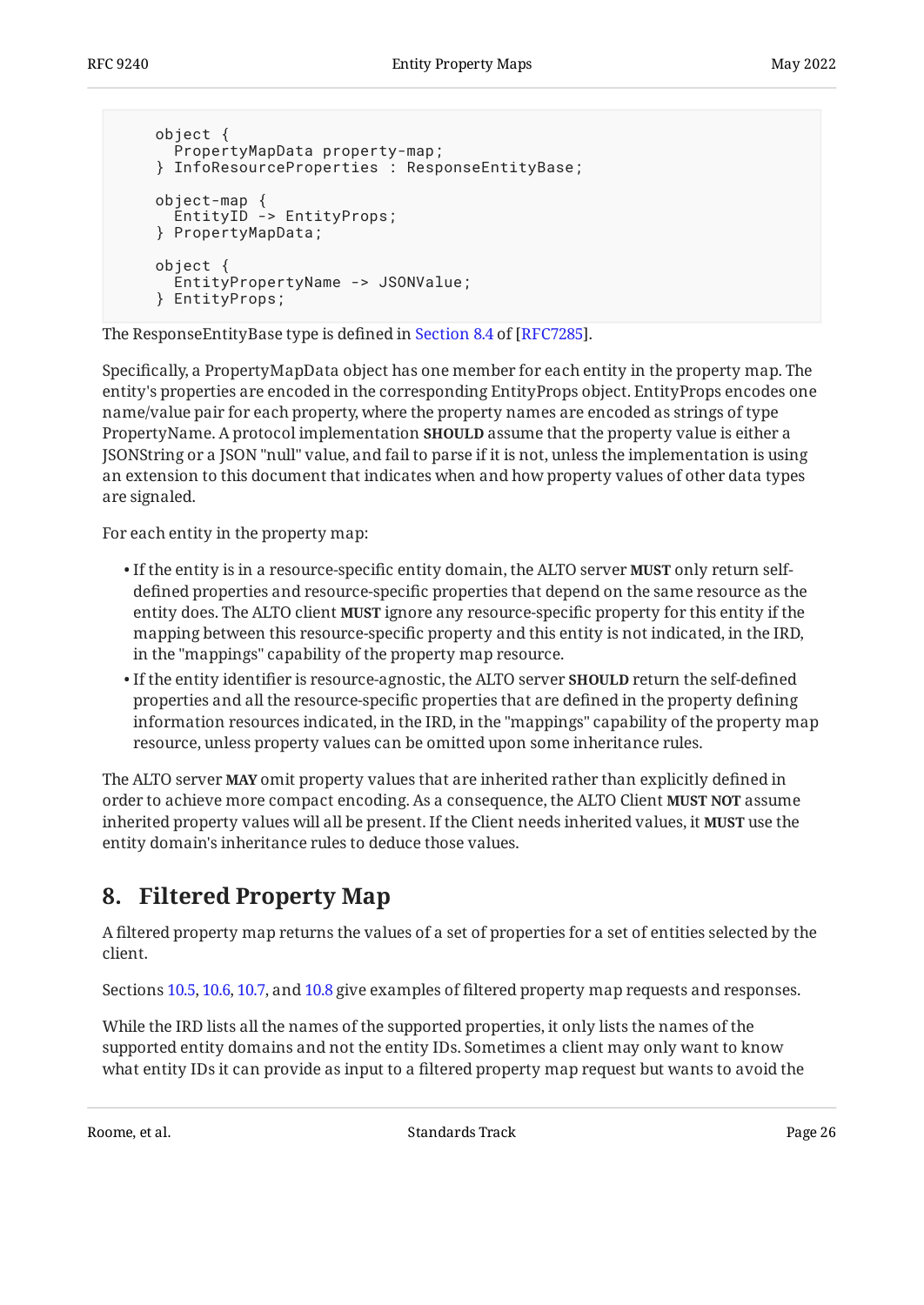burden of downloading the full property map. Or it may want to check whether some given entity IDs are eligible for a query. To support such a case, the filtered property map supports a lightweight response with empty property values.

# <span id="page-26-0"></span>**[8.1. Media Type](#page-26-0)**

<span id="page-26-1"></span>The media type of a property map resource is "application/alto-propmap+json".

## **[8.2. HTTP Method](#page-26-1)**

<span id="page-26-2"></span>The filtered property map is requested using the HTTP POST method.

## **[8.3. Accept Input Parameters](#page-26-2)**

The input parameters for a filtered property map request are supplied in the entity body of the POST request. This document specifies the input parameters with a data format indicated by the media type "application/alto-propmapparams+json", which is a JSON object of type ReqFilteredPropertyMap. ReqFilteredPropertyMap is designed to support the following cases of client requests:

- The client wants the value of a selected set of properties for a selected set of entities; •
- The client wants all property values on all the entities; •
- $\bullet$  The client wants all entities for which a property is defined but is not interested in their property values; or
- $\bullet$  The client wants to cross-check whether some entity IDs are present in the Filtered Property Map but is not interested in their property values.

The third case is equivalent to querying the whole unfiltered property map, which can also be achieved with a GET request. Some Clients, however, may prefer to systematically make filtered property map queries, where filtering parameters may sometimes be empty.

The JSON object ReqFilteredPropertyMap is specified as follows:

```
 object {
                       entities<0..*>:
   [EntityPropertyName properties<0..*>;]
 } ReqFilteredPropertyMap;
```
with fields:

entities: A list of entity identifiers for which the specified properties are to be returned. If the list is empty, the ALTO Server **MUST** interpret the list as if it contained a list of all entities currently defined in the filtered property map. The domain of each entity **MUST** be included in the list of entity domains in this resource's "capabilities" field (see [Section 8.4](#page-27-0)). The ALTO server **MUST** interpret entries appearing multiple times as if they appeared only once.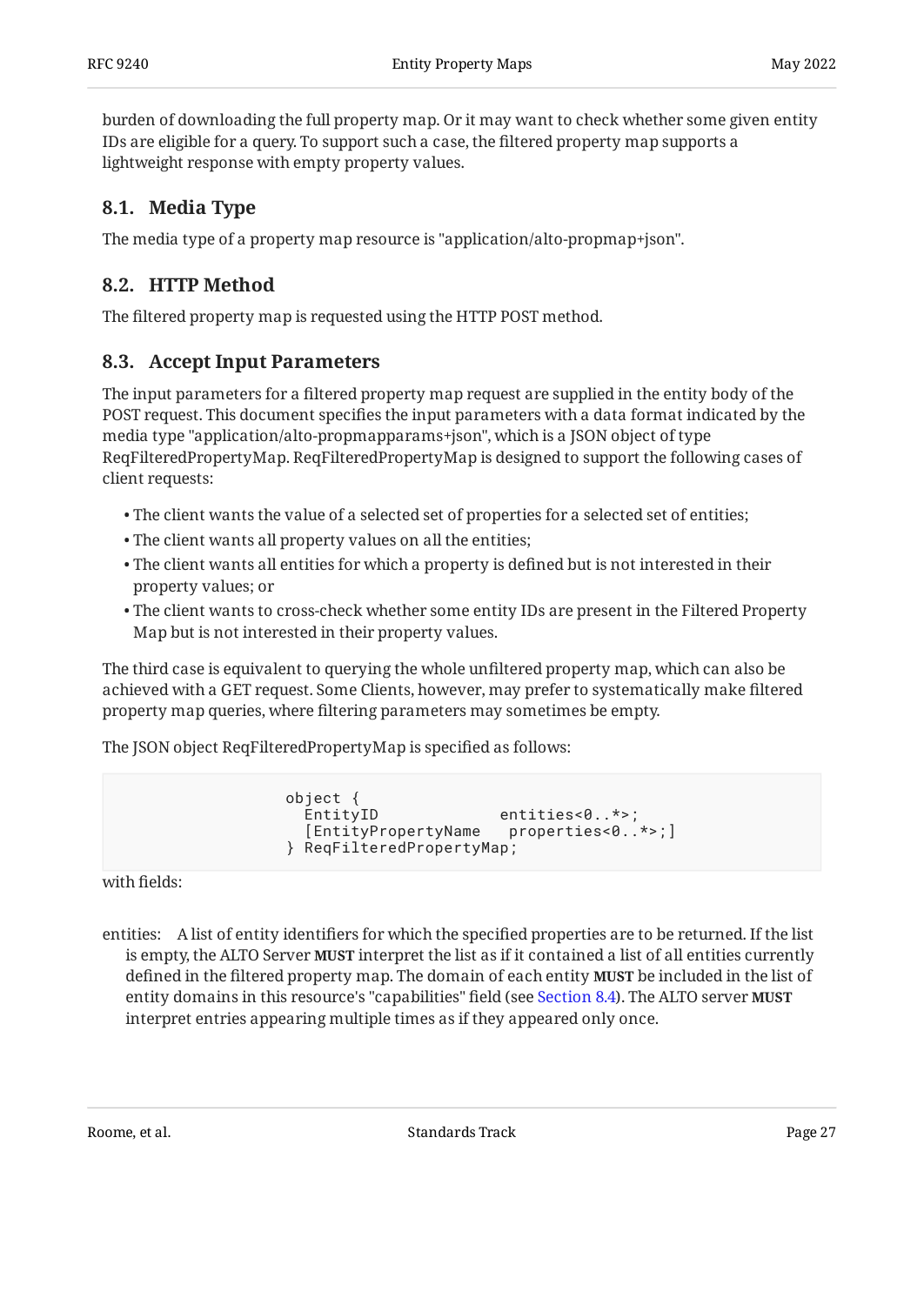properties: A list of properties to be returned for each entity. If the list is empty, the ALTO Sever **MUST** interpret the list as if it contained a list of all properties currently defined in the filtered property map. Each specified property **MUST** be included in the list of properties in this resource's "capabilities" field (see [Section 8.4](#page-27-0)). The ALTO server **MUST** interpret entries appearing multiple times as if they appeared only once. This field is optional. If it is absent, the Server returns a property value equal to the literal string "{}" for all the entity IDs of the "entities" field for which at least one property is defined.

Note that the field "properties" is optional. In addition, when the "entities" field is an empty list, it corresponds to a query for all applicable entity IDs of the filtered property map, with no current interest on any particular property. When the "entities" field is not empty, it allows the Client to check whether the listed entity IDs can be used as input to a filtered property map query.

## <span id="page-27-0"></span>**[8.4. Capabilities](#page-27-0)**

The capabilities are defined by an object of type PropertyMapCapabilities, as defined in [Section](#page-24-3) [7.4.](#page-24-3)

### <span id="page-27-1"></span>**[8.5. Uses](#page-27-1)**

<span id="page-27-2"></span>This is the same as the "uses" field of the Property Map resource (see [Section 7.5\)](#page-24-4).

### **[8.6. Filtered Property Map Response](#page-27-2)**

The response **MUST** indicate an error, using ALTO Protocol error handling, as defined in [Section](https://www.rfc-editor.org/rfc/rfc7285#section-8.5) [8.5](https://www.rfc-editor.org/rfc/rfc7285#section-8.5) of [[RFC7285\]](#page-48-2), if the request is invalid.

Specifically, a filtered property map request can be invalid in the following cases:

- $\bullet$  The input field "entities" is absent from the Client request. In this case, the Server **MUST** return an"E\_MISSING\_FIELD" error as defined in Section 8.5.2 of [RFC7285].
- $\bullet$  An entity identifier in the "entities" field of the request is invalid. This occurs when:
	- The domain of this entity is not defined in the "entity-domains" capability of this resource in the IRD, or
	- The entity identifier is not valid for the entity domain. ◦

A valid entity identifier never generates an error, even if the filtered property map resource does not define any properties for it.

If an entity identifier in the "entities" field of the request is invalid, the ALTO server **MUST** returnan "E\_INVALID\_FIELD\_VALUE" error defined in Section 8.5.2 of [RFC7285], and the "value" field of the error message **SHOULD** indicate the provided invalid entity identifier.

 $\bullet$  A property name in the "properties" field of the request is invalid. This occurs when this property name is not defined in the "properties" capability of this resource in the IRD.

When a filtered property map resource does not define a value for a property requested for a particular entity, it is not an error. In this case, the ALTO server **MUST** omit that property from the response for that endpoint.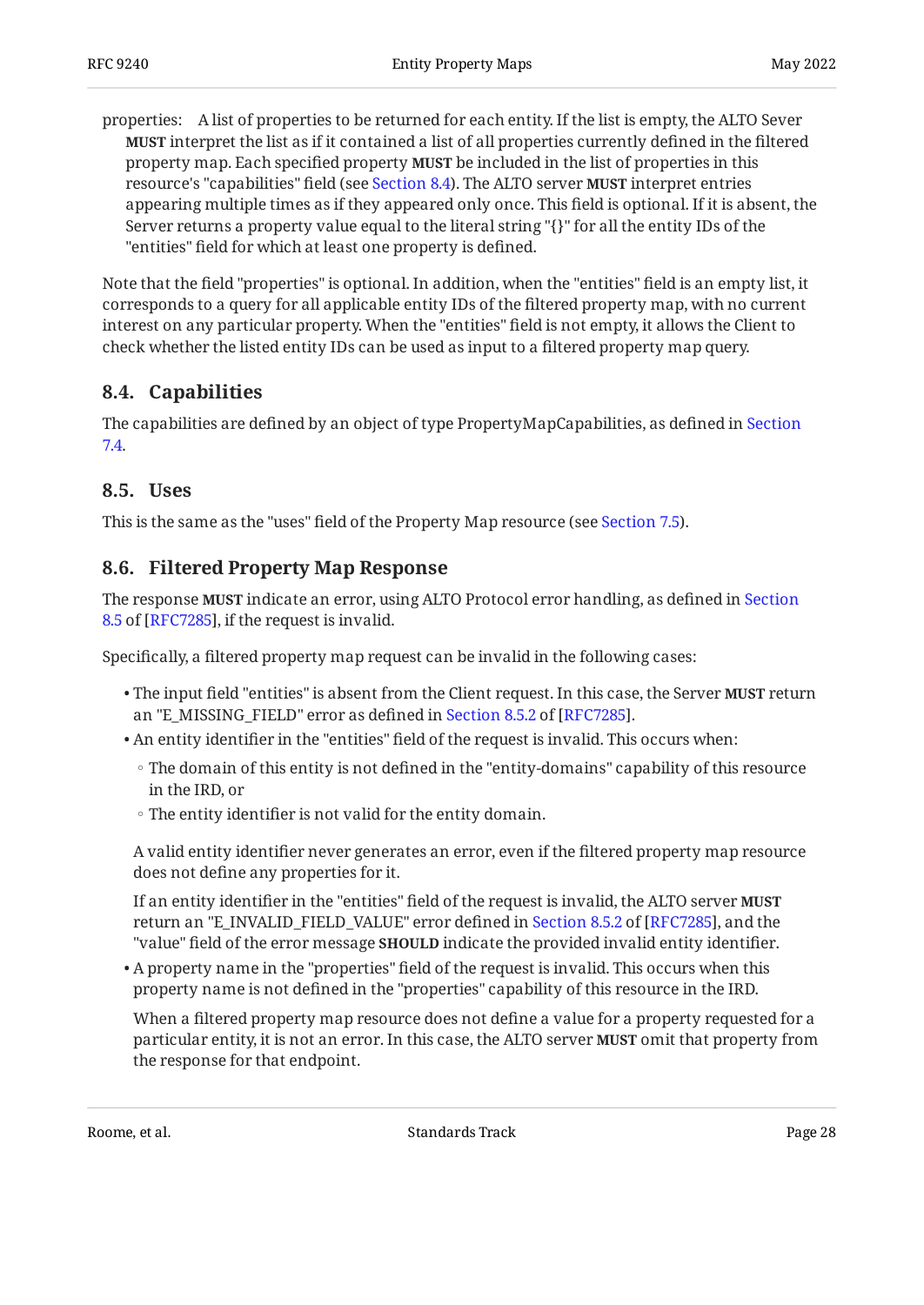If a property name in the "properties" field in the request is invalid, the ALTO server **MUST** returnan "E\_INVALID\_FIELD\_VALUE" error defined in Section 8.5.2 of [RFC7285]. The "value" field of the error message **SHOULD** indicate the property name.

Some identifiers can be interpreted as both an entity name and a property name, as is the case for "pid" if it were erroneously used alone. In such a case, the Server **SHOULD** follow [Section 8.5.2](https://www.rfc-editor.org/rfc/rfc7285#section-8.5.2) of [[RFC7285\]](#page-48-2), which says:

For an E\_INVALID\_FIELD\_VALUE error, the server may include an optional field named "field" in the "meta" field of the response, to indicate the field that contains the wrong value.

The response to a valid request is the same as for the Property Map (see [Section 7.6](#page-24-5)) except that:

- $\bullet$  If the requested entities include entities with a resource-agnostic identifier, the "dependentvtags" field in its "meta" field **MUST** include version tags of all dependent resources appearing in the "uses" field.
- $\bullet$  If the requested entities only include entities in resource-specific entity domains, the "dependent-vtags" field in its "meta" field **MUST** include the version tags of the resources on which the requested resource-specific entity domains and the requested resource-specific properties are dependent.
- $\bullet$  The response only includes the entities and properties requested by the client. If an entity in the request is identified by a hierarchical identifier (e.g., a "ipv4" or "ipv6" prefix), the response **MUST** return all properties that are present for any address covered by the prefix, even though some of those properties may not be present for all addresses covered by the prefix.
- When the input member "properties" is absent from the client request, the Server returns a property map containing all the requested entity identifiers for which one or more properties are defined. For all the entities of the returned map, the returned property value is equal to "{}".

The filtered property map response **MUST** include all the inherited property values for the requested entities and all the entities that are able to inherit property values from the requested entities. To achieve this goal, the ALTO server **MAY** follow two rules:

- $\bullet$  If a property for a requested entity is inherited from another entity not included in the request, the response **MUST** include this property for the requested entity. For example, a full property map may skip a property P for an entity A (e.g., "ipv4:192.0.2.0/31") if P can be derived using inheritance from another entity B (e.g., "ipv4:192.0.2.0/30"). A filtered property map request may include only A but not B. In such a case, the property P **MUST** be included in the response for A.
- $\bullet$  If there are entities covered by a requested entity but they have different values for the requested properties, the response **MUST** include all those entities and the different property values for them. For example, consider a request for property P of entity A (e.g.,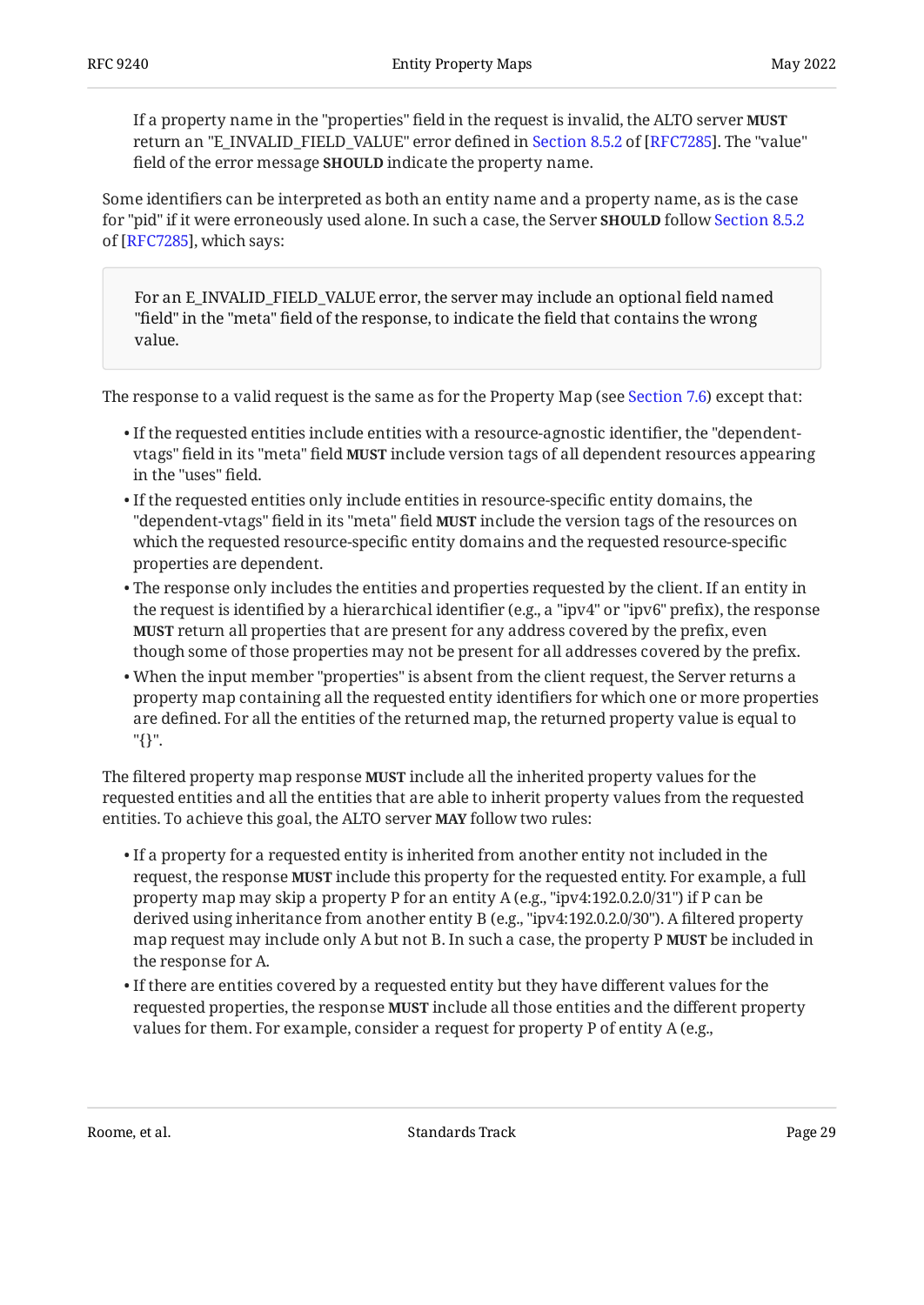"ipv4:192.0.2.0/31"): if P has value v1 for "A1=ipv4:192.0.2.0/32" and v2 for "A2=ipv4:192.0.2.1/32", then the response **SHOULD** include A1 and A2.

For the sake of response compactness, the ALTO server **SHOULD** obey the following rule:

 $\bullet$  If an entity identifier in the response is already covered by other entities identifiers in the same response, it **SHOULD** be removed from the response. In the previous example, the entity "A=ipv4:192.0.2.0/31" **SHOULD** be removed because A1 and A2 cover all the addresses in A.

An ALTO client should be aware that the entities in the response may be different from the entities in its request.

# <span id="page-29-0"></span>**[8.7. Entity Property Type De](#page-29-0)fined in This Document**

This document defines the entity property type "pid". This property type extends the ALTO endpointproperty type "pid" defined in Section 7.1.1 of [RFC7285] as follows: the property has the same semantics and applies to IPv4 and IPv6 addresses; the difference is that the IPv4 and IPv6 addresses have evolved from the status of endpoints to the status of entities.

The defining information resource for property type **MUST** be a network map. This document requests an IANA registration for this property.

### <span id="page-29-1"></span>**[8.7.1. Entity Property Type: pid](#page-29-1)**

Identifier: pid

Semantics:  $\;$  the intended semantics are the same as in [RFC7285] for the ALTO endpoint property type "pid".

Media type of defining information resource: application/alto-networkmap+json

Security considerations: for entity property type "pid" are the same as documented in [[RFC7285\]](#page-48-2) for the ALTO endpoint property type "pid".

# <span id="page-29-3"></span><span id="page-29-2"></span>**[9. Impact on Legacy ALTO Servers and ALTO Clients](#page-29-2)**

## **[9.1. Impact on Endpoint Property Service](#page-29-3)**

Since the Property Map and the Filtered Property Map defined in this document provide a functionalitythat covers the EPS defined in Section 11.4 of [RFC7285], ALTO servers may prefer to provide Property Map and Filtered Property Map in place of EPS. However, for the legacy endpoint properties, it is recommended that ALTO servers also provide EPS so that legacy clients can still be supported.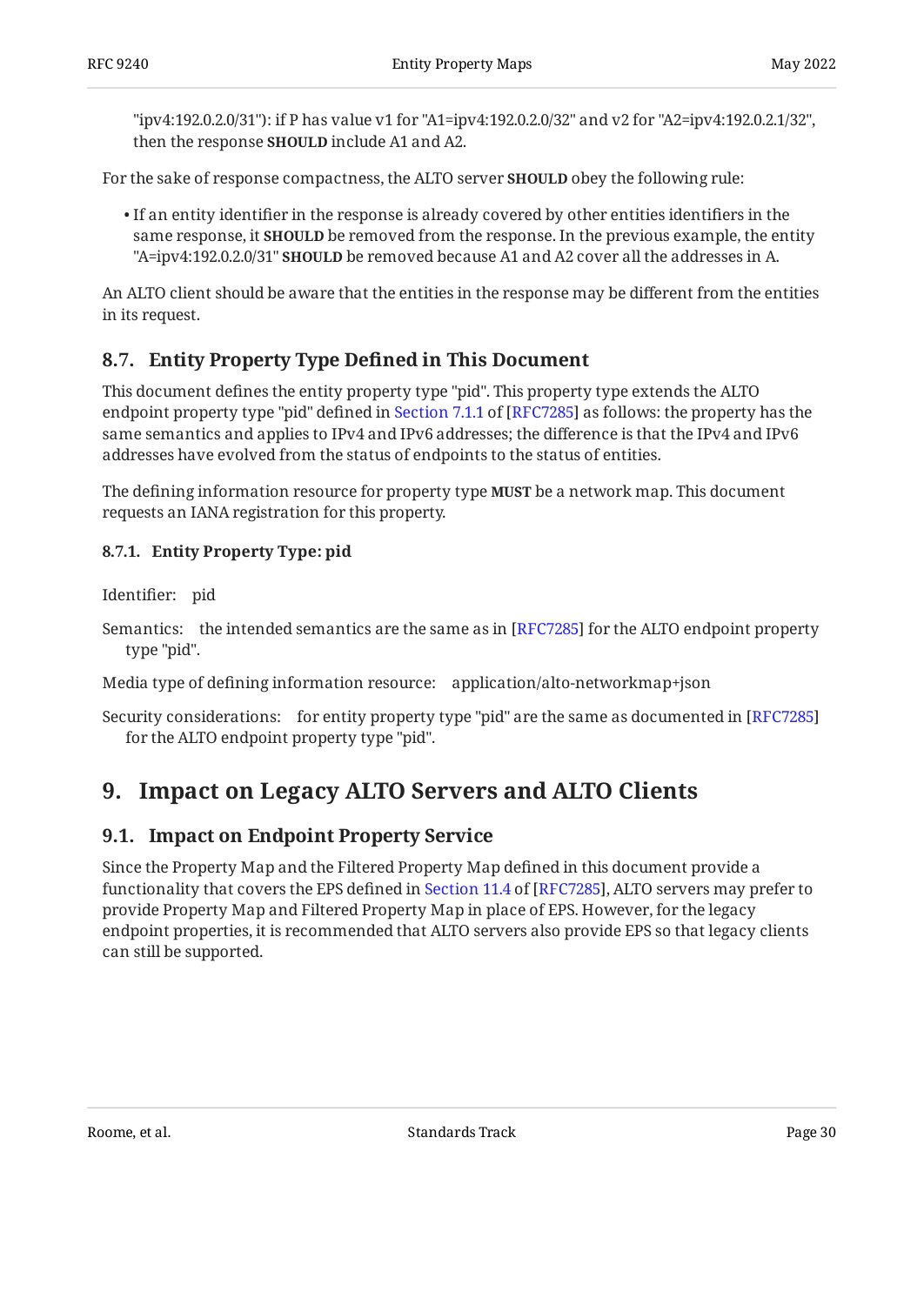# <span id="page-30-0"></span>**[9.2. Impact on Resource-Speci](#page-30-0)fic Properties**

[Section 10.8](https://www.rfc-editor.org/rfc/rfc7285#section-10.8) of [\[RFC7285](#page-48-2)] defines two categories of endpoint properties: "resource-specific" and "global". Resource-specific property names are prefixed with the ID of the resource they depend on, while global property names have no such prefix. The property map and the filtered property map specified in this document define similar categories of entity properties. The difference is that entity property maps do not define "global" entity properties. Instead, they define "selfdefined" entity properties as a special case of "resource-specific" entity properties, where the specific resource is the property map itself. This means that "self-defined" properties are defined within the scope of the property map.

# <span id="page-30-1"></span>**[9.3. Impact on Other Properties](#page-30-1)**

In the present extension, properties can be defined for sets of entity addresses, rather than just individual endpoint addresses as initially defined in [RFC7285]. This might change the semantics  $\,$ of a property. These sets can be, for example, hierarchical IP address blocks. For instance, a property such as the fictitious "geo-location" defined for a set of IP addresses would have a value corresponding to a location representative of all the addresses in this set.

# <span id="page-30-2"></span>**[10. Examples](#page-30-2)**

In this document, the HTTP message bodies of all the examples use Unix-style line-ending character (%x0A) as the line separator.

# <span id="page-30-3"></span>**[10.1. Network Map](#page-30-3)**

<span id="page-30-4"></span>The examples in this section use a very simple default network map:

```
defaultpid: ipv4:0.0.0.0/0 ipv6:::/0<br>pid1: ipv4:192.0.2.0/25
                 pid1: ipv4:192.0.2.0/25
 pid2: ipv4:192.0.2.0/27
pid3: ipv4:192.0.3.0/28<br>pid4: ipv4:192.0.3.16/2
                  pid4: ipv4:192.0.3.16/28
```
*[Figure 3: Example Default Network Map](#page-30-4)* 

<span id="page-30-5"></span>And another simple alternative network map:

 defaultpid: ipv4:0.0.0.0/0 ipv6:::/0 pid1: ipv4:192.0.2.0/27<br>pid2: ipv4:192.0.3.0/27 pid2: ipv4:192.0.3.0/27

*[Figure 4: Example Alternative Network Map](#page-30-5)*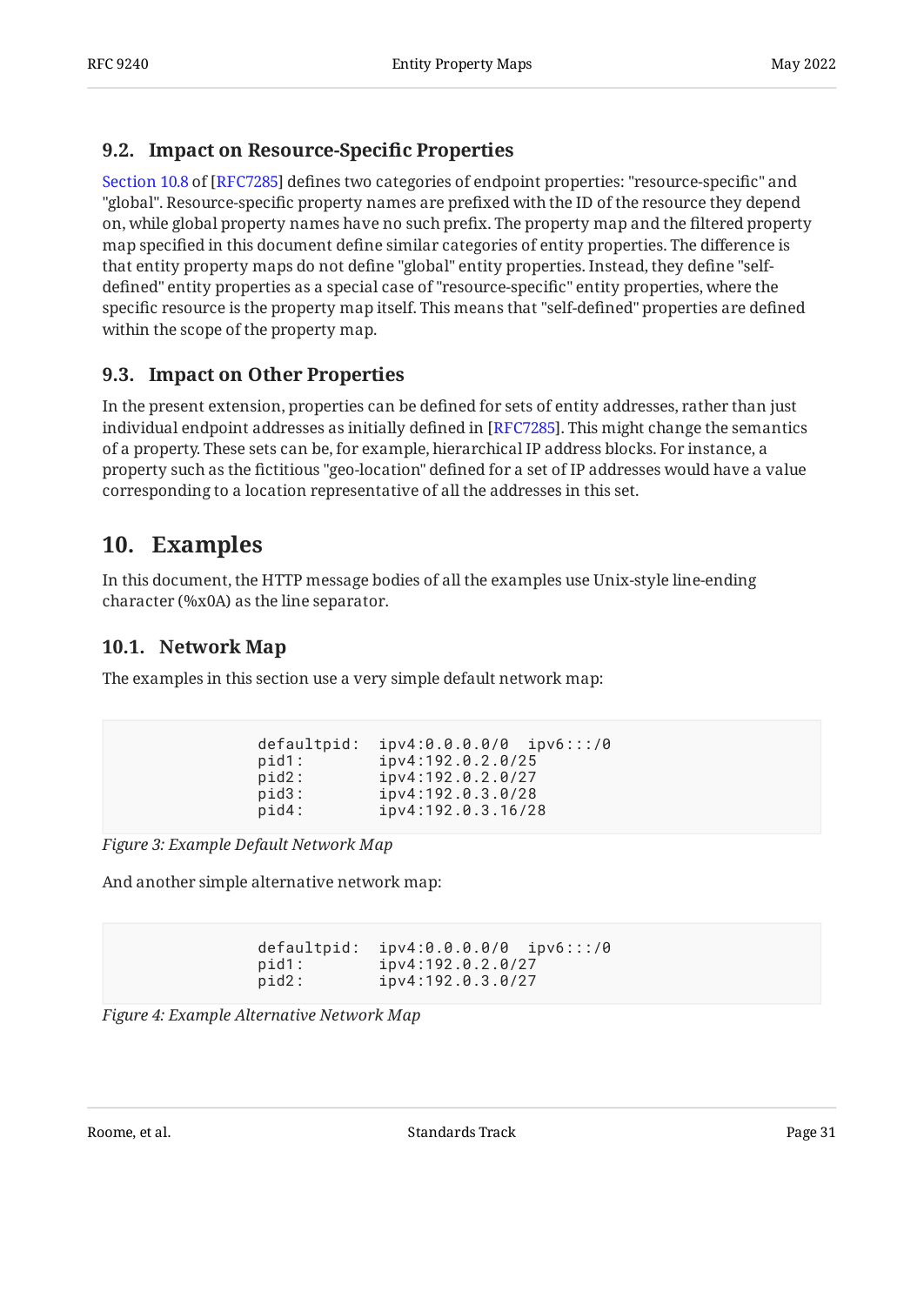# <span id="page-31-0"></span>**[10.2. Property De](#page-31-0)finitions**

Beyond "pid", the examples in this section use four additional, fictitious property types for entities of domain type "ipv4": "countrycode", "ASN", "ISP", and "state". These properties are assumed to be resource-agnostic so their name is identical to their type. The entities have the following values:

<span id="page-31-1"></span>

| ipv4:192.0.2.0/23:<br>ipv4:192.0.2.0/28:<br>ipv4:192.0.2.16/28:<br>ipv4:192.0.2.1:<br>ipv4:192.0.3.0/28:<br>ipv4:192.0.3.16/28: | <b>ISP</b><br><b>BitsRus</b> | ASN<br>$\overline{\phantom{m}}$<br>65543<br>65543<br>65544<br>65544 | countrycode<br>us | state<br>NJ<br>СT<br><b>PA</b><br>TХ<br>MN |  |
|---------------------------------------------------------------------------------------------------------------------------------|------------------------------|---------------------------------------------------------------------|-------------------|--------------------------------------------|--|
|---------------------------------------------------------------------------------------------------------------------------------|------------------------------|---------------------------------------------------------------------|-------------------|--------------------------------------------|--|

*[Figure 5: Example Property Values for Internet Address Domains](#page-31-1)* 

The examples in this section use the property "region" for the PID domain of the default network map with the following values:

<span id="page-31-2"></span>

|                 | region   |
|-----------------|----------|
| pid:defaultpid: |          |
| pid:pid1:       | us-west  |
| pid:pid2:       | us-east  |
| pid:pid3:       | us-south |
| pid:pid4:       | us-north |
|                 |          |

*[Figure 6: Example Property Values for Default Network Map's PID Domain](#page-31-2)* 

Note that "-" means the value of the property for the entity is "undefined". So the entity would inherit a value for this property by the inheritance rule if possible. For example, the value of the "ISP" property for "ipv4:192.0.2.1" is "BitsRus" because of "ipv4:192.0.2.0/24". But the "region" property for "pid:defaultpid" has no value because there is no entity from which it can inherit.

Similar to the PID domain of the default network map, the examples in this section use the property "ASN" for the PID domain of the alternative network map with the following values:

<span id="page-31-3"></span>

| pid:defaultpid: | ASN<br>$\overline{\phantom{m}}$ |
|-----------------|---------------------------------|
| pid:pid1:       | 65543                           |
| pid:pid2:       | 65544                           |

*[Figure 7: Example Property Values for Alternative Network Map's PID Domain](#page-31-3)* 

Roome, et al. Note as a standard a standards Track Assembly 2011 and 2012 and 2013 and 2014 and 2013 and 2014 and 2014 and 2014 and 2014 and 2014 and 2014 and 2014 and 2014 and 2014 and 2014 and 2014 and 2014 and 2014 and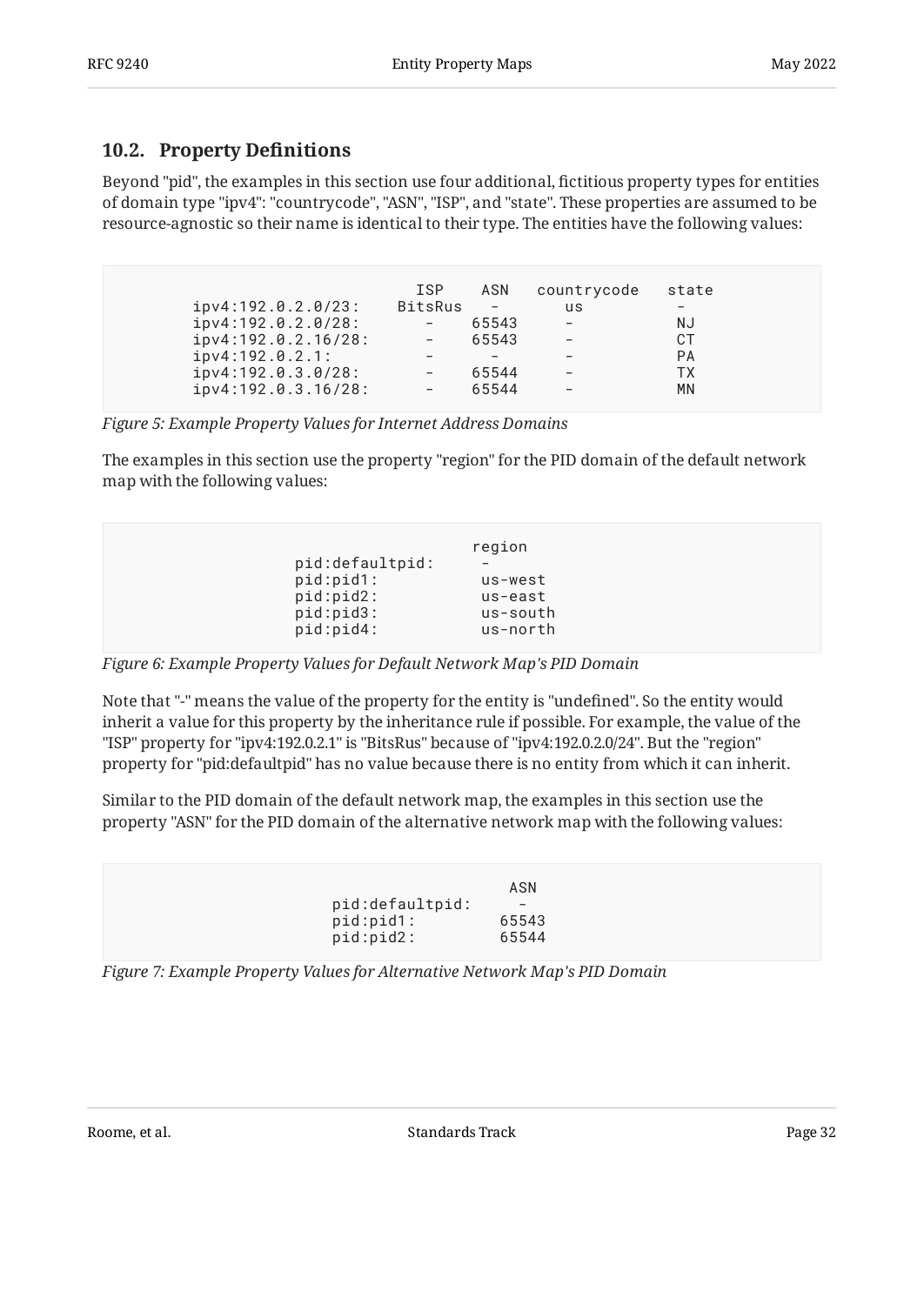## <span id="page-32-0"></span>**[10.3. Information Resource Directory \(IRD\)](#page-32-0)**

The following IRD defines ALTO Server information resources that are relevant to the Entity Property Service. It provides a property map for the "ISP" and "ASN" properties. The server could have provided a single property map for all four properties, but it does not, presumably because the organization that runs the ALTO server believes that a client is not necessarily interested in getting all four properties.

The server provides several filtered property maps. The first returns all four properties, and the second returns only the "pid" property for the default network map and the "alt-network-map".

The filtered property maps for the "ISP", "ASN", "countrycode", and "state" properties do not depend on the default network map (it does not have a "uses" capability) because the definitions of those properties do not depend on the default network map. The Filtered Property Map providing the "pid" property does have a "uses" capability for the default network map because the default network map defines the values of the "pid" property.

Note that for legacy clients, the ALTO server provides an Endpoint Property Service for the "pid" property defined for the endpoints of the default network map and the "alt-network-map".

The server provides another filtered Property map resource, named "ane-dc-property-map", that returns fictitious properties named "storage-capacity", "ram", and "cpu" for ANEs that have a persistent identifier. The entity domain to which the ANEs belong is "self-defined" and valid only within the property map.

<span id="page-32-1"></span>The other property maps in the returned IRD are shown here for purposes of illustration.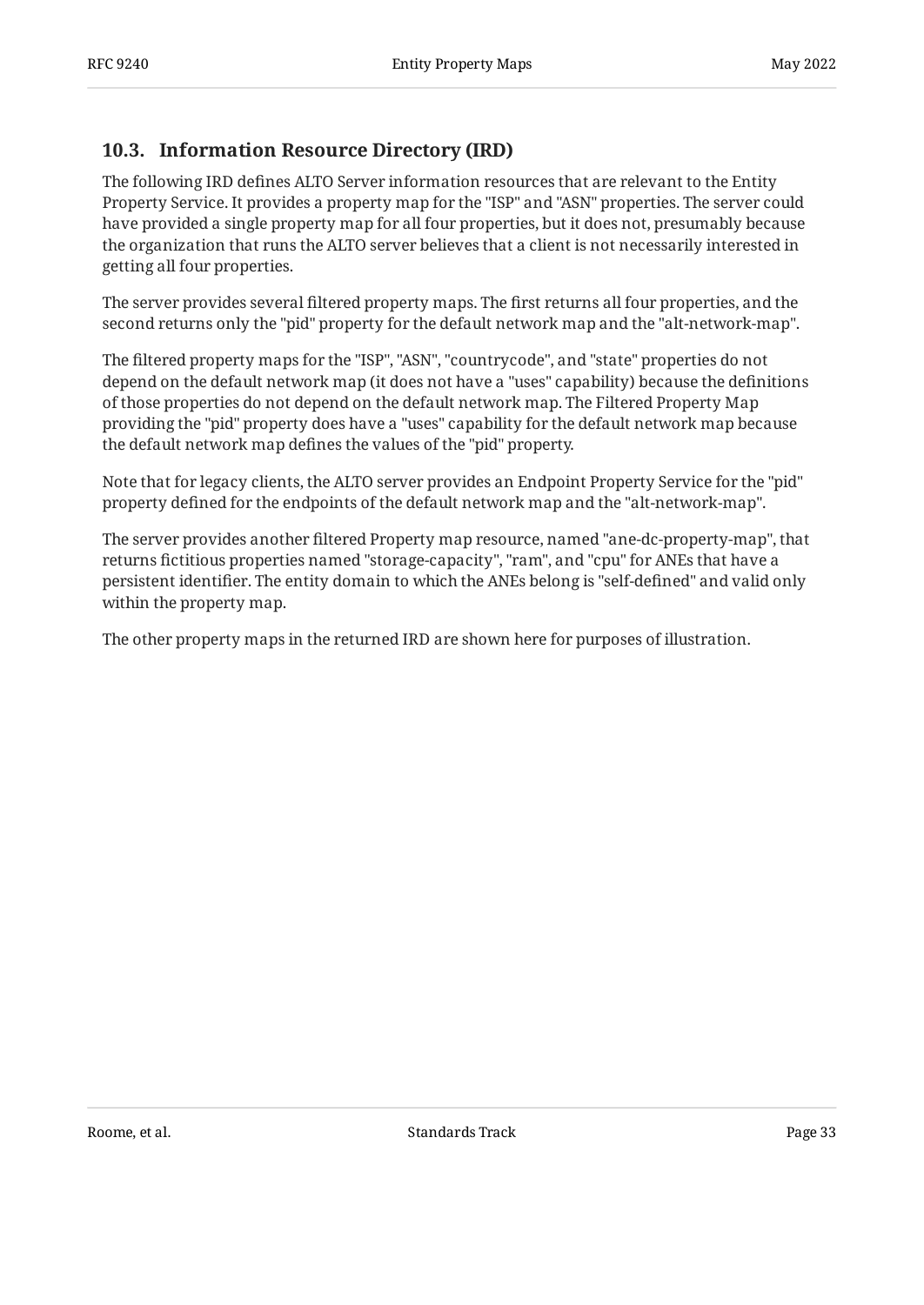```
 GET /directory HTTP/1.1
 Host: alto.example.com
 Accept: application/alto-directory+json,application/alto-error+json
 HTTP/1.1 200 OK
 Content-Length: 2713
 Content-Type: application/alto-directory+json
 {
  "meta" : { "default-alto-network-map" : "default-network-map"
 },
 "resources" : {
      "default-network-map" : {
        "uri" : "http://alto.example.com/networkmap/default",
       "media-type" : "application/alto-networkmap+json"
     },
     alt-network-map" : {
       "uri" : "http://alto.example.com/networkmap/alt",
       "media-type" : "application/alto-networkmap+json"
     },
     ia-property-map" : {
 "uri" : "http://alto.example.com/propmap/full/inet-ia",
 "media-type" : "application/alto-propmap+json",
 "capabilities" : {
 "mappings": {
 "ipv4": [ ".ISP", ".ASN" ],
 "ipv6": [ ".ISP", ".ASN" ]
         }
       }
 },
 "iacs-property-map" : {
       "uri" : "http://alto.example.com/propmap/lookup/inet-iacs",
       "media-type" : "application/alto-propmap+json",
       "accepts": "application/alto-propmapparams+json",
       "capabilities" : {
 "mappings": {
 "ipv4": [ ".ISP", ".ASN", ".countrycode", ".state" ],
 "ipv6": [ ".ISP", ".ASN", ".countrycode", ".state" ]
 }
       }
     },
     region-property-map": {
 "uri": "http://alto.example.com/propmap/lookup/region",
 "media-type": "application/alto-propmap+json",
 "accepts": "application/alto-propmapparams+json",
 "uses" : [ "default-network-map", "alt-network-map" ],
       "capabilities": {
         mappings": {
           "default-network-map.pid": [ ".region" ],
           "alt-network-map.pid": [ ".ASN" ]
         }
       }
     },
     ip-pid-property-map" : {
        "uri" : "http://alto.example.com/propmap/lookup/pid",
       "media-type" : "application/alto-propmap+json",
```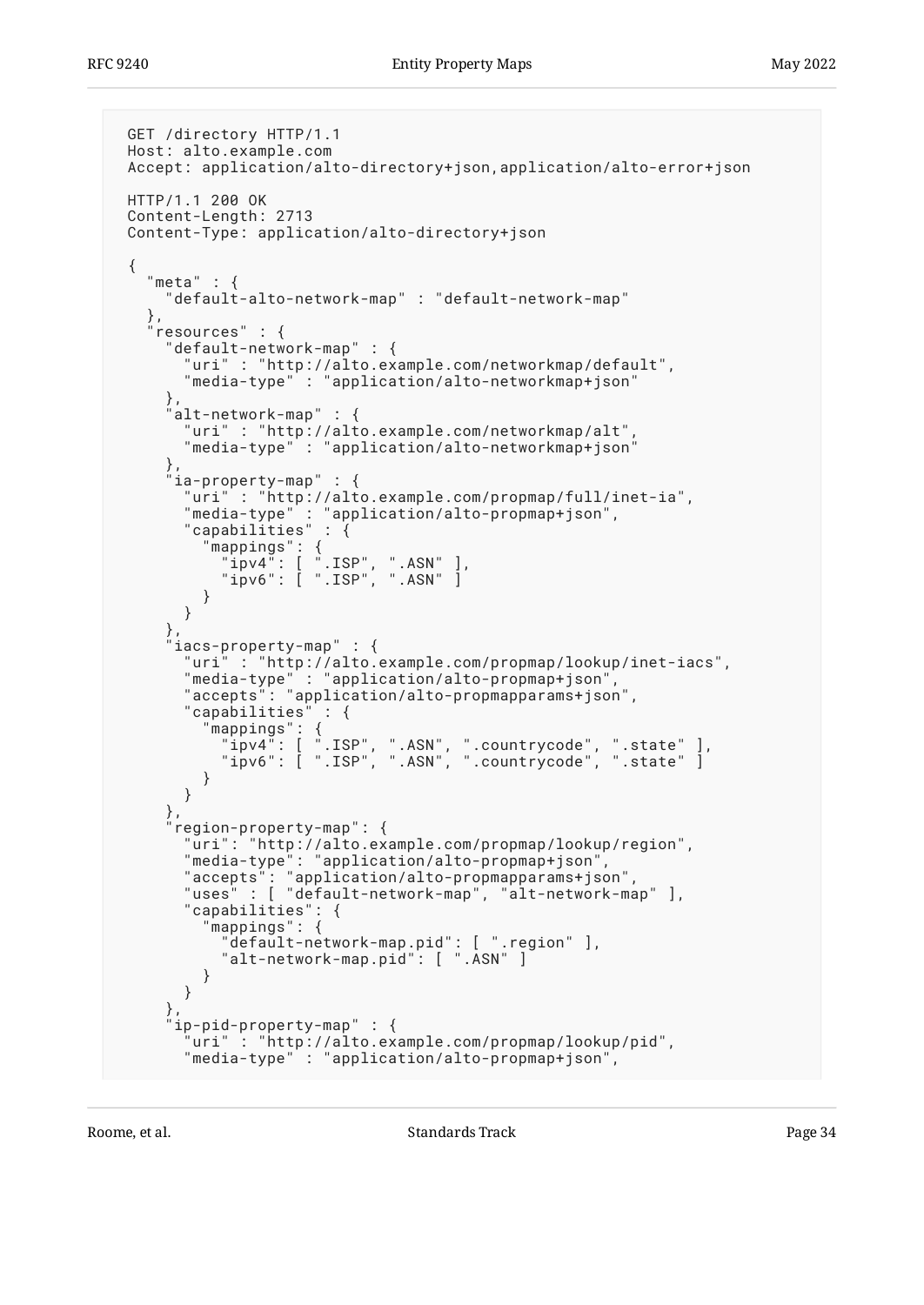```
 "accepts" : "application/alto-propmapparams+json",
 "uses" : [ "default-network-map", "alt-network-map" ],
       "capabilities" : {
 "mappings": {
 "ipv4": [ "default-network-map.pid",
 "alt-network-map.pid" ],
 "ipv6": [ "default-network-map.pid",
 "alt-network-map.pid" ]
         }
       }
 },
 "legacy-endpoint-property" : {
        "uri" : "http://alto.example.com/legacy/eps-pid",
 "media-type" : "application/alto-endpointprop+json",
 "accepts" : "application/alto-endpointpropparams+json",
      "capabilities" :<br>"properties" :
                      \int "default-network-map.pid",
                         "alt-network-map.pid" ]
       }
     },
     ane-dc-property-map": {
       "uri" : "http://alto.example.com/propmap/lookup/ane-dc",
       "media-type" : "application/alto-propmap+json",
       "accepts": "application/alto-propmapparams+json",
       "capabilities": {
 "mappings": {
 ".ane" : [ "storage-capacity", "ram", "cpu" ]
 }
       }
     }
   }
 }
```
<span id="page-34-0"></span>*[Figure 8:](#page-33-0) [Example IRD](#page-32-1)* 

# **[10.4. Full Property Map Example](#page-34-0)**

The following example uses the properties and IRD defined in [Section 10.3](#page-32-0) to retrieve a Property Map for entities with the "ISP" and "ASN" properties.

Note that, to be compact, the response does not include the entity "ipv4:192.0.2.1" because values of all those properties for this entity are inherited from other entities.

Also note that the entities "ipv4:192.0.2.0/28" and "ipv4:192.0.2.16/28" are merged into "ipv4:192.0.2.0/27" because they have the same value of the "ASN" property. The same rule applies to the entities "ipv4:192.0.3.0/28" and "ipv4:192.0.3.16/28". Both "ipv4:192.0.2.0/27" and "ipv4:192.0.3.0/27" omit the value for the "ISP" property because it is inherited from "ipv4:192.0.2.0/23".

```
GET /propmap/full/inet-ia HTTP/1.1
Host: alto.example.com
Accept: application/alto-propmap+json,application/alto-error+json
```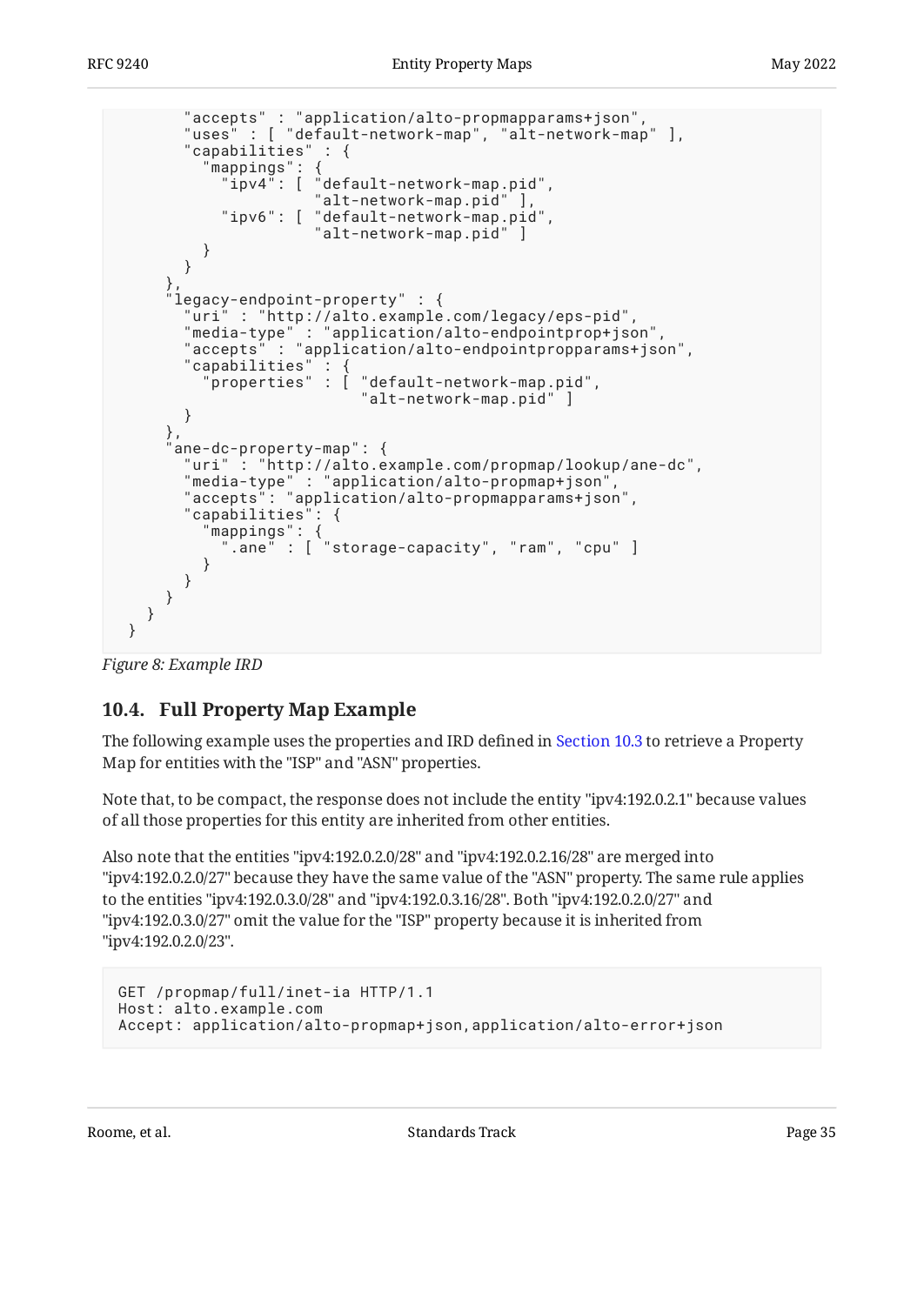```
HTTP/1.1 200 OK
Content-Length: 418
Content-Type: application/alto-propmap+json
{
  "meta": {
 "dependent-vtags": [
 {"resource-id": "default-network-map",
       "tag": "3ee2cb7e8d63d9fab71b9b34cbf764436315542e"},
       {"resource-id": "alt-network-map",
        "tag": "c0ce023b8678a7b9ec00324673b98e54656d1f6d"}
    ]
   },
  property-map": {
 "ipv4:192.0.2.0/23": {".ISP": "BitsRus"},
 "ipv4:192.0.2.0/27": {".ASN": "65543"},
 "ipv4:192.0.3.0/27": {".ASN": "65544"}
   }
}
```
# <span id="page-35-0"></span>**[10.5. Filtered Property Map Example #1](#page-35-0)**

The following example uses the filtered property map resource to request the "ISP", "ASN", and "state" properties for several IPv4 addresses.

Note that the value of "state" for "ipv4:192.0.2.1" is the only explicitly defined property; the other values are all derived from the inheritance rules for Internet address entities.

```
POST /propmap/lookup/inet-iacs HTTP/1.1
Host: alto.example.com
Accept: application/alto-propmap+json,application/alto-error+json
Content-Length: 158
Content-Type: application/alto-propmapparams+json
{
 "entities" : [ "ipv4:192.0.2.0",
 "ipv4:192.0.2.1",
 "ipv4:192.0.2.17" ],
 "properties" : [ ".ISP", ".ASN", ".state" ]
}
```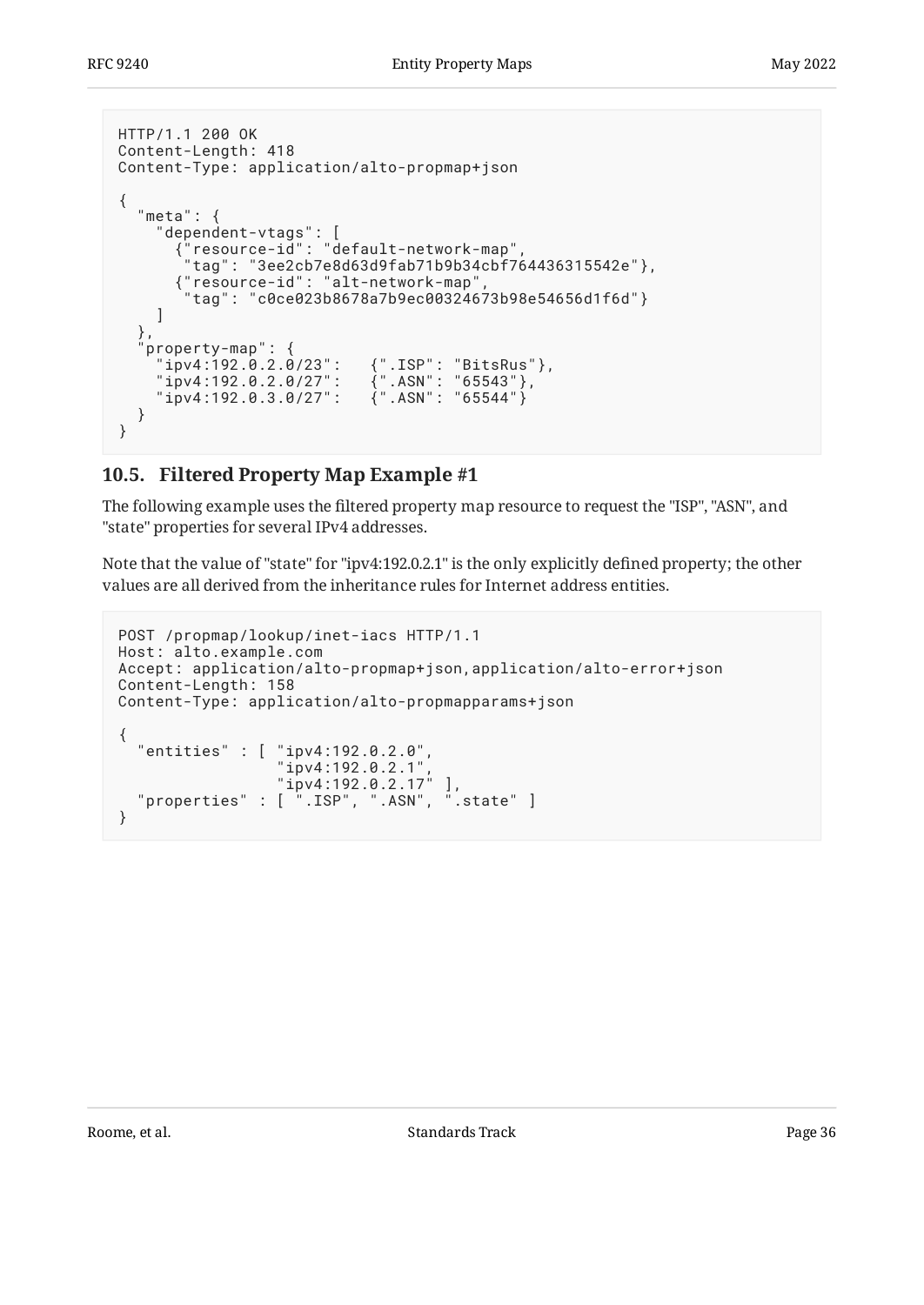```
HTTP/1.1 200 OK
Content-Length: 540
Content-Type: application/alto-propmap+json
{
   "meta": {
 "dependent-vtags": [
 {"resource-id": "default-network-map",
       "tag": "3ee2cb7e8d63d9fab71b9b34cbf764436315542e"},
       {"resource-id": "alt-network-map",
        "tag": "c0ce023b8678a7b9ec00324673b98e54656d1f6d"}
     ]
   },
   property-map": {
     "ipv4:192.0.2.0":
            {".ISP": "BitsRus", ".ASN": "65543", ".state": "NJ"},
 "ipv4:192.0.2.1":
 {".ISP": "BitsRus", ".ASN": "65543", ".state": "PA"},
     "ipv4:192.0.2.17":
            {".ISP": "BitsRus", ".ASN": "65543", ".state": "CT"}
   }
}
```
## <span id="page-36-0"></span>**[10.6. Filtered Property Map Example #2](#page-36-0)**

The following example uses the filtered property map resource to request the "ASN", "countrycode", and "state" properties for several IPv4 prefixes.

Note that the property values for both entities "ipv4:192.0.2.0/26" and "ipv4:192.0.3.0/26" are not explicitly defined. They are inherited from the entity "ipv4:192.0.2.0/23".

Also note that some entities like "ipv4:192.0.2.0/28" and "ipv4:192.0.2.16/28" in the response are not explicitly listed in the request. The response includes them because they are refinements of the requested entities and have different values for the requested properties.

The entity "ipv4:192.0.4.0/26" is not included in the response because there are neither entities from which it is inherited, nor entities inherited from it.

```
POST /propmap/lookup/inet-iacs HTTP/1.1
Host: alto.example.com
Accept: application/alto-propmap+json,application/alto-error+json
Content-Length: 174
Content-Type: application/alto-propmapparams+json
\left\{ \right. "entities" : [ "ipv4:192.0.2.0/26",
                  "ipv4:192.0.3.0/26"
                   "ipv4:192.0.4.0/26" ],
   "properties" : [ ".ASN", ".countrycode", ".state" ]
}
```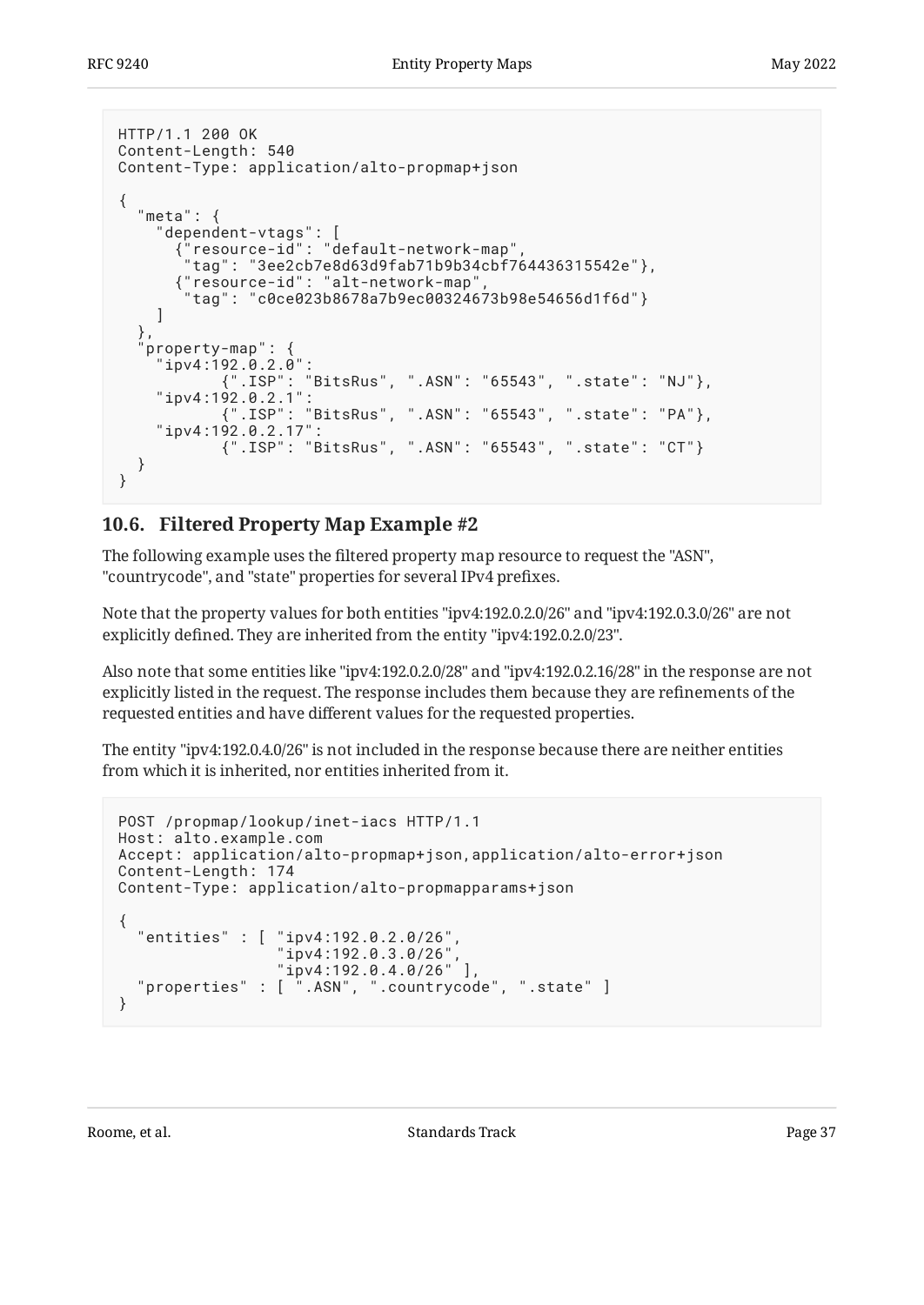```
HTTP/1.1 200 OK
Content-Length: 774
Content-Type: application/alto-propmap+json
{
   "meta": {
 "dependent-vtags": [
 {"resource-id": "default-network-map",
         "tag": "3ee2cb7e8d63d9fab71b9b34cbf764436315542e"},
         {"resource-id": "alt-network-map",
          "tag": "c0ce023b8678a7b9ec00324673b98e54656d1f6d"}
      ]
  },<br>"property-map": {
 "property-map": {
 "ipv4:192.0.2.0/26": {".countrycode": "us"},
 "ipv4:192.0.2.0/28": {".ASN": "65543",
\ldots \ldots \ldots \ldots \ldots \ldots \ldots \ldots \ldots \ldots \ldots \ldots \ldots \ldots \ldots \ldots \ldots "ipv4:192.0.2.16/28": {".ASN": "65543",
\blacksquare .state": "CT"},
 "ipv4:192.0.2.1": {".state": "PA"},
 "ipv4:192.0.3.0/26": {".countrycode": "us"},
 "ipv4:192.0.3.0/28": {".ASN": "65544",
\ldots \ldots \ldots \ldots \ldots \ldots \ldots \ldots \ldots \ldots \ldots \ldots \ldots \ldots \ldots \ldots \ldots \ldots \ldots \ldots \ldots \ldots \ldots \ldots \ldots \ldots \ldots \ldots \ldots \ldots \ldots \ldots \ldots \ldots \ldots \ldots \ldots "ipv4:192.0.3.16/28": {".ASN": "65544",
 ".state": "MN"}
   }
}
```
# <span id="page-37-0"></span>**[10.7. Filtered Property Map Example #3](#page-37-0)**

The following example uses the filtered property map resource to request the "default-networkmap.pid" property and the "alt-network-map.pid" property for a set of IPv4 addresses and prefixes.

Note that the entity "ipv4:192.0.3.0/27" is decomposed into two entities: "ipv4:192.0.3.0/28" and "ipv4:192.0.3.16/28", as they have different "default-network-map.pid" property values.

```
POST /propmap/lookup/pid HTTP/1.1
Host: alto.example.com
Accept: application/alto-propmap+json,application/alto-error+json
Content-Length: 222
Content-Type: application/alto-propmapparams+json
{
   "entities" : [
                "ipv4:192.0.2.128",
                "ipv4:192.0.2.0/27",
                "ipv4:192.0.3.0/27" ],
 "properties" : [ "default-network-map.pid",
 "alt-network-map.pid" ]
}
```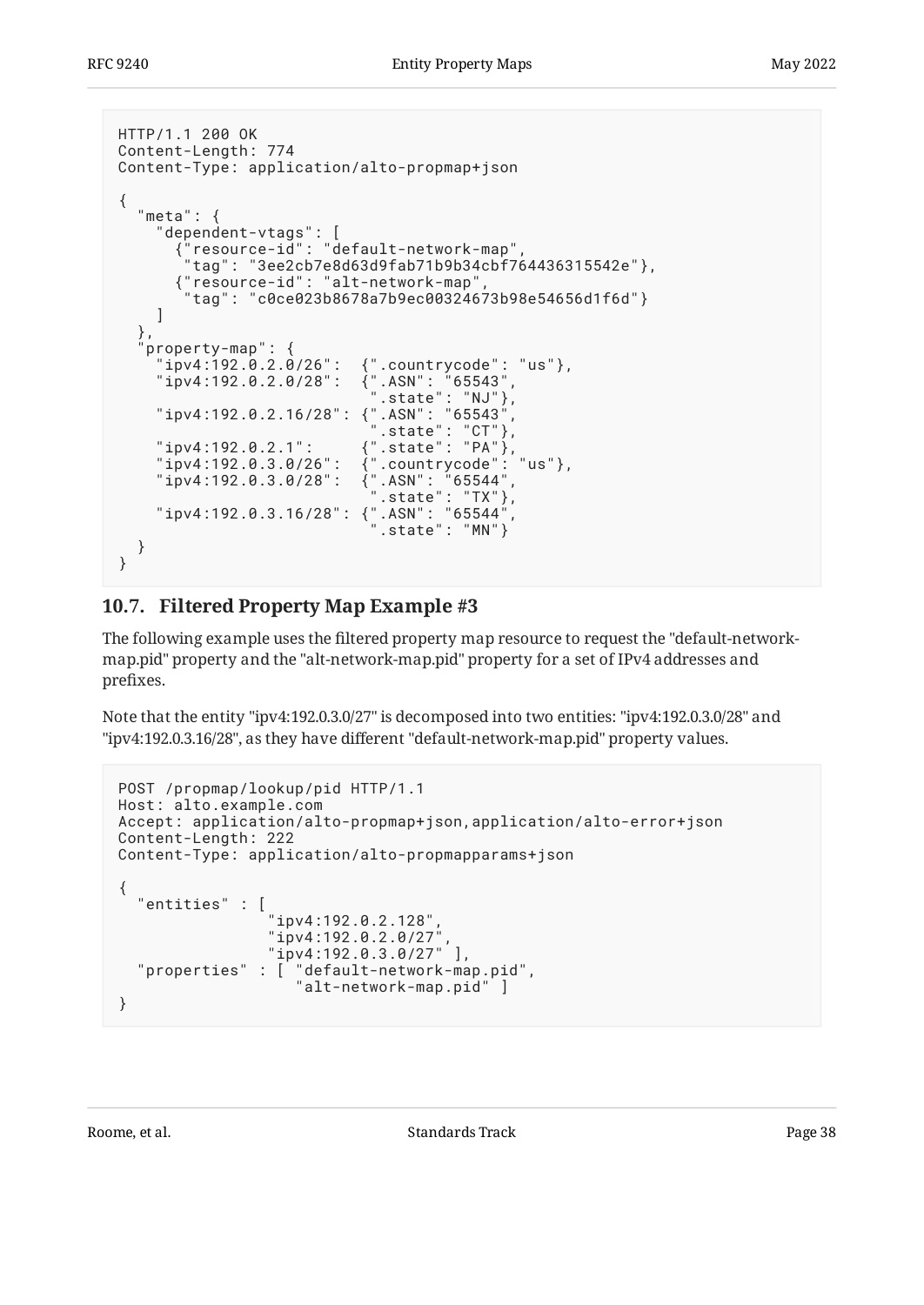```
HTTP/1.1 200 OK
Content-Length: 774
Content-Type: application/alto-propmap+json
{
   "meta": {
 "dependent-vtags": [
 {"resource-id": "default-network-map",
       "tag": "3ee2cb7e8d63d9fab71b9b34cbf764436315542e"},
       {"resource-id": "alt-network-map",
        "tag": "c0ce023b8678a7b9ec00324673b98e54656d1f6d"}
     ]
   },
   property-map": {<br>"ipv4:192.0.2.128":
                          {"default-network-map.pid": "defaultpid".
    | alt-network-map.pid": "defaultpid"},<br>| alt-network-map.pid": "defaultpid"},"<br>| alt-network-map.pid": "pid2"," | alteriory.
 "ipv4:192.0.2.0/27": {"default-network-map.pid": "pid2",
 "alt-network-map.pid": "pid1"},
 "ipv4:192.0.3.0/28": {"default-network-map.pid": "pid3",
 "alt-network-map.pid": "pid2"},
 "ipv4:192.0.3.16/28": {"default-network-map.pid": "pid4",
 "alt-network-map.pid": "pid2"}
   }
}
```
# <span id="page-38-0"></span>**[10.8. Filtered Property Map Example #4](#page-38-0)**

Here is an example of using the filtered property map to query the regions for several PIDs in "default-network-map". The "region" property is specified as a "self-defined" property, i.e., the values of this property are defined by this property map resource.

```
POST /propmap/lookup/region HTTP/1.1
Host: alto.example.com
Accept: application/alto-propmap+json,application/alto-error+json
Content-Length: 132
Content-Type: application/alto-propmapparams+json
\{ "entities" : ["default-network-map.pid:pid1",
                 "default-network-map.pid:pid2"],
   "properties" : [ ".region" ]
}
```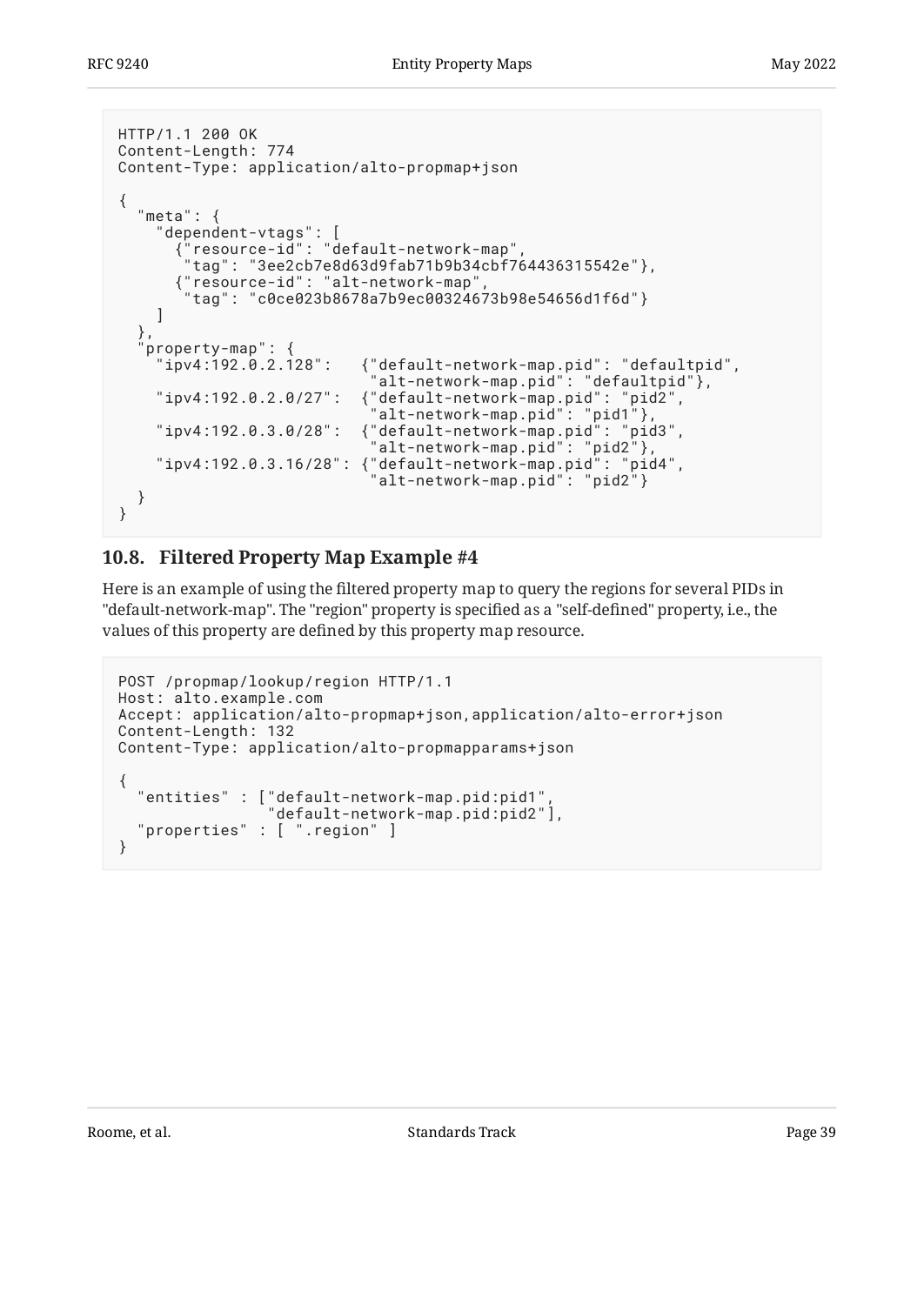```
HTTP/1.1 200 OK
Content-Length: 326
Content-Type: application/alto-propmap+json
{
  "meta" : {
 "dependent-vtags" : [
 {"resource-id": "default-network-map",
 "tag": "7915dc0290c2705481c491a2b4ffbec482b3cf62"}
   \lceil },
   property-map": {
 "default-network-map.pid:pid1": {
 ".region": "us-west"
 },
 "default-network-map.pid:pid2": {
 ".region": "us-east"
    }
  }
}
```
# <span id="page-39-0"></span>**[10.9. Filtered Property Map for ANEs Example #5](#page-39-0)**

The following example uses the filtered property map resource "ane-dc-property-map" to request properties "storage-capacity" and "cpu" on several ANEs defined in this property map.

```
POST /propmap/lookup/ane-dc HTTP/1.1
Host: alto.example.com
Accept: application/alto-propmap+json,application/alto-error+json
Content-Length: 155
Content-Type: application/alto-propmapparams+json
{
 "entities" : [".ane:dc21",
\blacksquare .ane:dc45.srv9",
 ".ane:dc6.srv-cluster8"],
   "properties" : [ "storage-capacity", "cpu"]
}
```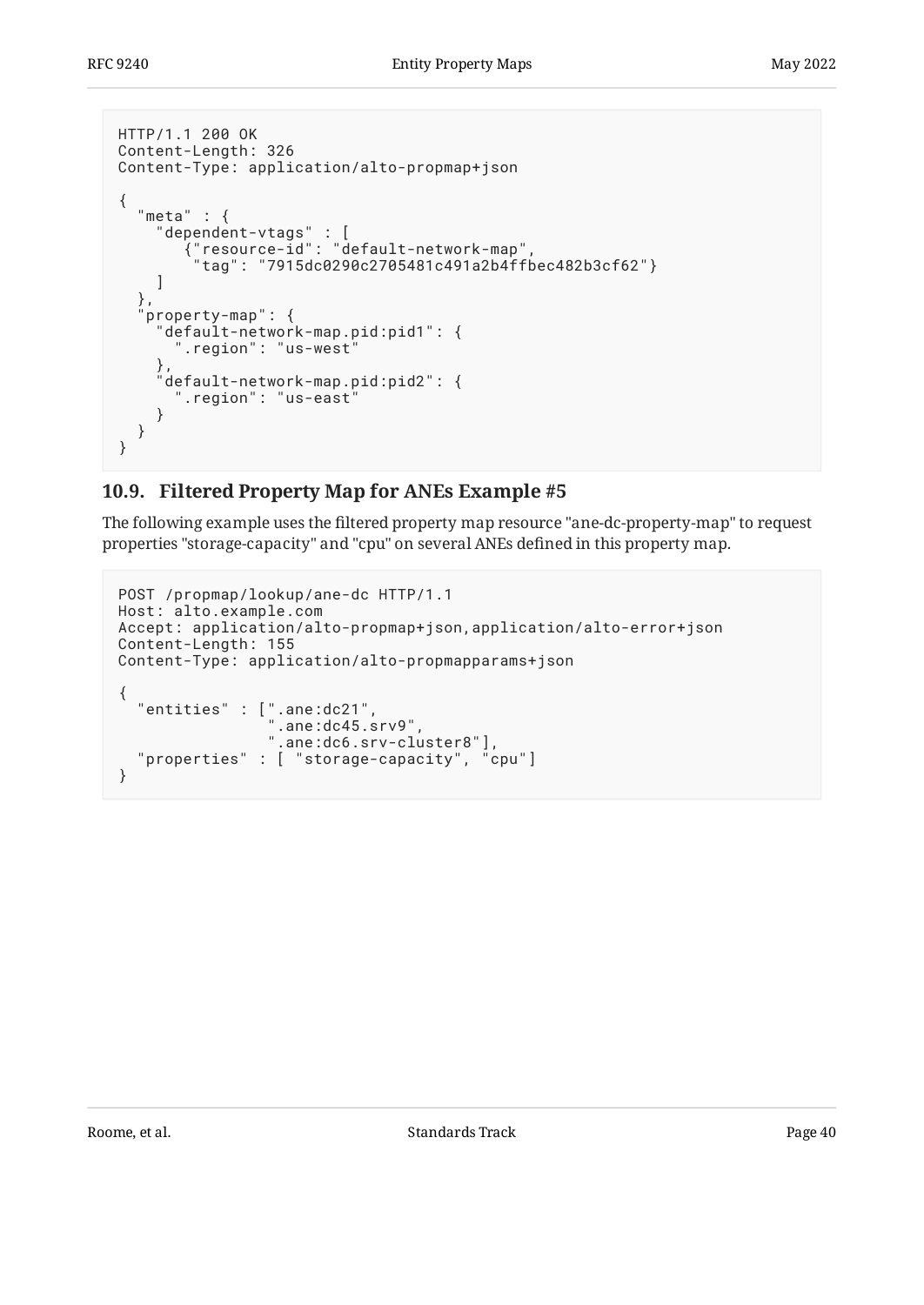```
HTTP/1.1 200 OK
Content-Length: 295
Content-Type: application/alto-propmap+json
{
  "meta" : { },
   property-map": {
      ".ane:dc21":
       {"storage-capacity" : 40000, "cpu" : 500},
    ".ane:dc45.srv9":
       {"storage-capacity" : 100, "cpu" : 20},
     ".ane:dc6.srv-cluster8":
       {"storage-capacity" : 6000, "cpu" : 100}
   }
}
```
# <span id="page-40-0"></span>**[11. Security Considerations](#page-40-0)**

Both Property Map and Filtered Property Map defined in this document fit into the architecture of the ALTO base protocol, and hence the Security Considerations ([Section 15](https://www.rfc-editor.org/rfc/rfc7285#section-15) of [\[RFC7285\]](#page-48-2)) of the base protocol fully apply: authenticity and integrity of ALTO information (i.e., authenticity and integrity of Property Maps), potential undesirable guidance from authenticated ALTO information (e.g., potentially imprecise or even wrong value of a property such as geo-location), confidentiality of ALTO information (e.g., exposure of a potentially sensitive entity property such as geo-location), privacy for ALTO users, and availability of ALTO services should all be considered.

ALTO clients using this extension should in addition be aware that the entity properties they require may convey more details than the endpoint properties conveyed by using [\[RFC7285\]](#page-48-2). Client requests may reveal details of their activity or plans thereof such that a malicious Server, which is in a position to do so, may monetize or use for attacks or undesired surveillance. Likewise, ALTO Servers expose entities and properties related to specific parts of the infrastructure that reveal details of capabilities, locations, or resource availability. These details may be maliciously used for competition purposes, or to cause resource shortage or undesired publication.

To address these concerns, the Property Maps provided by this extension require additional attention to two security considerations discussed in: Section [15.2](https://www.rfc-editor.org/rfc/rfc7285#section-15.2) (["Potential Undesirable](https://www.rfc-editor.org/rfc/rfc7285#section-15.2) [Guidance from Authenticated ALTO Information"\)](https://www.rfc-editor.org/rfc/rfc7285#section-15.2) of [\[RFC7285](#page-48-2)] and Section [15.3](https://www.rfc-editor.org/rfc/rfc7285#section-15.3) ("Confi[dentiality](https://www.rfc-editor.org/rfc/rfc7285#section-15.3) [of ALTO Information"\)](https://www.rfc-editor.org/rfc/rfc7285#section-15.3) of [\[RFC7285](#page-48-2)]. Threats to the availability of the ALTO service caused by highlydemanding queries should be addressed as specified in Section 15.5 of [RFC7285].

 $\bullet$  Potential undesirable guidance from authenticated ALTO information: this can be caused by Property values that change over time and thus lead to performance degradation or system rejection of application requests.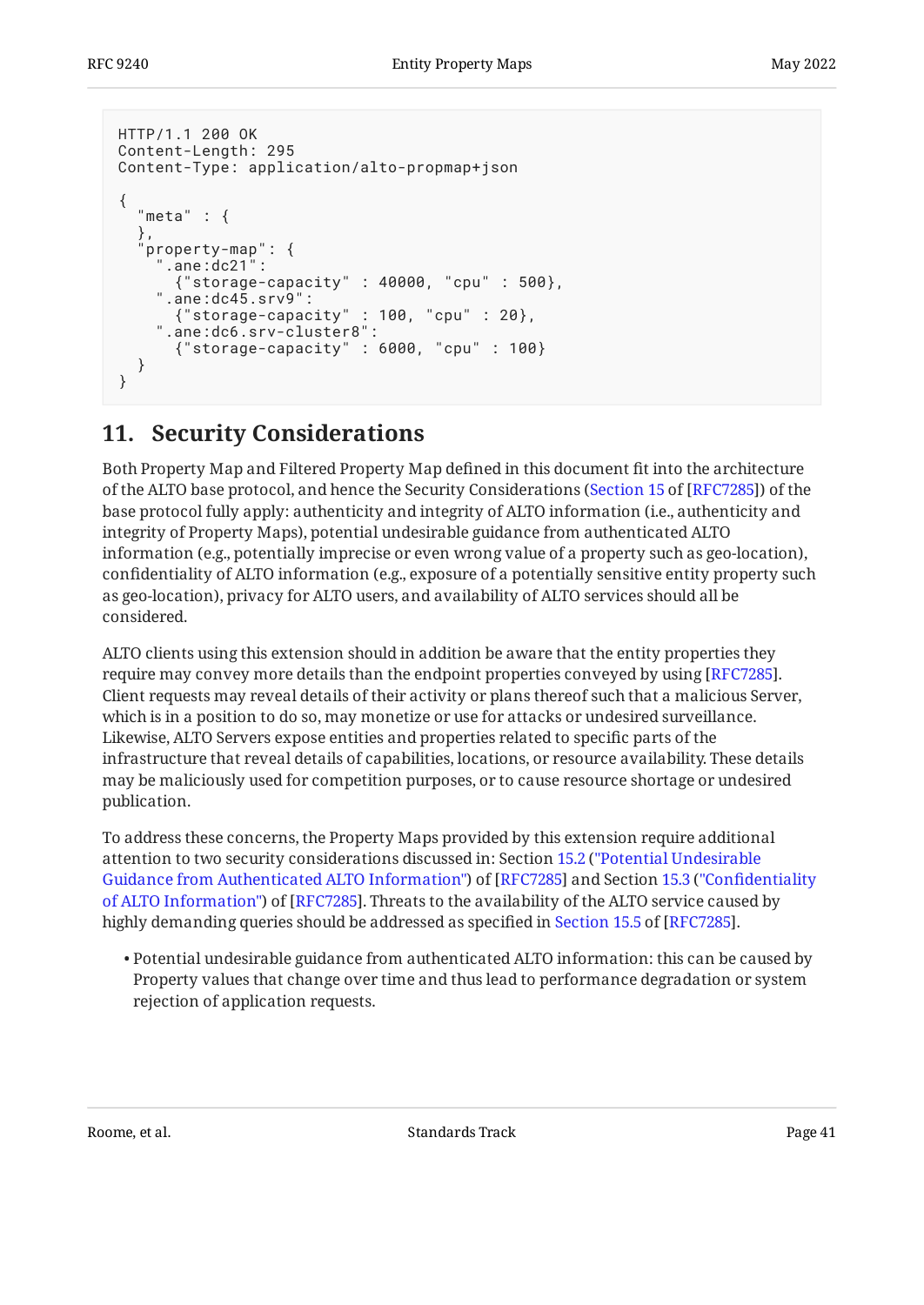To avoid these consequences, a more robust ALTO client should adopt and extend protection strategiesspecified in Section 15.2 of [RFC7285]. For example, to be notified immediately when a particular ALTO value that the Client depends on changes, it is **RECOMMENDED** that both the ALTO Client and ALTO Server using this extension implement ["Application-Layer](#page-49-9) Traffi[c Optimization \(ALTO\) Incremental Updates Using Server-Sent Events \(SSE\)](#page-49-9)" [RFC8895].

 $\bullet$ Confidentiality of ALTO information: as discussed in Section 15 of [RFC7285], properties may have sensitive customer-specific information. If this is the case, an ALTO Server may limit access to those properties by providing several different property maps. For a nonsensitive properties, the ALTO Server would provide a URI that accepts requests from any client. Sensitive properties, on the other hand, would only be available via a secure URI that would require client authentication. Another way is to expose highly abstracted, coarse-grained property values to all Clients while restricting access to URIs that expose more fine-grained values to authorized Clients. Restricted access URIs may be gathered in delegate IRDs as specifiedin Section 9.2.4 of [RFC7285].

Also, while technically this document does not introduce any security risks not inherent in the Endpoint Property Service defined by [RFC7285], the GET-mode property map resource defined in this document does make it easier for a client to download large numbers of property values. Accordingly, an ALTO Server should limit GET-mode property maps to properties that do not contain sensitive data.

[Section 12](#page-41-0) of this document specifies that the ALTO service provider **MUST** be aware of the potential sensitivity of exposed entity domains and properties. [Section 12.3.2](#page-46-0) ([ALTO Entity](#page-46-0) [Domain Type Registration Process](#page-46-0)) of this document specifies that when the registration of an entity domain type is requested of IANA, the request **MUST** include security considerations that show awareness of how the exposed entity addresses may be related to private information about an ALTO client or an infrastructure service provider. Likewise, [Section](#page-47-0) [12.4](#page-47-0) ([ALTO Entity Property Types Registry](#page-47-0)) of this document specifies that when the registration of a property type is requested of IANA, the request include security **MUST** considerations that explain why this property type is required for ALTO-based operations.

The risk of ALTO information being leaked to malicious Clients or third parties is addressed similarlyto Section 7 of [RFC8896]. ALTO clients and servers **SHOULD** support TLS 1.3  $\,$ . [[RFC8446\]](#page-49-11)

# <span id="page-41-0"></span>**[12. IANA Considerations](#page-41-0)**

<span id="page-41-1"></span>This document defines additional application/alto-\* media types, which are listed in [Table 1.](#page-41-1) It defines the "ALTO Entity Domain Types" registry that extends the "ALTO Address Types" registry defined in [RFC7285]. It also defines the "ALTO Entity Property Types" registry that extends the "ALTO Endpoint Property Types" registry defined in [RFC7285].

<span id="page-41-2"></span>

| <b>Type</b> | Subtype           | <b>Specification</b> |
|-------------|-------------------|----------------------|
| application | alto-propmap+json | Section 7.1          |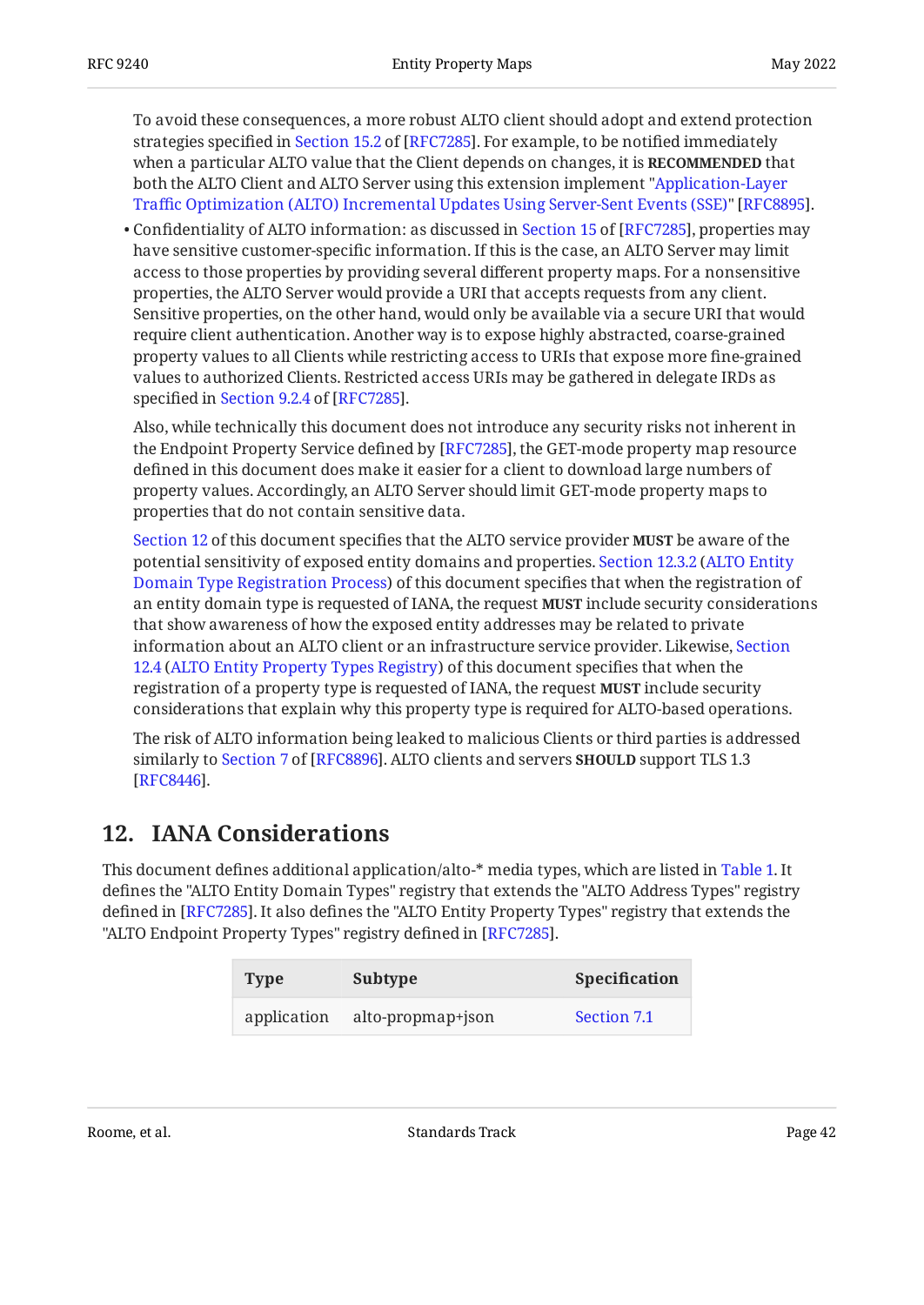| <b>Type</b> | Subtype                 | <b>Specification</b> |
|-------------|-------------------------|----------------------|
| application | alto-propmapparams+json | Section 8.1          |

*[Table 1:](#page-41-2) [Additional ALTO Media Types](#page-41-1)* 

# <span id="page-42-0"></span>**[12.1. application/alto-propmap+json Media Type](#page-42-0)**

Type name: application

Subtype name: alto-propmap+json

Required parameters:

n/a

Optional parameters:

n/a

Encoding considerations:

Encoding considerations are identical to those specified for the "application/json" media type. See [[RFC8259\]](#page-49-12).

Security considerations:

Security considerations related to the generation and consumption of ALTO Protocol messagesare discussed in Section 15 of [RFC7285] and [Section 11](#page-40-0) of this document.

Interoperability considerations:

n/a

Published specification:

This document is the specification for this media type. See [Section 7.1](#page-24-0).

Applications that use this media type:

ALTO servers and ALTO clients [[RFC7285\]](#page-48-2), either standalone or embedded within other applications, when the queried resource is a property map, whether filtered or not.

Fragment identifier considerations:

n/a

Magic number(s): n/a Additional information:

File extension(s): n/a

Macintosh file type code(s): n/a

Person & email address to contact for further information: See Authors' Addresses section.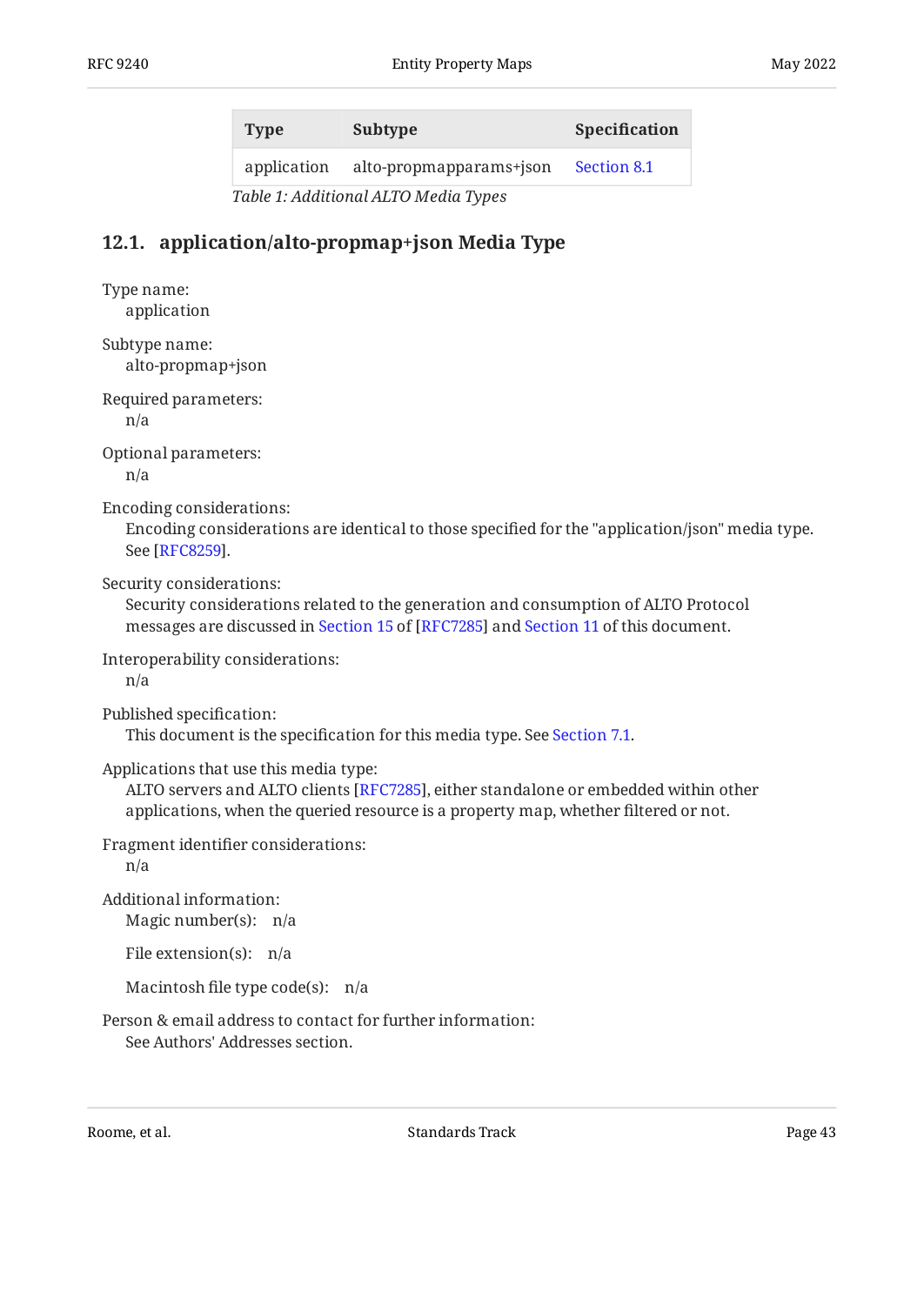Intended usage: COMMON

Restrictions on usage:

n/a

Author: See Authors' Addresses section.

Change controller:

<span id="page-43-0"></span>Internet Engineering Task Force (mailto:iesg@ietf.org).

### **[12.2. alto-propmapparams+json Media Type](#page-43-0)**

Type name: application

Subtype name: alto-propmapparams+json

Required parameters:

n/a

Optional parameters:

n/a

Encoding considerations:

Encoding considerations are identical to those specified for the "application/json" media type. See [[RFC8259\]](#page-49-12).

Security considerations:

Security considerations related to the generation and consumption of ALTO Protocol messagesare discussed in Section 15 of [RFC7285] and [Section 11](#page-40-0) of this document.

Interoperability considerations:

n/a

Published specification:

This document is the specification for this media type. See [Section 8.1](#page-26-0).

Applications that use this media type:

ALTO servers and ALTO clients [RFC7285], either standalone or embedded within other applications, when the queried resource is a filtered property map. This media type indicates the data format used by the ALTO client to supply the property map filtering parameters.

Fragment identifier considerations: n/a Additional information:

Magic number(s): n/a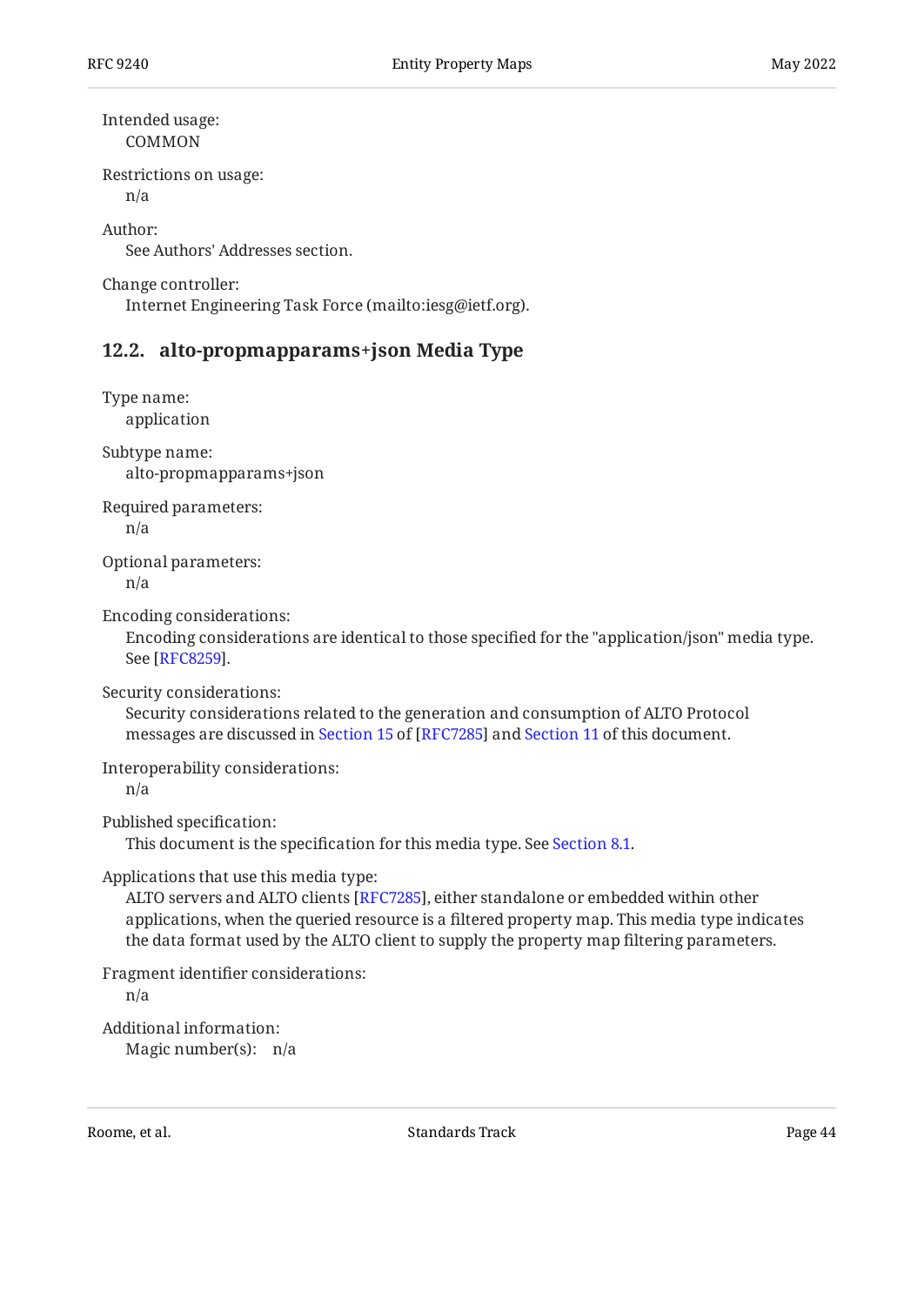File extension(s): n/a

Macintosh file type code(s): n/a

Person & email address to contact for further information: See Authors' Addresses section.

Intended usage: COMMON

Restrictions on usage:

n/a

Author:

See Authors' Addresses section.

Change controller:

<span id="page-44-0"></span>Internet Engineering Task Force (mailto:iesg@ietf.org).

# **[12.3. ALTO Entity Domain Types Registry](#page-44-0)**

IANA has created and will maintain the "ALTO Entity Domain Types" registry listed in [Table 2.](#page-44-1) The first row lists information items that must be provided with each registered entity domain type. [Section 12.3.2](#page-46-0) specifies how to document these items and in addition provides guidance on the security considerations item that must be documented.

<span id="page-44-1"></span>

| Identifier       | Entity<br><b>Identifier</b><br>Encoding | <b>Hierarchy</b> and<br><b>Inheritance</b> | <b>Media Type of</b><br><b>Defining Resource</b> | <b>Mapping to</b><br><b>ALTO Address</b><br><b>Type</b> |
|------------------|-----------------------------------------|--------------------------------------------|--------------------------------------------------|---------------------------------------------------------|
| ipv4             | <b>See Section</b><br>6.1.1             | See Section 6.1.3                          | application/alto-<br>networkmap+json             | true                                                    |
| ipv <sub>6</sub> | <b>See Section</b><br>6.1.2             | See Section 6.1.3                          | application/alto-<br>networkmap+json             | true                                                    |
| pid              | See Section 6.2                         | None                                       | application/alto-<br>networkmap+json             | false                                                   |

*[Table 2: ALTO Entity Domain Types](#page-44-1)* 

This registry serves two purposes. First, it ensures uniqueness of identifiers referring to ALTO entity domain types. Second, it states the requirements for allocated entity domain types.

As specified in [Section 5.1.1,](#page-15-3) identifiers prefixed with "priv:" are reserved for Private Use without a need to register with IANA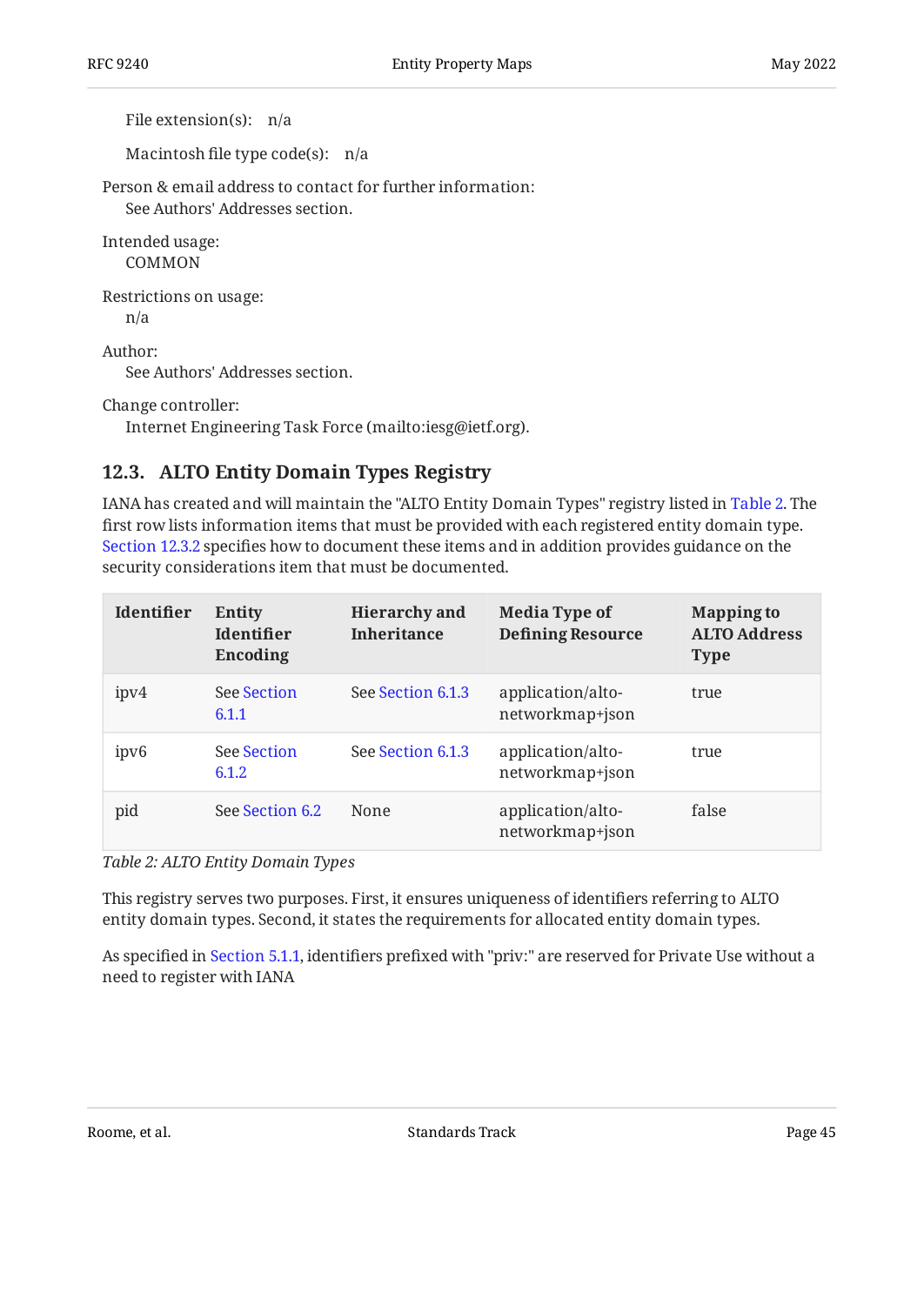#### <span id="page-45-0"></span>**[12.3.1. Consistency Procedure between ALTO Address Types Registry and ALTO Entity](#page-45-0) [Domain Types Registry](#page-45-0)**

One potential issue of introducing the "ALTO Entity Domain Types" registry is its relationship with the"ALTO Address Types" registry already defined in Section 14.4 of [RFC7285]. In particular, the entity identifier of a type of an entity domain registered in the "ALTO Entity Domain Types" registry match an address type defined in "ALTO Address Types" registry. It is necessary to **MAY** precisely define and guarantee the consistency between "ALTO Address Types" registry and "ALTO Entity Domain Types" registry.

We define that the "ALTO Entity Domain Types" registry is consistent with "ALTO Address Types" registry if two conditions are satisfied:

- When an address type is already registered or is able to be registered in the "ALTO Address Types" registry [RFC7285], the same identifier **MUST** be used when a corresponding entity domain type is registered in the "ALTO Entity Domain Types" registry.
- $\bullet$  If an ALTO entity domain type has the same identifier as an ALTO address type, their address encodings **MUST** be compatible.

To achieve this consistency, the following items **MUST** be checked before registering a new ALTO entity domain type in a future document:

- Whether the "ALTO Address Types" registry contains an address type that can be used as an identifier for the candidate entity domain type identifier. This has been done for the identifiers "ipv4" and "ipv6" of [Table 2.](#page-44-1)
- Whether the candidate entity domain type identifier can potentially be an endpoint address type, as defined in Sections [2.1](https://www.rfc-editor.org/rfc/rfc7285#section-2.1) and [2.2](https://www.rfc-editor.org/rfc/rfc7285#section-2.2) of [RFC7285].

When a new ALTO entity domain type is registered, the consistency with the "ALTO Address Types" registry **MUST** be ensured by the following procedure:

- Test: Do corresponding entity domain type identifiers match a known "network" address type?
	- If yes (e.g., cell, MAC, or socket addresses):
		- Test: Is such an address type present in the "ALTO Address Types" registry?
			- $\blacksquare$  If yes: Set the new ALTO entity domain type identifier to be the found ALTO address type identifier.
			- $\blacksquare$  If no: Define a new ALTO entity domain type identifier and use it to register a new addresstype in the "ALTO Address Types" registry following Section 14.4 of [RFC7285].
		- $\blacksquare$  Use the new ALTO entity domain type identifier to register a new ALTO entity domain type in the "ALTO Entity Domain Types" registry following [Section 12.3.2](#page-46-0) of this document.
	- If no (e.g., pid name, ane name, or country code): Proceed with the ALTO Entity Domain Type registration as described in [Section 12.3.2.](#page-46-0)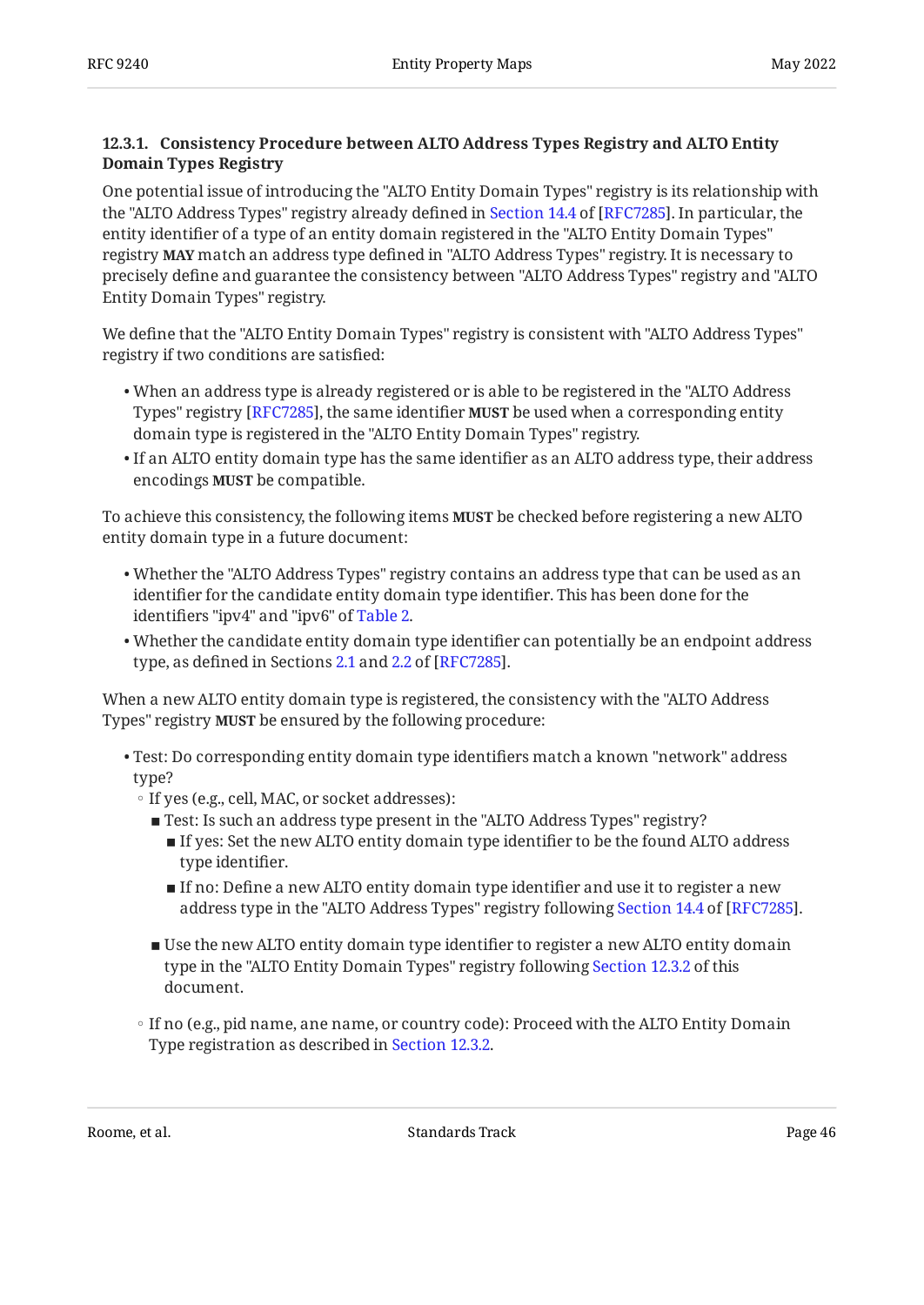#### <span id="page-46-0"></span>**[12.3.2. ALTO Entity Domain Type Registration Process](#page-46-0)**

New ALTO entity domain types are assigned after IETF Review [[RFC8126\]](#page-49-7) to ensure that proper documentation regarding the new ALTO entity domain types and their security considerations has been provided. RFCs defining new entity domain types **MUST** indicate how an entity in a registered type of domain is encoded as an EntityID and, if applicable, the rules defining the entity hierarchy and property inheritance. Updates and deletions of ALTO entity domains types follow the same procedure.

Registered ALTO entity domain type identifiers **MUST** conform to the syntactical requirements specified in [Section 5.1.2.](#page-16-0) Identifiers are to be recorded and displayed as strings.

Requests to IANA to add a new value to the "ALTO Entity Domain Types" registry **MUST** include the following information:

Identifier: The name of the desired ALTO entity domain type.

Entity Identifier Encoding: The procedure for encoding the identifier of an entity of the registered domain type as an EntityID (see [Section 5.1.3\)](#page-18-0). If corresponding entity identifiers of an entity domain type match a known "network" address type, the Entity Identifier Encoding of this domain identifier **MUST** include both Address Encoding and Prefix Encoding of the same identifier registered in the "ALTO Address Types" registry [RFC7285]. To define properties, an individual entity identifier and the corresponding full-length prefix **MUST** be considered aliases for the same entity.

Hierarchy: If the entities form a hierarchy, the procedure for determining that hierarchy.

- Inheritance: If entities can inherit property values from other entities, the procedure for determining that inheritance.
- Media type of defining information resource: Some entity domain types allow an entity domain name to be combined with an information resource name to define a resourcespecific entity domain. Such an information resource is called a "defining information resource" and is defined in [Section 4.6](#page-13-0). For each entity domain type, the potential defining information resources have one common media type. This unique common media type is specific to the entity domain type and **MUST** be specified.
- Mapping to ALTO Address Type: A boolean value to indicate if the entity domain type can be mapped to the ALTO address type with the same identifier.
- Security Considerations: In some usage scenarios, entity identifiers carried in ALTO Protocol messages may reveal information about an ALTO client or an ALTO service provider. Applications and ALTO service providers using addresses of the registered type should be cognizant of how (or if) the addressing scheme relates to private information and network proximity.

IANA has registered the identifiers "ipv4", "ipv6", and "pid", as shown in [Table 2](#page-44-1).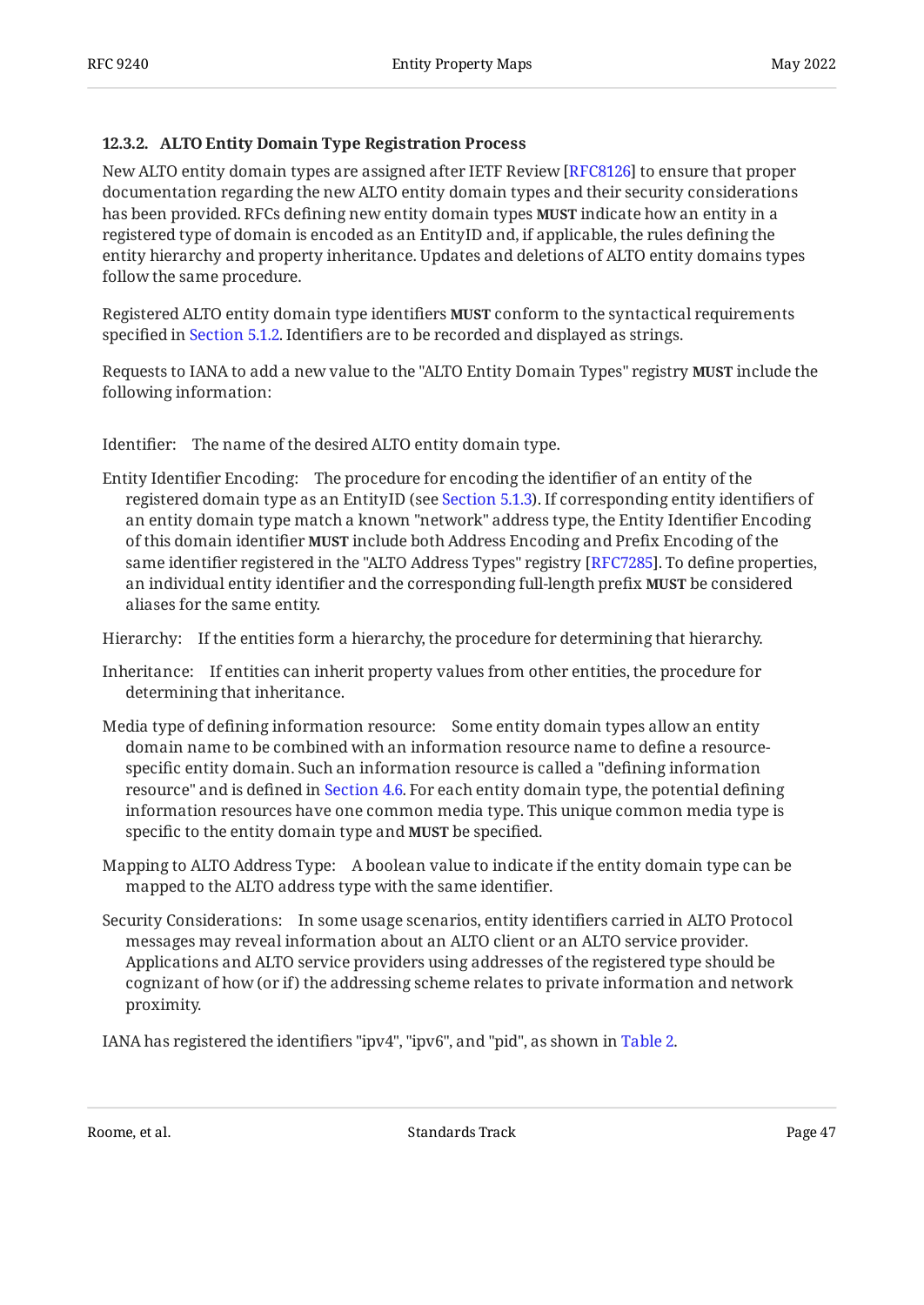# <span id="page-47-0"></span>**[12.4. ALTO Entity Property Types Registry](#page-47-0)**

IANA has created and will maintain the "ALTO Entity Property Types" registry, which is listed in [Table 3.](#page-47-1)

This registry extends the "ALTO Endpoint Property Types" registry, defined in [RFC7285], in that a property type is defined for one or more entity domains, rather than just for IPv4 and IPv6 Internet address domains. An entry in this registry is an ALTO entity property type defined in [Section 5.2.1.](#page-19-0) Thus, a registered ALTO entity property type identifier **MUST** conform to the syntactical requirements specified in that section.

As specified in [Section 5.2.1,](#page-19-0) identifiers prefixed with "priv:" are reserved for Private Use without a need to register with IANA.

The first row of [Table 3](#page-47-1) lists information items that must be provided with each registered entity property type.

<span id="page-47-2"></span><span id="page-47-1"></span>

| <b>Identifier</b>                   | <b>Intended Semantics</b>      | <b>Media Type of Defining Resource</b> |  |  |
|-------------------------------------|--------------------------------|----------------------------------------|--|--|
| pid                                 | See Section 7.1.1 of [RFC7285] | application/alto-networkmap+json       |  |  |
| Table 3: ALTO Entity Property Types |                                |                                        |  |  |

New ALTO entity property types are assigned after IETF Review [RFC8126] to ensure that proper documentation regarding the new ALTO entity property types and their security considerations has been provided. RFCs defining new entity property types **SHOULD** indicate how a property of a registered type is encoded as a property name. Updates and deletions of ALTO entity property types follow the same procedure.

Requests to IANA to add a new value to the registry **MUST** include the following information:

- Identifier: The identifier for the desired ALTO entity property type. The format **MUST** be as defined in [Section 5.2.1](#page-19-0) of this document.
- Intended Semantics: ALTO entity properties carry with them semantics to guide their usage by ALTO clients. Hence, a document defining a new type **SHOULD** provide guidance to both ALTO service providers and applications utilizing ALTO clients as to how values of the registered ALTO entity property should be interpreted.
- Media type of defining information resource: when the property type allows values to be defined relative to a given information resource, the latter is referred to as the "defining information resource"; see the description in [Section 4.7](#page-15-0). For each property type, the potential defining information resources have one common media type. This unique common media type is specific to the property type and **MUST** be specified.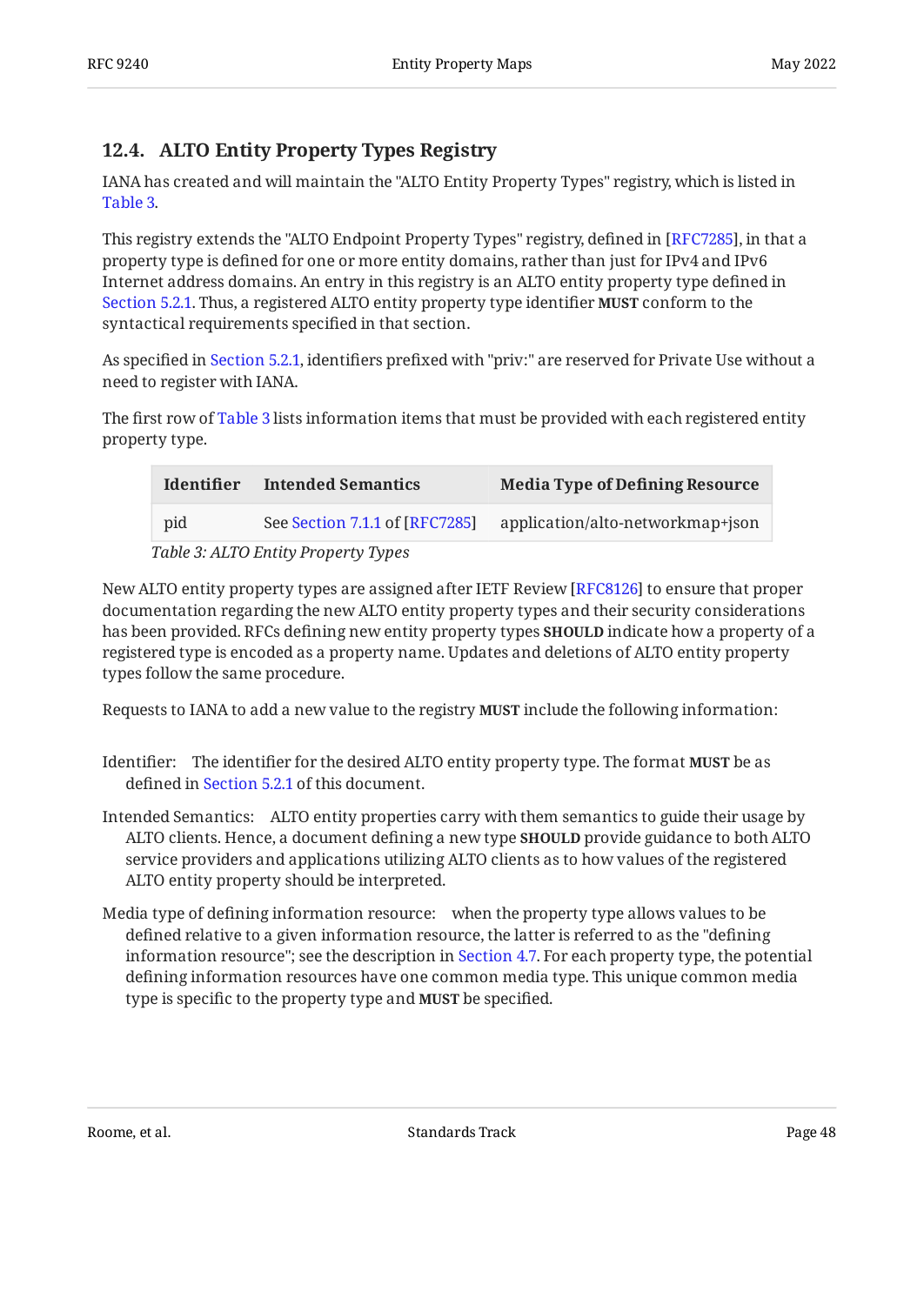Security Considerations: ALTO entity properties expose information to ALTO clients. ALTO service providers should be cognizant of the security ramifications related to the exposure of an entity property.

In security considerations, the request should also discuss the sensitivity of the information and why it is required for ALTO-based operations. Regarding this discussion, the request **SHOULD** follow the recommendations of the "ALTO Endpoint Property Types" registry in [Section 14.3](https://www.rfc-editor.org/rfc/rfc7285#section-14.3) of . [[RFC7285\]](#page-48-2)

IANA has registered the identifier "pid", which is listed in [Table 3.](#page-47-1) Semantics for this property are documentedin Section 7.1.1 of [RFC7285]. No security issues related to the exposure of a "pid"  $\,$ identifier are considered, as it is exposed with the Network Map Service defined and mandated in . [[RFC7285\]](#page-48-2)

# <span id="page-48-1"></span><span id="page-48-0"></span>**[13. References](#page-48-0)**

## **[13.1. Normative References](#page-48-1)**

- <span id="page-48-4"></span>**[ISO3166-1]** , International Organization for Standardization "Codes for the representation of names of countries and their subdivisions -- Part 1: Country codes", ISO 3166-1:2020, August 2020.
- <span id="page-48-3"></span>**[RFC2119]** Bradner, S., "Key words for use in RFCs to Indicate Requirement Levels", BCP 14, RFC 2119, DOI 10.17487/RFC2119, March 1997, [<https://www.rfc-editor.org/info/](https://www.rfc-editor.org/info/rfc2119) . [rfc2119](https://www.rfc-editor.org/info/rfc2119)>
- <span id="page-48-7"></span>**[RFC3986]** Berners-Lee, T., Fielding, R., and L. Masinter, "Uniform Resource Identifier (URI): Generic Syntax", STD 66, RFC 3986, DOI 10.17487/RFC3986, January 2005, [<https://](https://www.rfc-editor.org/info/rfc3986) . [www.rfc-editor.org/info/rfc3986>](https://www.rfc-editor.org/info/rfc3986)
- <span id="page-48-8"></span>**[RFC4291]** Hinden, R. and S. Deering, "IP Version 6 Addressing Architecture", RFC 4291, DOI 10.17487/RFC4291, February 2006, <https://www.rfc-editor.org/info/rfc4291>.
- <span id="page-48-6"></span>**[RFC4632]** Fuller, V. and T. Li, "Classless Inter-domain Routing (CIDR): The Internet Address Assignment and Aggregation Plan", BCP 122, RFC 4632, DOI 10.17487/RFC4632, August 2006, <https://www.rfc-editor.org/info/rfc4632>.
- <span id="page-48-5"></span>**[RFC5952]** Kawamura, S. and M. Kawashima, "A Recommendation for IPv6 Address Text Representation", RFC 5952, DOI 10.17487/RFC5952, August 2010, [<https://www.rfc-](https://www.rfc-editor.org/info/rfc5952). [editor.org/info/rfc5952](https://www.rfc-editor.org/info/rfc5952)>
- <span id="page-48-2"></span>**[RFC7285]** Alimi, R., Ed., Penno, R., Ed., Yang, Y., Ed., Kiesel, S., Previdi, S., Roome, W., Shalunov, S., and R. Woundy, "Application-Layer Traffic Optimization (ALTO) Protocol", RFC 7285, DOI 10.17487/RFC7285, September 2014, [<https://www.rfc-](https://www.rfc-editor.org/info/rfc7285). [editor.org/info/rfc7285](https://www.rfc-editor.org/info/rfc7285)>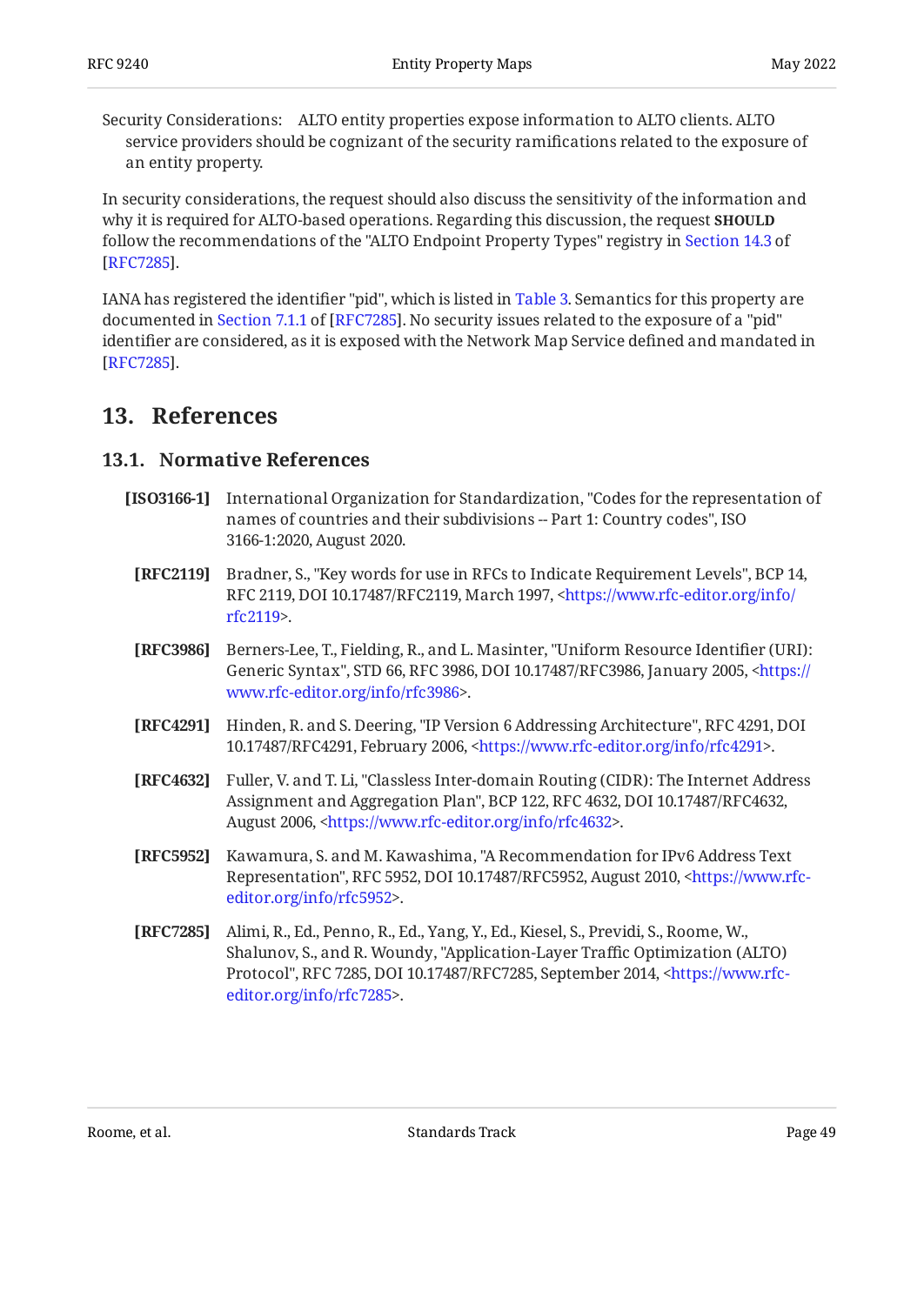<span id="page-49-7"></span>

| [RFC8126] Cotton, M., Leiba, B., and T. Narten, "Guidelines for Writing an IANA |
|---------------------------------------------------------------------------------|
| Considerations Section in RFCs", BCP 26, RFC 8126, DOI 10.17487/RFC8126, June   |
| 2017, <https: info="" rfc8126="" www.rfc-editor.org="">.</https:>               |

- <span id="page-49-2"></span>**[RFC8174]** Leiba, B., "Ambiguity of Uppercase vs Lowercase in RFC 2119 Key Words", BCP 14, RFC 8174, DOI 10.17487/RFC8174, May 2017, <[https://www.rfc-editor.org/info/](https://www.rfc-editor.org/info/rfc8174) . [rfc8174](https://www.rfc-editor.org/info/rfc8174)>
- <span id="page-49-12"></span>**[RFC8259]** Bray, T., Ed., "The JavaScript Object Notation (JSON) Data Interchange Format", STD 90, RFC 8259, DOI 10.17487/RFC8259, December 2017, [<https://www.rfc-](https://www.rfc-editor.org/info/rfc8259). [editor.org/info/rfc8259](https://www.rfc-editor.org/info/rfc8259)>
- <span id="page-49-11"></span>**[RFC8446]** Rescorla, E., "The Transport Layer Security (TLS) Protocol Version 1.3", RFC 8446, DOI 10.17487/RFC8446, August 2018, <https://www.rfc-editor.org/info/rfc8446>.
- <span id="page-49-9"></span>**[RFC8895]** Roome, W. and Y. Yang, "Application-Layer Traffic Optimization (ALTO) Incremental Updates Using Server-Sent Events (SSE)", RFC 8895, DOI 10.17487/ RFC8895, November 2020, <https://www.rfc-editor.org/info/rfc8895>.

### <span id="page-49-0"></span>**[13.2. Informative References](#page-49-0)**

- <span id="page-49-8"></span><span id="page-49-6"></span><span id="page-49-5"></span><span id="page-49-4"></span><span id="page-49-1"></span>**[PATH-VECTOR]** Gao, K., Lee, Y., Randriamasy, S., Yang, Y. R., and J. J. Zhang, "An ALTO Extension: Path Vector", Work in Progress, Internet-Draft, draft-ietf-alto-path-vector-25, 20 March 2022, [<https://datatracker.ietf.org/doc/html/draft-ietf-alto-path-vector-25](https://datatracker.ietf.org/doc/html/draft-ietf-alto-path-vector-25)>.
	- **[RFC3849]** Huston, G., Lord, A., and P. Smith, "IPv6 Address Prefix Reserved for Documentation", RFC 3849, DOI 10.17487/RFC3849, July 2004, <[https://www.rfc-](https://www.rfc-editor.org/info/rfc3849). [editor.org/info/rfc3849](https://www.rfc-editor.org/info/rfc3849)>
	- **[RFC5511]** , Farrel, A. "Routing Backus-Naur Form (RBNF): A Syntax Used to Form Encoding Rules in Various Routing Protocol Specifications", RFC 5511, DOI 10.17487/ RFC5511, April 2009, [<https://www.rfc-editor.org/info/rfc5511](https://www.rfc-editor.org/info/rfc5511)>.
	- **[RFC5737]** Arkko, J., Cotton, M., and L. Vegoda, "IPv4 Address Blocks Reserved for Documentation", RFC 5737, DOI 10.17487/RFC5737, January 2010, [<https://](https://www.rfc-editor.org/info/rfc5737) . [www.rfc-editor.org/info/rfc5737>](https://www.rfc-editor.org/info/rfc5737)
	- **[RFC7921]** Atlas, A., Halpern, J., Hares, S., Ward, D., and T. Nadeau, "An Architecture for the Interface to the Routing System", RFC 7921, DOI 10.17487/RFC7921, June 2016, . [<https://www.rfc-editor.org/info/rfc7921](https://www.rfc-editor.org/info/rfc7921)>
	- **[RFC8896]** Randriamasy, S., Yang, R., Wu, Q., Deng, L., and N. Schwan, "Application-Layer Traffic Optimization (ALTO) Cost Calendar", RFC 8896, DOI 10.17487/RFC8896, November 2020, <https://www.rfc-editor.org/info/rfc8896>.
	- **[RFC9241]** Seedorf, J., Yang, Y., Ma, K., Peterson, J., and J. Zhang, "Content Delivery Network Advertisement using ALTO", RFC 9241, DOI 10.17487/RFC9241, May 2022, [<https://](https://www.rfc-editor.org/info/rfc9241) . [www.rfc-editor.org/info/rfc9241>](https://www.rfc-editor.org/info/rfc9241) Interconnection (CDNI) Request Routing: CDNI Footprint and Capabilities

<span id="page-49-10"></span><span id="page-49-3"></span>Roome, et al. North and the Standards Track Communication of the Page 50 (north standards Track Page 50 (north standards Track Page 50 (north standards Track Page 50 (north standards Track Page 50 (north standards Track Pa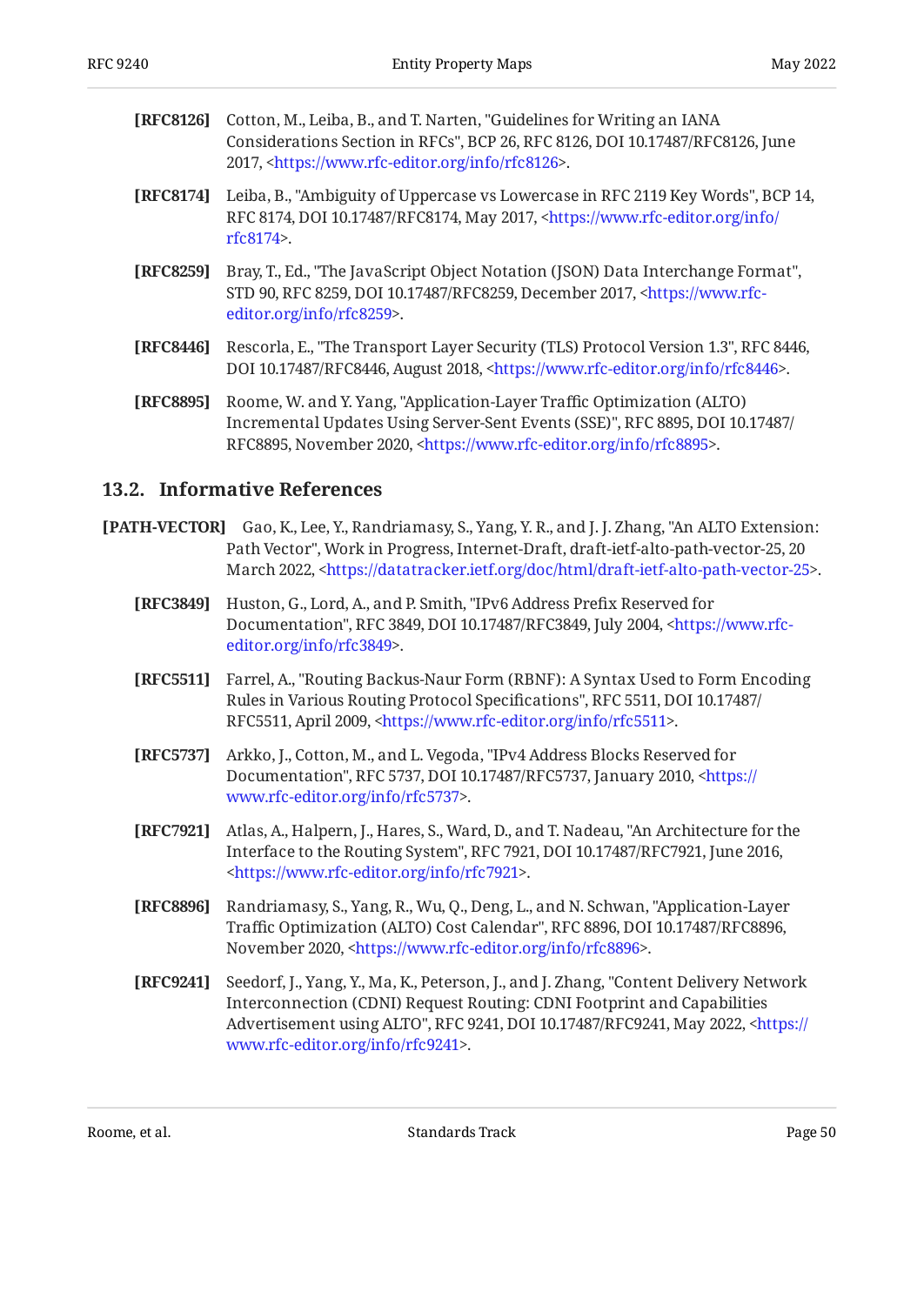# <span id="page-50-0"></span>**[Appendix A. Features Introduced with the Entity Property](#page-50-0) [Maps Extension](#page-50-0)**

The Entity Property Maps extension described in this document introduces a number of features that are summarized in table below. The first column provides the name of the feature. The second column provides the section number of this document that gives a high-level description of the feature. The third column provides the section number of this document that gives a normative description relating to the feature, when applicable.

<span id="page-50-2"></span>

| <b>Feature</b>                               | <b>High-Level</b><br><b>Description</b> | <b>Related Normative</b><br><b>Description</b> |
|----------------------------------------------|-----------------------------------------|------------------------------------------------|
| Entity                                       | Section 3.1                             | Section 5.1.3                                  |
| Entity domain (ED)                           | Section 3.2                             |                                                |
| Entity domain type                           | Section 3.2.1                           | Section 5.1.1                                  |
| Entity domain name                           | Section 3.2.2                           | Section 5.1.2                                  |
| Entity property (EP) type                    | Section 3.3                             | Sections 5.2, 5.2.1, 5.2.2, and<br>5.2.3       |
| Entity property map                          | Section 3.4                             | Sections 7 and 8                               |
| Resource-specific ED name                    | Section 4.2                             | Sections 5.1.2 and 5.1.2.1                     |
| Resource-specific EP value                   | Section 4.3                             | Section 5.2.3                                  |
| Entity Hierarchy and property<br>inheritance | Section 4.4                             | Section 5.1.4                                  |
| Defining information resource                | Sections 4.6 and 4.7                    | Sections 12.3.2 and 12.4                       |

<span id="page-50-1"></span>*[Table 4: Features Introduced with ALTO Entity Property Maps](#page-50-2)* 

# **[Acknowledgments](#page-50-1)**

The authors would like to thank Dawn Chen and Shenshen Chen for their contributions to earlier drafts. Thank you also to Qiao Xiang, Shawn Lin, Xin Wang, and Vijay Gurbani for fruitful discussions. Last, big thanks to Danny Perez and Luis Contreras for their substantial working group review feedback and suggestions for improving this document, to Vijay Gurbani, ALTO WG Chair, and Martin Duke, Transport Area Director, for their thorough review, discussions, guidance, and shepherding, which further helped to enrich this document.